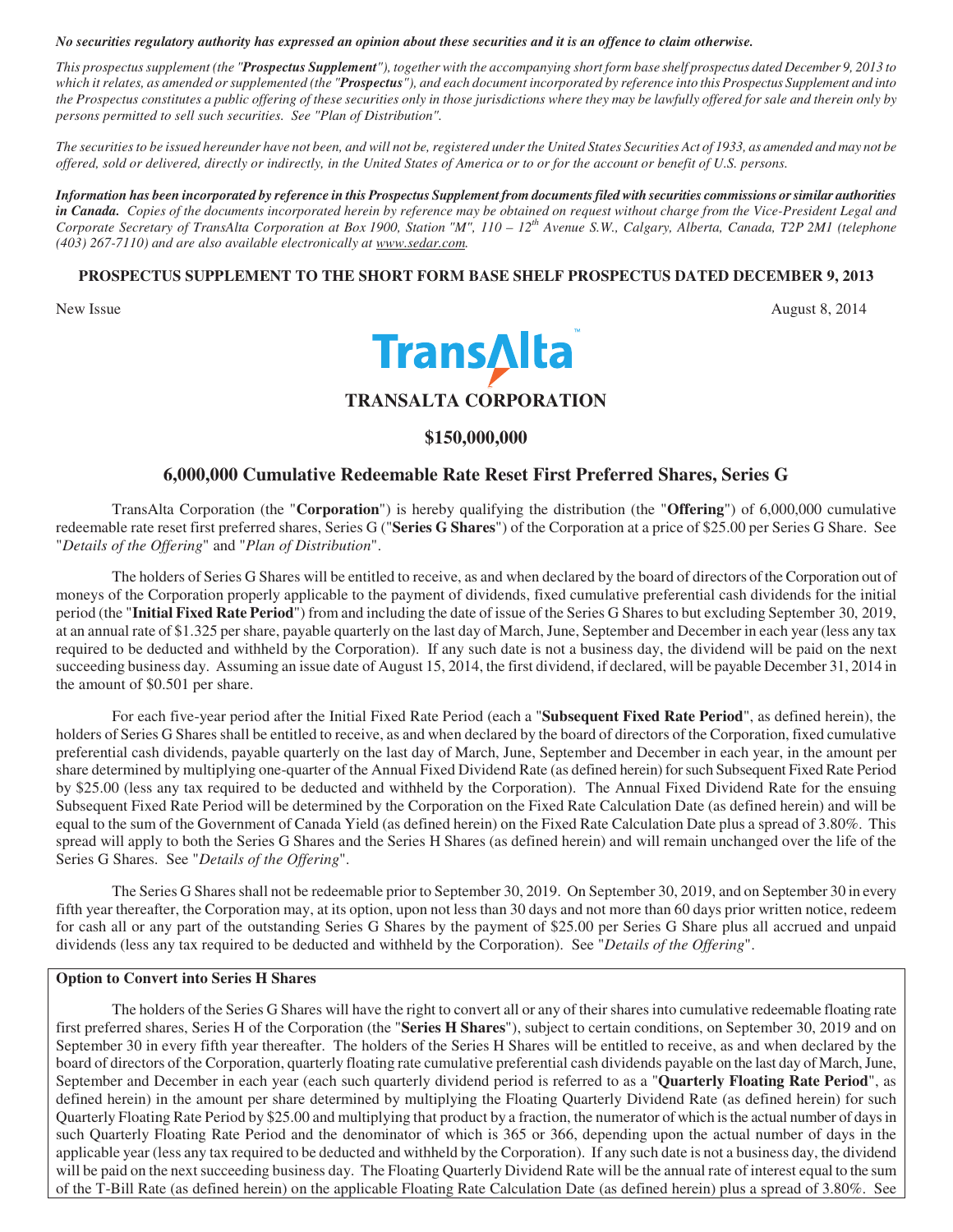# "*Details of the Offering*".

 The Series G Shares and Series H Shares are series of shares in the same class. The conversion right entitles holders to elect periodically which of the two series they wish to hold and does not entitle holders to receive a different class or type of securities. Other than the different dividend rights and redemption rights attached thereto, the Series G Shares and Series H Shares are identical in all material respects.

# **Price: \$25.00 per Series G Share to initially yield 5.30% per annum**

|                      | <b>Price to the Public</b> | Underwriting Commission <sup>(1)</sup> | Net Proceeds to the Corporation $(2)$ |
|----------------------|----------------------------|----------------------------------------|---------------------------------------|
| Per Series G Share   | \$25.00                    | \$0.75                                 | \$24.25                               |
| Total <sup>(3)</sup> | \$150,000,000              | \$4,500,000                            | \$145,500,000                         |

#### **Notes:**

(1) The Underwriters' fee for the Series G Shares is \$0.25 for each share sold to certain institutions by closing of the Offering, and \$0.75 per share for all other Series G Shares purchased by the Underwriters (as defined herein). The Underwriters' fee indicated in the table assumes that no Series G Shares are sold to such institutions.

(2) Before deducting the estimated expenses of the Offering of approximately \$500,000. The expenses of the Offering and the Underwriters' fee will be paid from the general funds of the Corporation.

(3) The Corporation has granted the Underwriters (as defined below) an option (the "**Underwriters' Option**"), exercisable at any time up to 48 hours prior to the closing time of the Offering on the Offering Closing Date (as defined below), to purchase up to an additional 2,000,000 Series G Shares at the offering price. If the Underwriters' Option is exercised in full, the total price to the public, the Underwriters' fee and the net proceeds to the Corporation, before expenses of the Offering and assuming that no Series G Shares are sold to certain institutions, will be \$200,000,000, \$6,000,000 and \$194,000,000, respectively. See "*Plan of Distribution*". The distribution of the Series G Shares that may be issued on the exercise of the Underwriters' Option are also qualified under the Prospectus, as supplemented by this Prospectus Supplement.

|                               | <b>Maximum Size or Number</b>                   |                                         | Exercise Price or                |
|-------------------------------|-------------------------------------------------|-----------------------------------------|----------------------------------|
| <b>Underwriters' Position</b> | of Securities Held                              | <b>Exercise Period/Acquisition Date</b> | <b>Average Acquisition Price</b> |
| Underwriters' Option          | Option to acquire up to an additional 2,000,000 | Until 48 hours prior to the closing     | \$25.00                          |
|                               | Series G Shares                                 | time for the Offering                   |                                  |

**There is no market through which the Series G Shares may be sold and purchasers may not be able to resell Series G Shares purchased under this Prospectus Supplement. This may affect the pricing of the Series G Shares in the secondary market, the transparency and availability of trading prices, the liquidity of the Series G Shares and the extent of issuer regulation. See "***Risk Factors***".** 

The Corporation has applied to the Toronto Stock Exchange (the "**TSX**") to list the Series G Shares and Series H Shares described in this Prospectus Supplement. Listing will be subject to the Corporation fulfilling all the listing requirements of the TSX. There can be no assurance that the Series G Shares and Series H Shares will be accepted for listing on the TSX.

It is currently anticipated that the closing date of the Offering (the "**Offering Closing Date**") will be on or about August 15, 2014, or such later date as the Corporation and the Underwriters may agree but in any event not later than August 22, 2014. See "*Details of the Offering*".

The terms of the Offering were determined by negotiations between the Corporation and RBC Dominion Securities Inc., CIBC World Markets Inc., Scotia Capital Inc., BMO Nesbitt Burns Inc., National Bank Financial Inc., TD Securities Inc., HSBC Securities (Canada) Inc., Canaccord Genuity Corp. and Desjardins Securities Inc. (collectively, the "**Underwriters**").

The Underwriters, as principals, conditionally offer the Series G Shares, subject to prior sale, if, as and when issued by the Corporation to, and accepted by, the Underwriters in accordance with the conditions contained in the Underwriting Agreement referred to under "*Plan of Distribution*", and subject to the approval of certain legal matters relating to the Offering on behalf of the Corporation by Norton Rose Fulbright Canada LLP, certain tax matters relating to the Offering on behalf of the Corporation by McCarthy Tétrault LLP, and on behalf of the Underwriters by Osler, Hoskin & Harcourt LLP.

Subscriptions for Series G Shares will be received subject to rejection or allotment in whole or in part and the Underwriters reserve the right to close the subscription books at any time without notice. The Series G Shares will be issued in book-entry only form, registered in the name of CDS Clearing and Depository Services Inc. ("**CDS**") or its nominee and will be deposited with CDS on the Offering Closing Date. A purchaser of Series G Shares will receive only a customer confirmation from a registered dealer which is a CDS participant and from or through which the Series G Shares are purchased. See "*Depository Services*".

**The earnings coverage ratios on long term debt and the preferred shares for the twelve month period ended June 30, 2014 are less than one-to-one and, since the Corporation had a loss for such period, the coverage ratios are negative. See "***Earnings Coverage Ratios***".**

Subject to applicable laws, the Underwriters may, in connection with the Offering, over-allot or effect transactions which stabilize or maintain the market price of the Series G Shares at levels other than those which might otherwise prevail on the open market. **The Underwriters propose to offer the Series G Shares initially at the offering price specified above. After a reasonable effort has been made to sell all of the Series G Shares at the price specified, the Underwriters may reduce the selling price to investors from time to**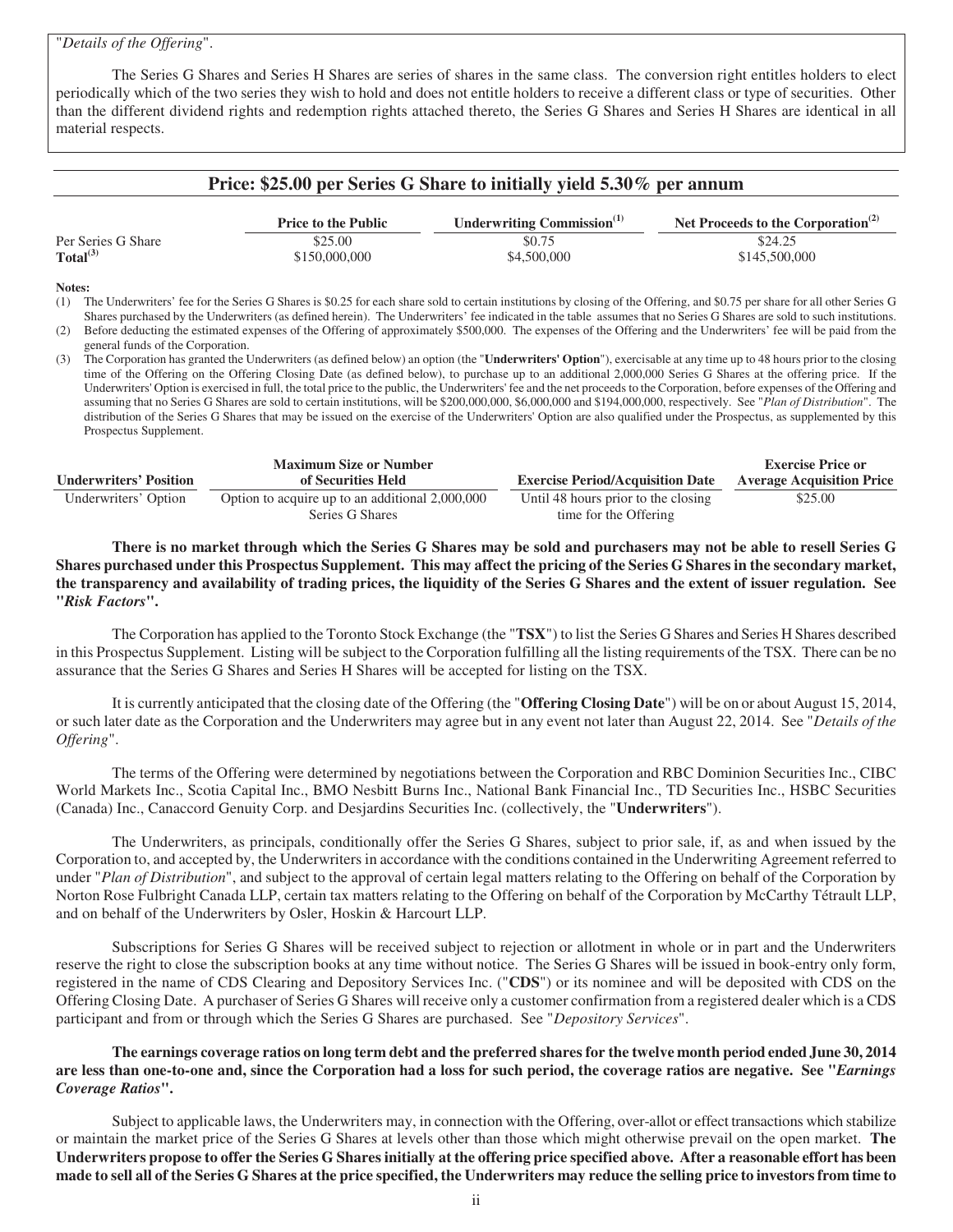# **time in order to sell any of the Series G Shares remaining unsold. Any such reduction will not affect the proceeds received by the Corporation. See "***Plan of Distribution***".**

A purchaser who acquires Series G Shares forming part of the Underwriters' over-allocation position acquires those securities under the Prospectus, as supplemented by this Prospectus Supplement, regardless of whether the over-allocation position is ultimately filled through secondary market purchases.

Georgia R. Nelson is a director of the Corporation who resides outside of Canada. Ms. Nelson has appointed the Corporation as agent for service of process at 110 - 12<sup>th</sup> Avenue SW, Calgary, AB T2R 0G7. Purchasers are advised that it may not be possible for investors to enforce judgments obtained in Canada against any person who resides outside of Canada, even if the party has appointed an agent for services of process.

In the opinion of McCarthy Tétrault LLP, tax counsel to the Corporation, and Osler, Hoskin & Harcourt LLP, counsel to the Underwriters, the Series G Shares and the Series H Shares issuable on a conversion of Series G Shares, if issued on the date hereof, would be, on such date, qualified investments under the *Income Tax Act* (Canada) and the regulations promulgated thereunder (the "**Tax Act**") for certain tax-exempt trusts. See "*Eligibility for Investment*".

**Investing in the Series G Shares involves certain risks. See "***Risk Factors***" in the accompanying Prospectus and in this Prospectus Supplement.** 

**Each of RBC Dominion Securities Inc., CIBC World Markets Inc., Scotia Capital Inc., BMO Nesbitt Burns Inc., National Bank Financial Inc., TD Securities Inc. and HSBC Securities (Canada) Inc. is, directly or indirectly, a subsidiary or an affiliate of a lender which is one of the lenders to the Corporation or its subsidiaries and to which the Corporation or its subsidiaries is currently indebted. Consequently, the Corporation may be considered a connected issuer of such Underwriters for the purposes of securities regulations in certain provinces of Canada. The net proceeds from this Offering may be used to reduce the Corporation's indebtedness to such lenders. See "***Relationship Between the Corporation's Lenders and the Underwriters***" and "***Use of Proceeds***".**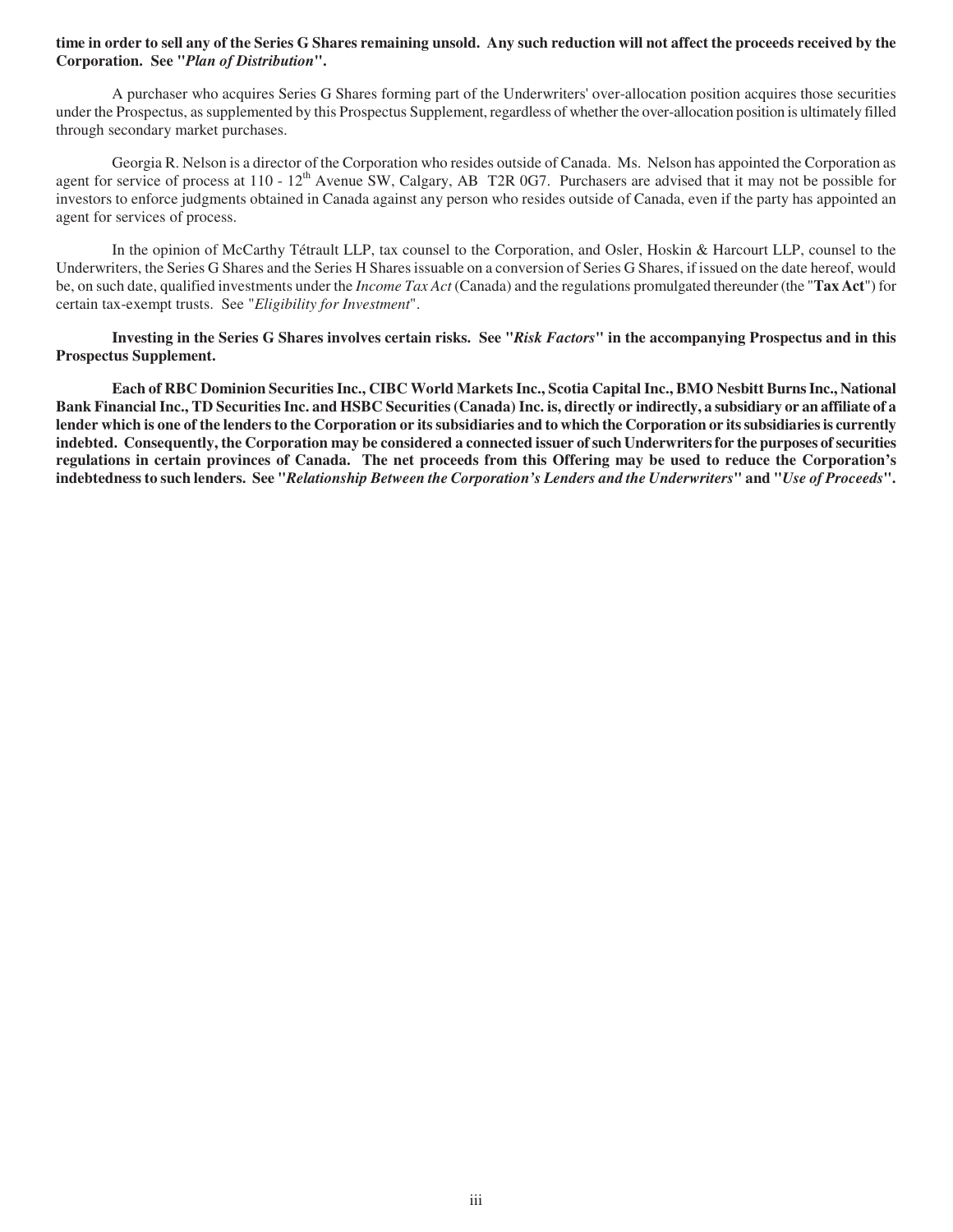# TABLE OF CONTENTS OF PROSPECTUS SUPPLEMENT

# Page

| IMPORTANT NOTICE ABOUT INFORMATION IN THIS PROSPECTUS SUPPLEMENT AND THE |  |
|--------------------------------------------------------------------------|--|
|                                                                          |  |
|                                                                          |  |
|                                                                          |  |
|                                                                          |  |
|                                                                          |  |
|                                                                          |  |
|                                                                          |  |
|                                                                          |  |
|                                                                          |  |
|                                                                          |  |
|                                                                          |  |
|                                                                          |  |
|                                                                          |  |
|                                                                          |  |
|                                                                          |  |
|                                                                          |  |
|                                                                          |  |
|                                                                          |  |
|                                                                          |  |
|                                                                          |  |
|                                                                          |  |

# TABLE OF CONTENTS OF PROSPECTUS

| Page |
|------|
|      |
|      |
|      |
|      |
|      |
|      |
|      |
|      |
|      |
|      |
|      |
|      |
|      |
|      |
|      |
|      |
|      |
|      |
|      |
|      |
|      |
|      |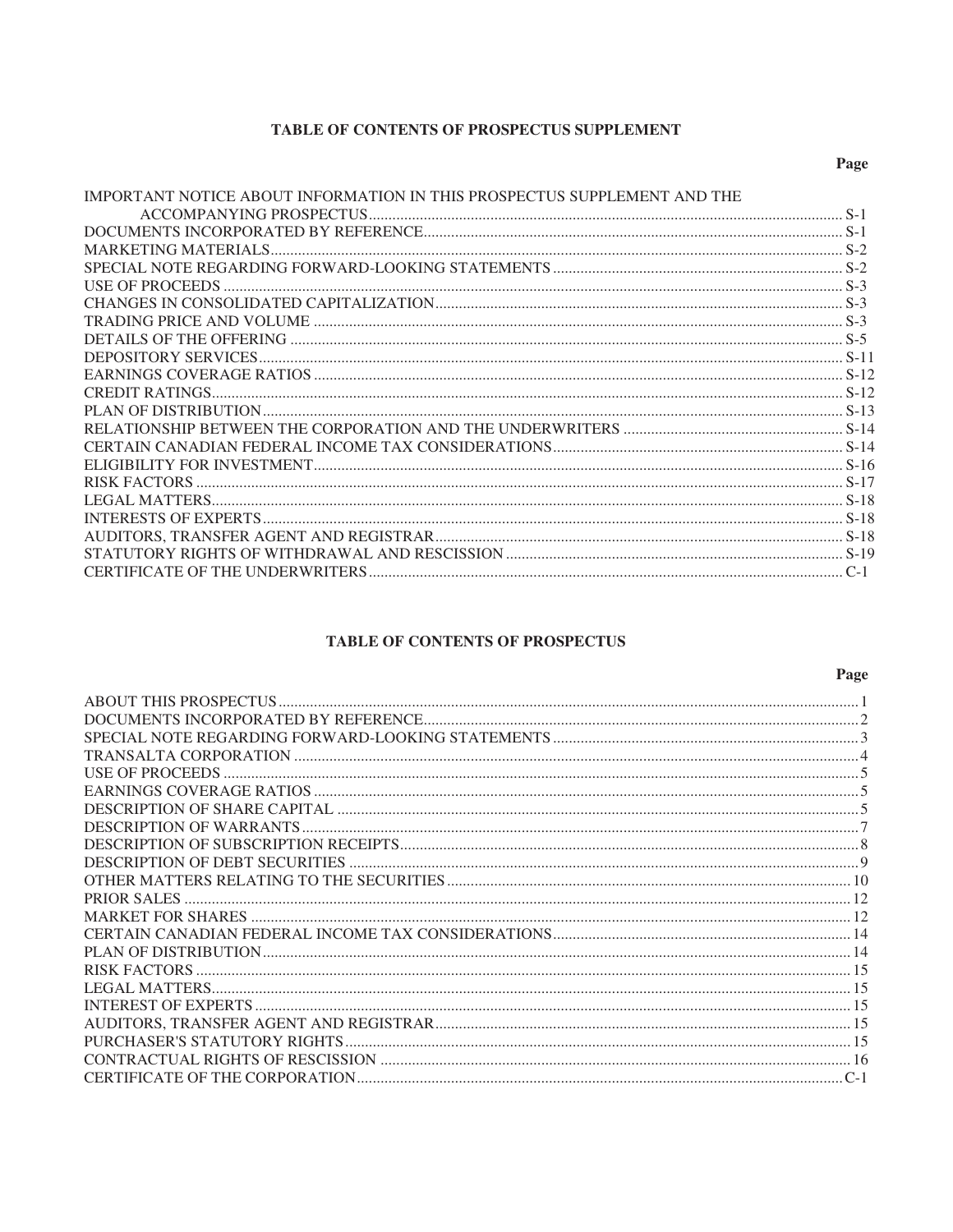# **IMPORTANT NOTICE ABOUT INFORMATION IN THIS PROSPECTUS SUPPLEMENT AND THE ACCOMPANYING PROSPECTUS**

This document is in two parts. The first part is this Prospectus Supplement, which describes the specific terms of the securities the Corporation is offering and also adds to and updates certain information contained in the Prospectus and the documents incorporated by reference therein. The second part, the Prospectus, gives more general information, some of which may not apply to the Series G Shares offered hereunder. Defined terms used in this Prospectus Supplement that are not defined herein have the meanings ascribed thereto in the Prospectus.

You should rely only on the information contained in or incorporated by reference into this Prospectus Supplement and the Prospectus. We have not, and the Underwriters have not, authorized anyone to provide you with different or additional information. We are not, and the Underwriters are not, making an offer to sell the Series G Shares in any jurisdiction where the offer or sale is not permitted. You should not assume that the information appearing in this Prospectus Supplement or the Prospectus, or any documents incorporated by reference herein or therein, is accurate as of any date other than the date on the front of those documents as our business, operating results, financial condition and prospects may have changed since that date.

In this Prospectus Supplement, unless otherwise specified or the context otherwise requires, all dollar amounts are expressed in Canadian dollars. References to "dollars" or "\$" are to lawful currency of Canada.

Unless otherwise specified, all financial information included and incorporated by reference in this Prospectus Supplement has been prepared in accordance with International Financial Reporting Standards as adopted by the Canadian Accounting Standards Board ("**IFRS**").

# **DOCUMENTS INCORPORATED BY REFERENCE**

This Prospectus Supplement is incorporated by reference into the Prospectus as of the date hereof and only for the purposes of the distribution of the Series G Shares offered hereby. Other documents are also incorporated or deemed to be incorporated by reference into the Prospectus and reference should be made to the Prospectus for full details. See "*Documents Incorporated by Reference*" in the Prospectus. As of the date hereof, the following documents filed with the securities commissions or similar authorities in each of the provinces of Canada are specifically incorporated by reference into and form an integral part of this Prospectus Supplement and the Prospectus:

- (a) consolidated audited annual financial statements as at December 31, 2013 and 2012, which comprise the consolidated statements of financial position as at December 31, 2013 and 2012 and the consolidated statements of earnings, comprehensive income, changes in equity and cash flows for each of the years in the three-year period ended December 31, 2013, the notes thereto, the auditors' report thereon and the auditors' report on our internal control over financial reporting;
- (b) management's discussion and analysis of financial condition and results of operations as at and for the year ended December 31, 2013 ("**Annual MD&A**");
- (c) annual information form dated February 20, 2014 (the "**Annual Information Form**") for the year ended December 31, 2013;
- (d) condensed consolidated comparative interim unaudited financial statements as at and for the three and six month periods ended June 30, 2014 and 2013 and the notes thereto;
- (e) management's interim discussion and analysis of financial condition and results of operations as at and for the three and six month periods ended June 30, 2014;
- (f) management proxy circular dated March 10, 2014 prepared in connection with our annual and special meeting of shareholders held on April 29, 2014;
- (g) the material change report dated February 26, 2014 relating to the sale of the Corporation's interest in CE Generation, Blackrock development and Wailuku to MidAmerican Renewables and the resizing of the Corporation's dividend to an annualized amount of \$0.72 per common share; and
- (h) the template version of the term sheet dated August 6, 2014 prepared for potential investors in connection with the Offering and filed on SEDAR.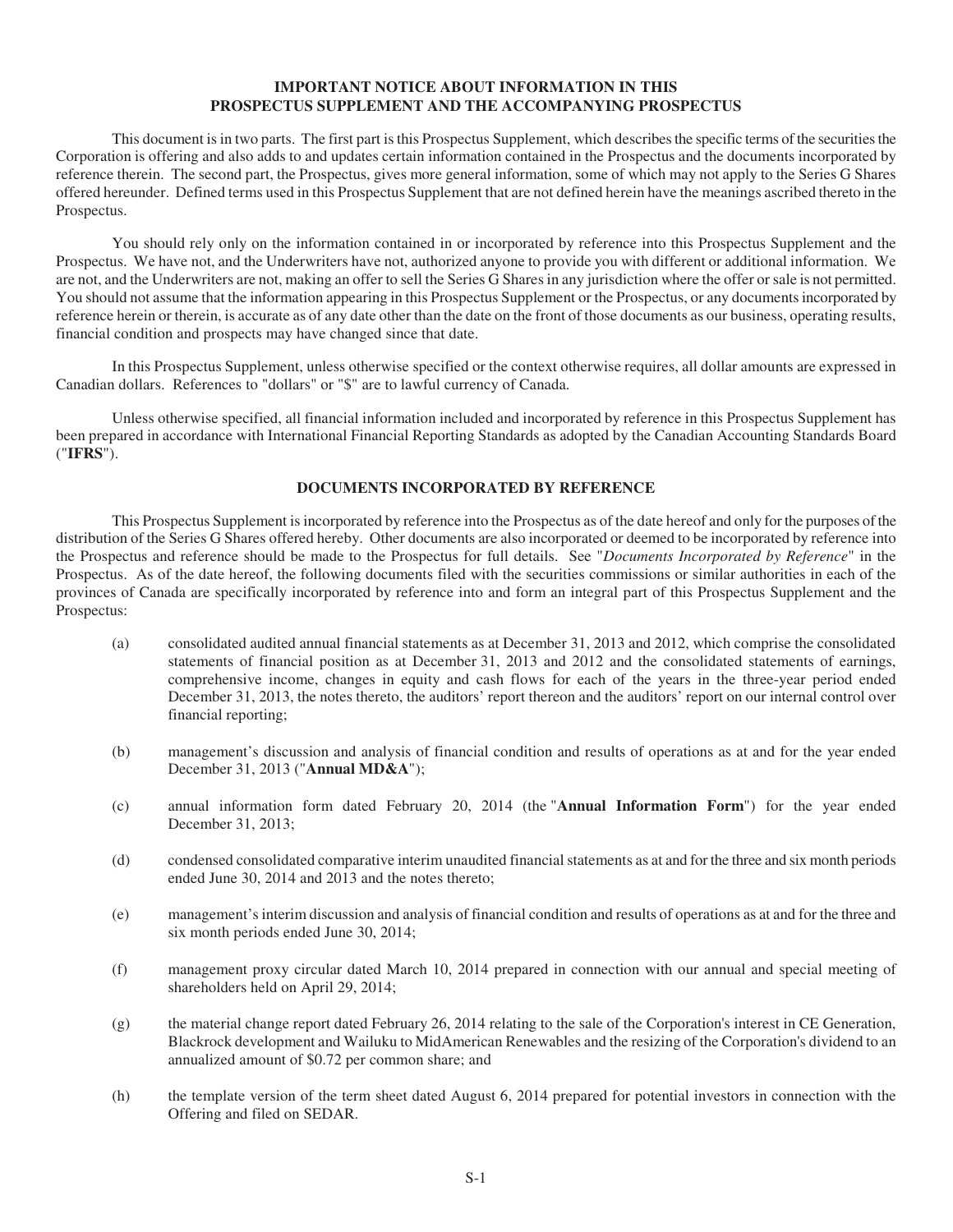Any documents of the type required to be incorporated by reference in a short form prospectus pursuant to National Instrument 44-101 *Short Form Prospectus Distributions* ("**NI 44-101**") of the Canadian Securities Administrators, including any documents of the type referred to above or under "*Documents Incorporated by Reference*" in the Prospectus, material change reports (excluding confidential material change reports) and business acquisition reports subsequently filed by the Corporation with any securities commissions or similar authorities in Canada after the date of this Prospectus Supplement and prior to the termination of the Offering shall be deemed to be incorporated by reference into this Prospectus Supplement and the Prospectus for the purposes of this Offering. These documents are available through the internet on the System for Electronic Document Analysis and Retrieval ("**SEDAR**"), which can be accessed at www.sedar.com.

**Any statement contained in the Prospectus, this Prospectus Supplement or in a document incorporated or deemed to be incorporated by reference in the Prospectus or Prospectus Supplement shall be deemed to be modified or superseded for the purposes of the Prospectus and this Prospectus Supplement to the extent that a statement contained herein or in any other subsequently filed document that also is or is deemed to be incorporated by reference herein or in the Prospectus modifies or supersedes such statement. The modifying or superseding statement need not state that it has modified or superseded a prior statement or include any other information set forth in the document that it modifies or supersedes. The making of a modifying or superseding statement is not to be deemed an admission for any purposes that the modified or superseded statement, when made, constituted a misrepresentation, an untrue statement of a material fact or an omission to state a material fact that is required to be stated or that is necessary to make a statement not misleading in light of the circumstances in which it was made. Any statement so modified or superseded shall not be deemed, except as so modified or superseded, to constitute a part of the Prospectus or this Prospectus Supplement. Without limiting the generality of the foregoing, any template version of marketing materials utilized in connection with the Offering are not part of this Prospectus Supplement or the Prospectus to the extent that the contents of the template version of the marketing materials have been modified or superseded by a statement contained in this Prospectus Supplement.** 

Copies of the documents incorporated herein by reference (other than exhibits to such documents, unless such exhibits are specifically incorporated by reference in such documents) may be obtained on request without charge from the Vice-President Legal and Corporate Secretary of the Corporation at  $110 - 12<sup>th</sup>$  Avenue S.W., Calgary, Alberta, Canada T2P 0G7, Telephone (403) 267-7110.

# **MARKETING MATERIALS**

Any "template version" of "marketing materials" (as those terms are defined in applicable securities legislation) pertaining to the distribution of the Series G Shares filed by the Corporation after the date of this Prospectus Supplement and before termination of the distribution of the Series G Shares, will be deemed to be incorporated by reference into this Prospectus Supplement for the purposes of the distribution of Series G Shares to which this Prospectus Supplement pertains.

## **SPECIAL NOTE REGARDING FORWARD-LOOKING STATEMENTS**

This Prospectus Supplement, including the documents incorporated by reference herein, contains both historical and forward-looking statements. All forward-looking statements are based on our beliefs as well as assumptions based on information available at the time the assumption was made and on management's experience and perception of historical trends, current conditions and expected further developments as well as other factors deemed appropriate in the circumstance. These forward-looking statements are not facts, but only predictions and generally can be identified by the use of statements that include phrases such as "may", "will", "believe", "expect", "anticipate", "intend", "plan", "foresee", "potential", "enable", "continue" or other words or phrases of similar import. Similarly, statements that describe the Corporation's objectives, plans or goals also are forward-looking statements. These forward-looking statements are subject to risks and uncertainties and other important factors that could cause actual results to differ materially from those currently anticipated. In addition to the forward-looking statements contained in the documents incorporated by reference herein, this Prospectus Supplement contains, without limitation, forward-looking statements pertaining to the following: the anticipated closing of the Offering; and certain terms of the Series G Shares and the Series H Shares.

With respect to forward-looking statements contained in this Prospectus Supplement, we have made assumptions regarding, among other things: our ability to close the Offering on a timely basis and on the terms expected; fulfillment by the Underwriters of their obligations pursuant to the Underwriting Agreement; and that no event will occur which would allow the Underwriters to terminate their obligations under the Underwriting Agreement.

Certain factors that could materially affect these forward-looking statements are described below and are incorporated by reference in the Prospectus, as described under "*Risk Factors*" in this Prospectus Supplement and in the Prospectus. Potential investors and other readers are urged to consider these factors carefully in evaluating the forward-looking statements and are cautioned not to place undue reliance on these forward-looking statements. The forward-looking statements included in this document are made only as of the date of this Prospectus Supplement and the Corporation does not undertake to publicly update these forward-looking statements to reflect new information, future events or otherwise, except as required by applicable laws. In light of these risks, uncertainties and assumptions, the forward-looking events might or might not occur. The Corporation cannot assure you that projected results or events will be achieved.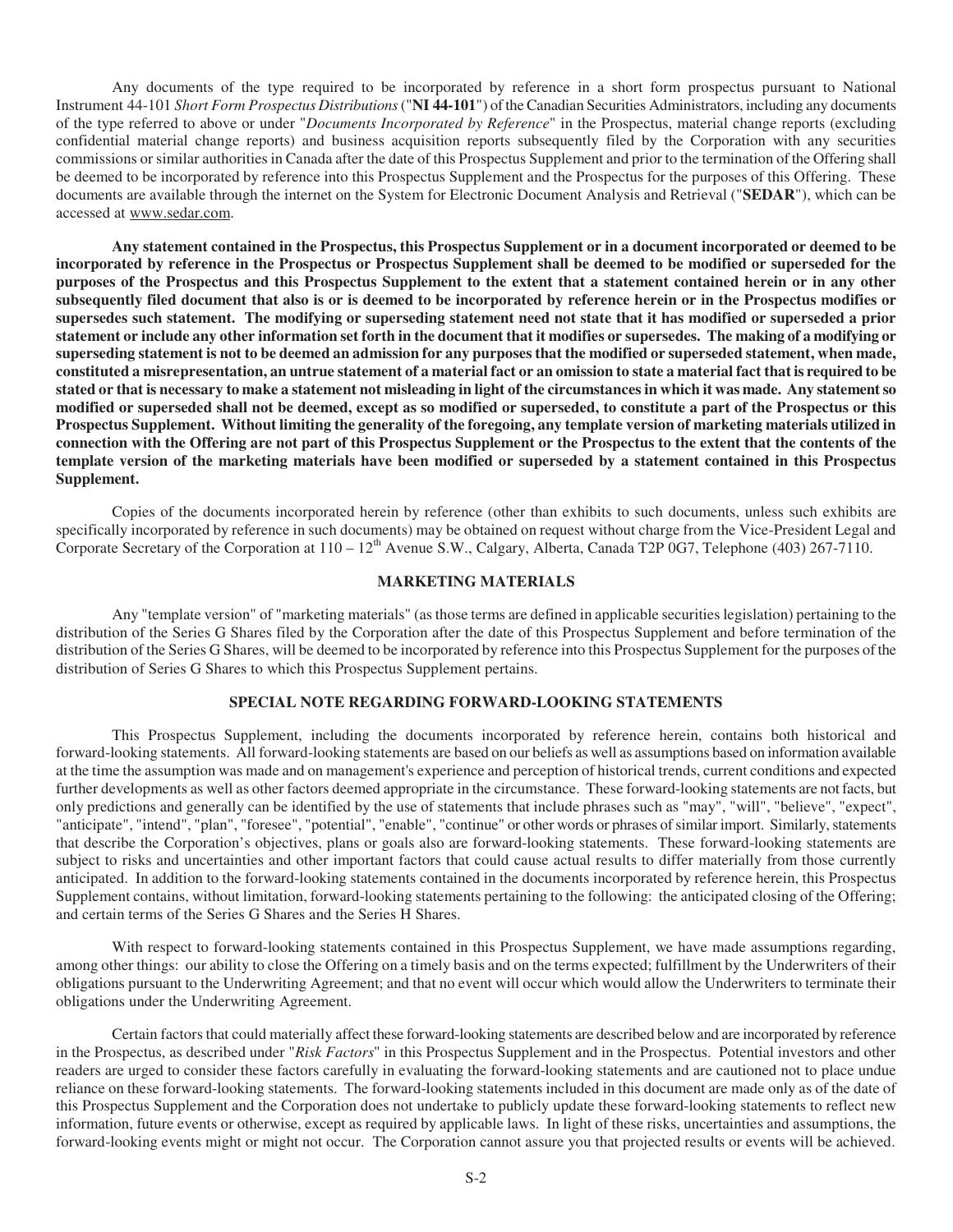Factors that may adversely impact the Corporation's forward-looking statements include risks relating to: fluctuations in market prices and availability of fuel supplies required to generate electricity and in the price of electricity; operational risks involving the Corporation's facilities, including unplanned outages at such facilities; the regulatory and political environments in the jurisdictions in which the Corporation operates, environmental requirements and changes in, or liability under, these requirements; changes in general economic conditions including interest rates; execution and capital cost risks relating to the Corporation's development and construction projects; disruptions in the transmission and distribution of electricity; effects of weather; disruptions in the source of fuels, water or wind required to operate the Corporation's facilities; natural disasters; equipment failure; energy trading risks; industry risk and competition; fluctuations in the value of foreign currencies and foreign political risks; the need for additional financing; liquidity risk; structural subordination of securities; counterparty credit risk; insurance coverage; the Corporation's provision for income taxes; legal and contractual proceedings involving the Corporation; reliance on key personnel; labour relations matters; development projects and acquisitions; and absence of a public market for the securities offered under this Prospectus Supplement. The foregoing risk factors, among others, are described in further detail under the heading "*Risk Factors*" in this Prospectus Supplement and in the Prospectus, and in the documents incorporated by reference in this Prospectus and in the Prospectus Supplement, including the Annual MD&A and the Annual Information Form.

## **USE OF PROCEEDS**

The net proceeds to the Corporation from the Offering will be approximately \$145,000,000 after deducting \$4,500,000 in underwriting commission and \$500,000 in estimated expenses of the Offering. If the Underwriters exercise the Underwriters' Option in full, the net proceeds of the Offering will be approximately \$193,500,000 after deducting \$6,000,000 in underwriting commission and \$500,000 in estimated expenses of the Offering. The expenses of the Offering and the Underwriters' fee will be paid from the general funds of the Corporation.

 The net proceeds of the Offering will be used for general corporate purposes in support of our business, to reduce short term indebtedness, which short term indebtedness was used to fund the Corporation's capital program and for general corporate purposes and to fund capital investments of the Corporation and its affiliates. The Corporation may invest funds that it does not immediately require in short term marketable debt securities.

## **CHANGES IN CONSOLIDATED CAPITALIZATION**

Other than the effect of changes in foreign currency exchange rates on United States dollar denominated loans, there have been no material changes in the share and loan capital of the Corporation on a consolidated basis from June 30, 2014 to the date of this Prospectus Supplement. After giving effect to the Offering, the shareholders' equity of the Corporation will increase by the amount of the net proceeds of the Offering and the issued and outstanding Series G Shares will increase by 6,000,000 shares. In the event of the exercise in full of the Underwriters' Option, the shareholders' equity of the Corporation will increase by a further \$50,000,000 (less underwriting commission and expenses) and the number of issued and outstanding Series G Shares will increase by an additional 2,000,000 shares.

## **TRADING PRICE AND VOLUME**

Our common shares ("**Common Shares**"), our cumulative redeemable rate reset first preferred shares, Series A ("**Series A Shares**"), our cumulative redeemable rate reset first preferred shares, Series C ("**Series C Shares**") and our cumulative redeemable rate reset first preferred shares, Series E ("**Series E Shares**") are listed and traded on the TSX under the symbol "TA", "TA.PR.D", "TA.PR.F" and "TA.PR.H", respectively. The following tables set forth certain trading information for our Common Shares, Series A Shares, Series C Shares and Series E Shares during the periods indicated as reported by the TSX. For additional trading information relating to our Common Shares, see "*Market for Securities*" in our Annual Information Form.

|               | <b>Common Shares</b> | <b>Common Shares</b> | <b>Common Shares</b> |
|---------------|----------------------|----------------------|----------------------|
| <b>Period</b> | Price (\$) High      | Price (\$) Low       | <b>Volume</b>        |
| 2013          |                      |                      |                      |
|               | 15.17                | 14.02                | 14,907,926           |
|               | 14.33                | 13.33                | 10.129.791           |
|               | 13.80                | 13.20                | 9.073.139            |
|               | 14.55                | 13.26                | 14,057,290           |
|               | 14.78                | 13.88                | 16,658,288           |
|               | 14.18                | 13.30                | 12,976,377           |
| 2014          |                      |                      |                      |
|               | 14.66                | 13.41                | 14,621,490           |
|               | 14.97                | 12.43                | 30,265,151           |
|               | 13.12                | 12.51                | 18,036,710           |
|               | 13.57                | 12.60                | 16,589,651           |
|               | 13.55                | 12.90                | 14,648,189           |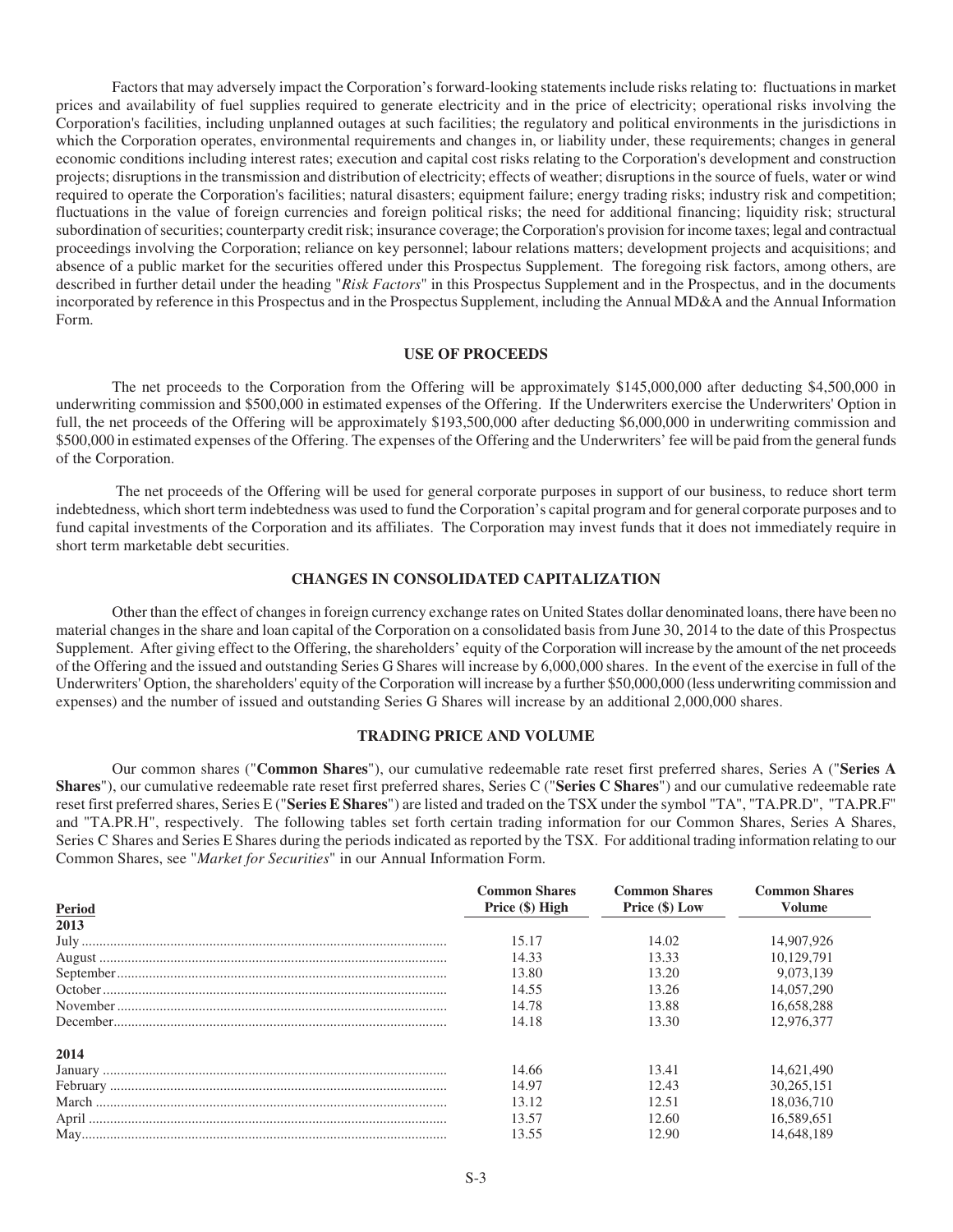|               | 13.09                  | 12.63                                  | 10,949,642                             |
|---------------|------------------------|----------------------------------------|----------------------------------------|
|               | 13.21                  | 12.32                                  | 10,573,315                             |
|               | 12.53                  | 12.28                                  | 1,972,419                              |
|               | <b>Series A Shares</b> | <b>Series A Shares</b>                 | <b>Series A Shares</b>                 |
| <b>Period</b> | Price (\$) High        | Price (\$) Low                         | <b>Volume</b>                          |
| 2013          |                        |                                        |                                        |
|               | 22.39                  | 19.40                                  | 194.531                                |
|               | 19.84                  | 17.93                                  | 280,289                                |
|               | 19.30                  | 17.75                                  | 344,280                                |
|               | 18.38                  | 17.48                                  | 958,835                                |
|               | 18.20                  | 16.80                                  | 557,355                                |
|               | 17.14                  | 15.85                                  | 498,605                                |
| 2014          |                        |                                        |                                        |
|               | 17.92                  | 16.75                                  | 351,742                                |
|               | 17.30                  | 16.42                                  | 234,210                                |
|               | 16.87                  | 16.25                                  | 306,388                                |
|               | 18.62                  | 16.74                                  | 432,693                                |
|               | 19.92                  | 18.68                                  | 385,453                                |
|               | 19.24                  | 18.65                                  | 168,042                                |
|               | 19.25                  | 18.77                                  | 229,648                                |
|               | 19.00                  | 18.67                                  | 34,904                                 |
|               | $C$ orios $C$ Charge   | C <sub>orloc</sub> C <sub>Choroc</sub> | C <sub>orloc</sub> C <sub>Choroc</sub> |

| $\sigma$ and $\sigma$ bilares | $\sigma$ and $\sigma$ below | $0 \cup 1 \cup 2 \cup 2$ |
|-------------------------------|-----------------------------|--------------------------|
|                               |                             | <b>Volume</b>            |
|                               |                             |                          |
| 23.44                         | 20.10                       | 192,368                  |
| 21.74                         | 18.91                       | 338,590                  |
| 21.59                         | 19.90                       | 283,726                  |
| 20.48                         | 19.69                       | 250.614                  |
| 19.95                         | 18.67                       | 608.199                  |
| 19.07                         | 18.05                       | 719.193                  |
|                               |                             |                          |
|                               |                             |                          |
| 20.56                         | 19.00                       | 385,319                  |
| 20.50                         | 19.80                       | 212,813                  |
| 20.29                         | 19.72                       | 219,370                  |
| 21.65                         | 19.97                       | 212,068                  |
| 22.40                         | 21.49                       | 420,108                  |
| 22.14                         | 21.20                       | 376,039                  |
| 22.40                         | 22.00                       | 218,159                  |
| 22.33                         | 22.01                       | 29,658                   |
|                               | Price $(\$)$ High           | Price (\$) Low           |

|        | <b>Series E Shares</b> | <b>Series E Shares</b> | <b>Series E Shares</b> |
|--------|------------------------|------------------------|------------------------|
| Period | Price (\$) High        | Price (\$) Low         | Volume                 |
| 2013   |                        |                        |                        |
|        | 25.05                  | 23.95                  | 139,107                |
|        | 24.10                  | 22.60                  | 175,663                |
|        | 23.66                  | 22.00                  | 136,657                |
|        | 23.00                  | 21.60                  | 220,031                |
|        | 22.89                  | 21.27                  | 282,966                |
|        | 22.51                  | 21.53                  | 338,082                |
| 2014   |                        |                        |                        |
|        | 23.19                  | 22.10                  | 127,288                |
|        | 22.95                  | 22.20                  | 147,505                |
|        | 22.73                  | 22.32                  | 121.986                |
|        | 23.25                  | 22.40                  | 134,548                |
|        | 24.35                  | 22.88                  | 251,097                |
|        | 24.12                  | 23.64                  | 244,358                |
|        | 24.39                  | 23.82                  | 155,720                |
|        | 24.49                  | 23.50                  | 30,785                 |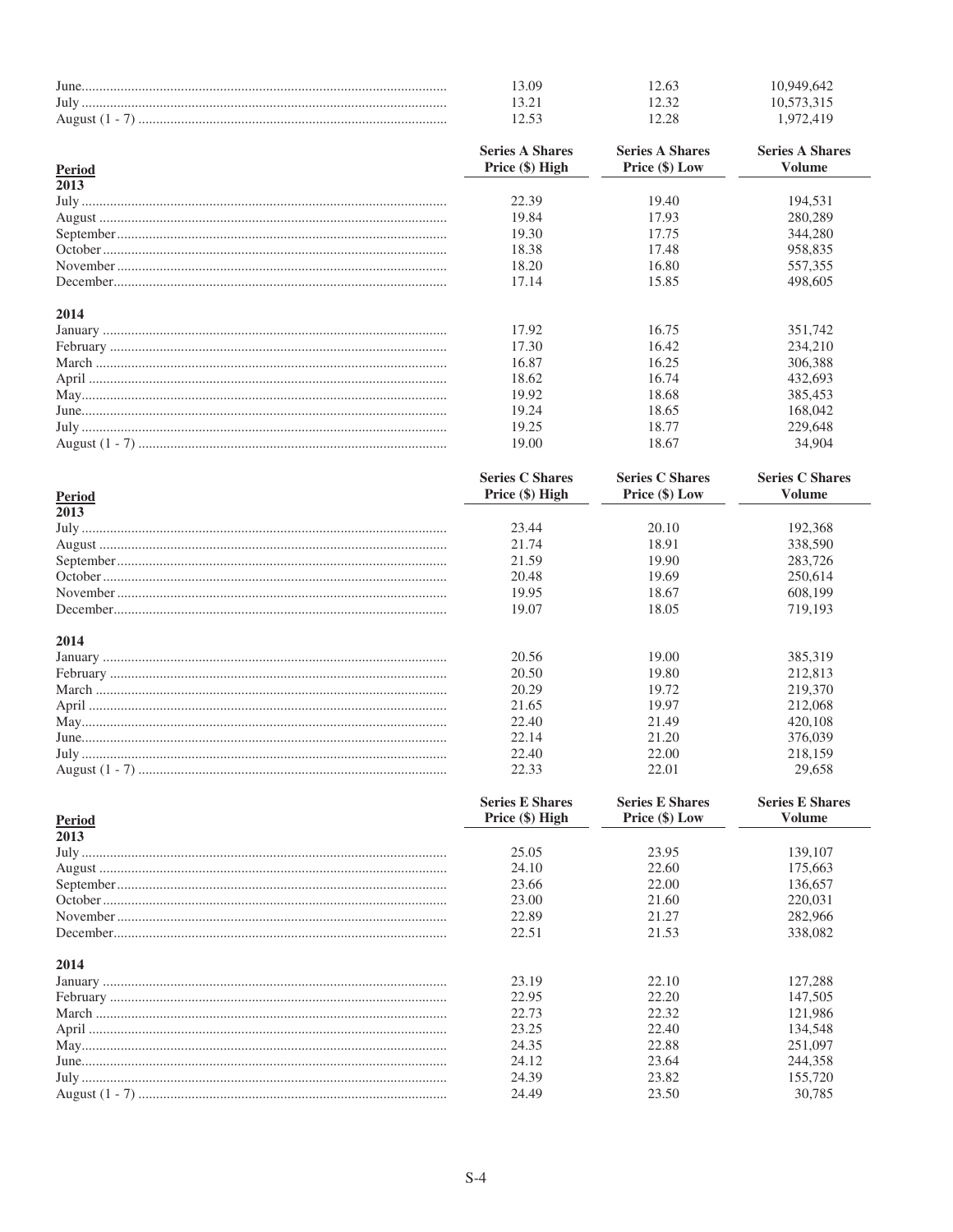## **DETAILS OF THE OFFERING**

The following is a summary of the principal rights, privileges, restrictions and conditions attaching to the first preferred shares of the Corporation as a class and to be attached to the Series G Shares and Series H Shares. The Corporation will furnish on request a copy of the text of the provisions attaching to the first preferred shares as a class and the Series G Shares and Series H Shares, each as a series and such provisions will also be available on SEDAR at www.sedar.com.

#### **Definition of Terms**

The following definitions are relevant to the Series G Shares and the Series H Shares.

"**Annual Fixed Dividend Rate**" means, for any Subsequent Fixed Rate Period, the annual rate of interest (expressed as a percentage rounded to the nearest one hundred thousandth of one percent (with 0.000005% being rounded up)) equal to the sum of the Government of Canada Yield on the applicable Fixed Rate Calculation Date and 3.80%.

"**Dividend Payment Date**" means the last day of March, June, September and December in each year, or if such date is not a business day, the next succeeding business day.

"**Fixed Rate Calculation Date**" means, for any Subsequent Fixed Rate Period, the 30th day prior to the first day of such Subsequent Fixed Rate Period.

"**Floating Quarterly Dividend Rate**" means, for any Quarterly Floating Rate Period, the annual rate of interest (expressed as a percentage rounded to the nearest one hundred-thousandth of one percent (with 0.000005% being rounded up)) equal to the sum of the T-Bill Rate on the applicable Floating Rate Calculation Date and 3.80%.

"**Floating Rate Calculation Date**" means, for any Quarterly Floating Rate Period, the 30th day prior to the first day of such Quarterly Floating Rate Period.

"**Government of Canada Yield**" on any date means the yield to maturity on such date (assuming semi-annual compounding) of a Canadian dollar denominated non-callable Government of Canada bond with a term to maturity of five years as quoted as of 10:00 a.m. (Toronto time) on such date and that appears on the Bloomberg Screen GCAN5YR <Index> Page on such date; provided that if such rate does not appear on the Bloomberg Screen GCAN5YR <Index>Page on such date, then the Government of Canada Yield shall mean the arithmetic average of the yields quoted to the Corporation by two registered Canadian investment dealers selected by the Corporation as being the annual yield to maturity on such date, compounded semi-annually, that a non-callable Government of Canada bond would carry if issued, in Canadian dollars, at 100% of its principal amount on such date with a term to maturity of five years.

"**Initial Fixed Rate Period**" means the period from and including the date of issue of the Series G Shares to but excluding September 30, 2019.

"**Quarterly Commencement Date**" means the last day of December, March, June and September in each year, commencing September 30, 2019.

"**Quarterly Floating Rate Period**" means the period from and including a Quarterly Commencement Date to but excluding the next succeeding Quarterly Commencement Date.

"**Series G Conversion Date**" means September 30, 2019, and September 30, in every fifth year thereafter.

"**Series H Conversion Date**" means September 30, 2024, and September 30, in every fifth year thereafter.

"**Subsequent Fixed Rate Period**" means, for the initial Subsequent Fixed Rate Period, the period from and including September 30, 2019 to but excluding September 30, 2024, and for each succeeding Subsequent Fixed Rate Period means the period from and including the day immediately following the last day of the immediately preceding Subsequent Fixed Rate Period to but excluding September 30, in the fifth year thereafter.

"**T-Bill Rate**" means, for any Quarterly Floating Rate Period, the average yield expressed as an annual rate on 90 day Government of Canada treasury bills, as reported by the Bank of Canada, for the most recent treasury bills auction preceding the applicable Floating Rate Calculation Date.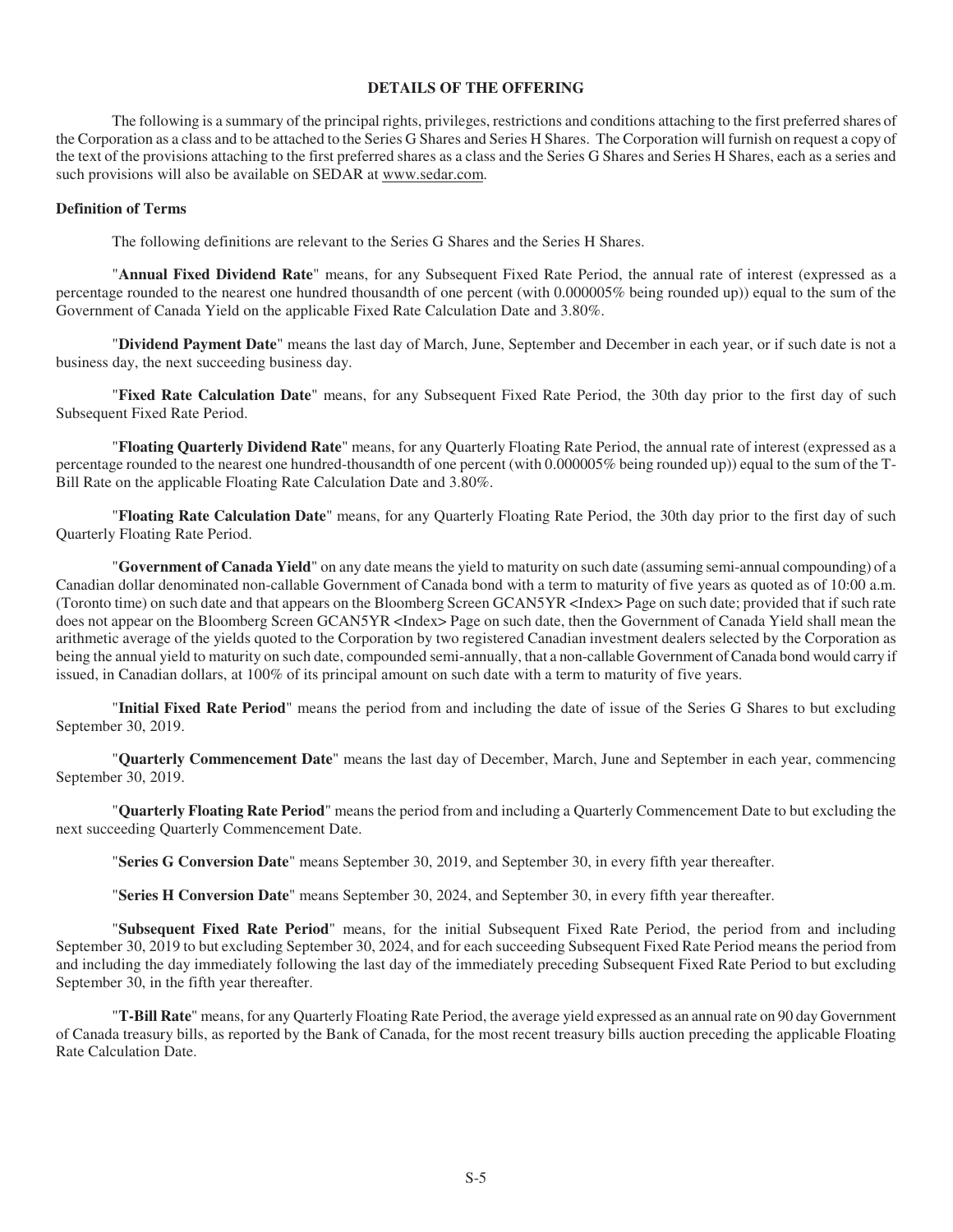# **Certain Provisions of the First Preferred Shares as a Class**

The Corporation is authorized to issue an unlimited number of first preferred shares, issuable in series and, with respect to each series, the Board is authorized to fix the number of shares comprising the series and determine the designation, rights, privileges, restrictions and conditions attaching to such shares, subject to certain limitations.

The first preferred shares of all series rank senior to all other shares of the Corporation with respect to priority in payment of dividends and with respect to distribution of assets in the event of liquidation, dissolution or winding up of the Corporation, or a reduction of stated capital. Holders of first preferred shares are entitled to receive cumulative quarterly dividends on the subscription price thereof as and when declared by the Board at the rate established by the Board at the time of issue of shares of a series (less any tax required to be deducted and withheld by the Corporation). No dividends may be declared or paid on any other shares of the Corporation unless all cumulative dividends accrued upon all outstanding first preferred shares have been paid or declared and set apart. In the event of the liquidation, dissolution or winding up of the Corporation, or a reduction of stated capital, no sum shall be paid or assets distributed to holders of other shares of the Corporation until the holders of first preferred shares shall have been paid the subscription price of the shares, plus a sum equal to the premium payable on a redemption, plus a sum equal to the arrears of dividends accumulated on the first preferred shares to the date of such liquidation, dissolution, winding up, or reduction of stated capital, as applicable (less any tax required to be deducted and withheld by the Corporation). After payment of such amount, the holders of first preferred shares shall not be entitled to share further in the distribution of the assets of the Corporation.

The Board of Directors of the Corporation (the "**Board**") may include, in the share conditions attaching to a particular series of first preferred shares, certain voting rights effective upon the Corporation failing to make payment of six quarterly dividend payments, whether or not consecutive. These voting rights continue for so long as any dividends remain in arrears. These voting rights are the right to one vote for each \$25.00 of subscription price on all matters in respect of which shareholders vote, and additionally, the right of all series of first preferred shares, voting as a combined class, to elect two directors of the Corporation if the Board then consists of less than 16 directors, or three directors if the Board consists of 16 or more directors. Otherwise, except as required by law, the holders of first preferred shares shall not be entitled to vote or to receive notice of or attend any meeting of the shareholders of the Corporation.

Subject to the share conditions attaching to any particular series providing to the contrary, the Corporation may redeem first preferred shares of a series, in whole or from time to time in part, at the redemption price applicable to each series and the Corporation has the right to acquire any of the first preferred shares of one or more series by purchase for cancellation in the open market or by invitation for tenders at a price not to exceed the redemption price applicable to the series, plus costs of purchase.

## **Certain Provisions of the Series G Shares**

## *Issue Price*

The Series G Shares will have an issue price of \$25.00 per share.

## *Dividends on Series G Shares*

During the Initial Fixed Rate Period, the holders of the Series G Shares shall be entitled to receive and the Corporation shall pay, as and when declared by the Board, out of the moneys of the Corporation properly applicable to the payment of dividends, fixed cumulative preferential cash dividends at an annual rate of \$1.325 per share, payable quarterly on each Dividend Payment Date in each year (less any tax required to be deducted and withheld by the Corporation). The first dividend, if declared, shall be payable on December 31, 2014 (less any tax required to be deducted and withheld by the Corporation), and, notwithstanding the foregoing, shall be in the amount per share determined by multiplying \$1.325 by the number of days in the period from and including the date of issue of the Series G Shares to but excluding December 31, 2014, and dividing that product by 365.

During each Subsequent Fixed Rate Period, the holders of the Series G Shares shall be entitled to receive and the Corporation shall pay, as and when declared by the Board, out of the moneys of the Corporation properly applicable to the payment of dividends, fixed cumulative preferential cash dividends, payable quarterly on each Dividend Payment Date (less any tax required to be deducted and withheld by the Corporation), in the amount per share determined by multiplying one-quarter of the Annual Fixed Dividend Rate for such Subsequent Fixed Rate Period by \$25.00.

On each Fixed Rate Calculation Date, the Corporation shall determine the Annual Fixed Dividend Rate for the ensuing Subsequent Fixed Rate Period. Each such determination shall, in the absence of manifest error, be final and binding upon the Corporation and upon all holders of Series G Shares. The Corporation shall, on each Fixed Rate Calculation Date, give written notice of the Annual Fixed Dividend Rate for the ensuing Subsequent Fixed Rate Period to the registered holders of the then outstanding Series G Shares.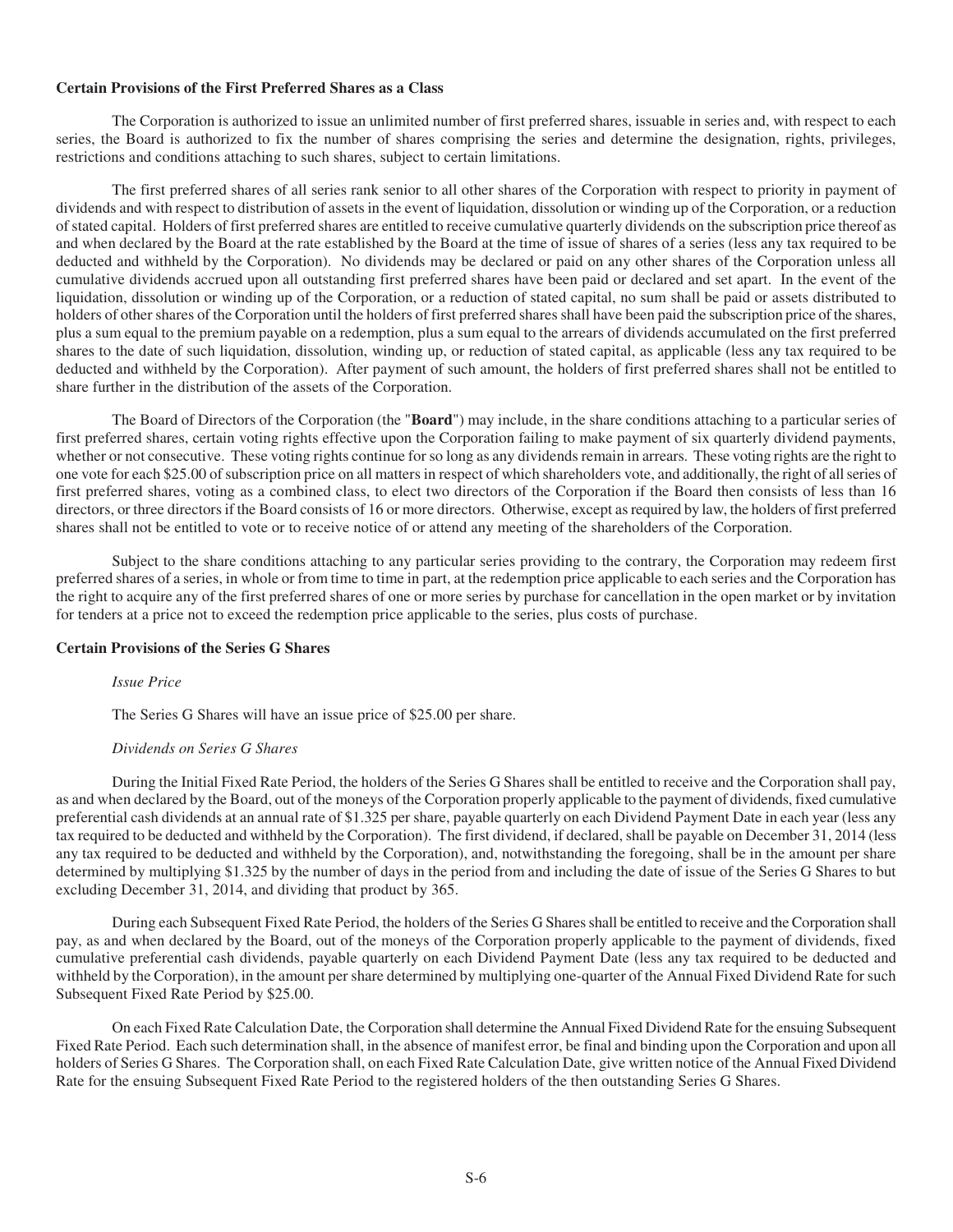## *Redemption of Series G Shares*

The Series G Shares shall not be redeemable prior to September 30, 2019. Subject to the provisions described under "*Restrictions on Payments and Reductions of Capital*", on September 30, 2019, and on September 30 in every fifth year thereafter, the Corporation may, at its option, redeem all or any part of the Series G Shares by the payment of an amount in cash for each share to be redeemed equal to \$25.00 plus all accrued and unpaid dividends thereon to but excluding the date fixed for redemption (less any tax required to be deducted and withheld by the Corporation). Should any such date not be a business day, the redemption date will be the next succeeding business day.

Notice of any redemption of Series G Shares will be given by the Corporation not more than 60 days and not less than 30 days prior to the date fixed for redemption. If less than all of the outstanding Series G Shares are at any time to be redeemed, the shares so to be redeemed shall be selected by lot in such manner as the Board or the transfer agent, if any, appointed by the Corporation in respect of such shares shall decide, or, if the Board so decides, such shares may be redeemed pro rata (disregarding fractions).

If the Corporation gives notice to the holders of the Series G Shares of the redemption of all of the Series G Shares, the right of a holder of Series G Shares to convert such Series G Shares shall terminate and the Corporation shall not be required to give notice to the registered holders of the Series G Shares of an Annual Fixed Dividend Rate, a Floating Quarterly Dividend Rate or the conversion right of holders of Series G Shares.

## *Conversion of Series G Shares into Series H Shares*

The Series G Shares shall not be convertible prior to September 30, 2019. Holders of Series G Shares shall have the right to convert on each Series G Conversion Date, subject to restrictions on conversion described below, all or any of their Series G Shares into Series H Shares on the basis of one Series H Share for each Series G Share. Notice of a holder's intention to convert Series G Shares must be received by the transfer agent and registrar for the Series G Shares at its principal office in Toronto or Calgary not earlier than the 30th day prior to, but not later than 5:00 p.m. (Toronto time) on the 15th day preceding, a Series G Conversion Date. Once received by the transfer agent and registrar on behalf of the Corporation, the election of a holder to convert is irrevocable.

The Corporation shall, not more than 60 days and not less than 30 days prior to the applicable Series G Conversion Date, give notice to the then registered holders of the Series G Shares of the conversion right. On the 30th day prior to each Series G Conversion Date, the Corporation shall give notice to the then registered holders of the Series G Shares of the Annual Fixed Dividend Rate for the Series G Shares for the next succeeding Subsequent Fixed Rate Period and the Floating Quarterly Dividend Rate for the Series H Shares for the next succeeding Quarterly Floating Rate Period.

Holders of Series G Shares shall not be entitled to convert their shares into Series H Shares if the Corporation determines that there would remain outstanding on a Series G Conversion Date less than 1,000,000 Series H Shares, after having taken into account all Series G Shares tendered for conversion into Series H Shares and all Series H Shares tendered for conversion into Series G Shares. The Corporation shall give notice thereof to all affected registered holders of the Series G Shares at least seven days prior to the applicable Series G Conversion Date. Furthermore, if the Corporation determines that there would remain outstanding on a Series G Conversion Date less than 1,000,000 Series G Shares, after having taken into account all Series G Shares tendered for conversion into Series H Shares and all Series H Shares tendered for conversion into Series G Shares, then all of the remaining outstanding Series G Shares shall be converted automatically into Series H Shares on the basis of one Series H Share for each Series G Share on the applicable Series G Conversion Date and the Corporation shall give notice thereof to the then registered holders of such remaining Series G Shares at least seven days prior to the Series G Conversion Date.

The Corporation reserves the right not to deliver Series H Shares to any person that the Corporation or its transfer agent has reason to believe is a person whose address is in, or that the Corporation or its transfer agent has reason to believe is a resident of, any jurisdiction outside Canada if such delivery would require the Corporation to take any action to comply with the securities laws of such jurisdiction.

The Series G Shares and Series H Shares are series of shares in the same class. The conversion right entitles holders to elect periodically which of the two series they wish to hold and does not entitle holders to receive a different class or type of securities. Other than the different dividend rights and redemption rights attached thereto, the Series G Shares and Series H Shares are identical in all material respects.

#### *Purchase for Cancellation*

Subject to the provisions described under "*Restrictions on Payments and Reductions of Capital*", the Corporation may at any time or times purchase for cancellation all or any part of the Series G Shares at the lowest price or prices at which, in the opinion of the Board, such shares are obtainable.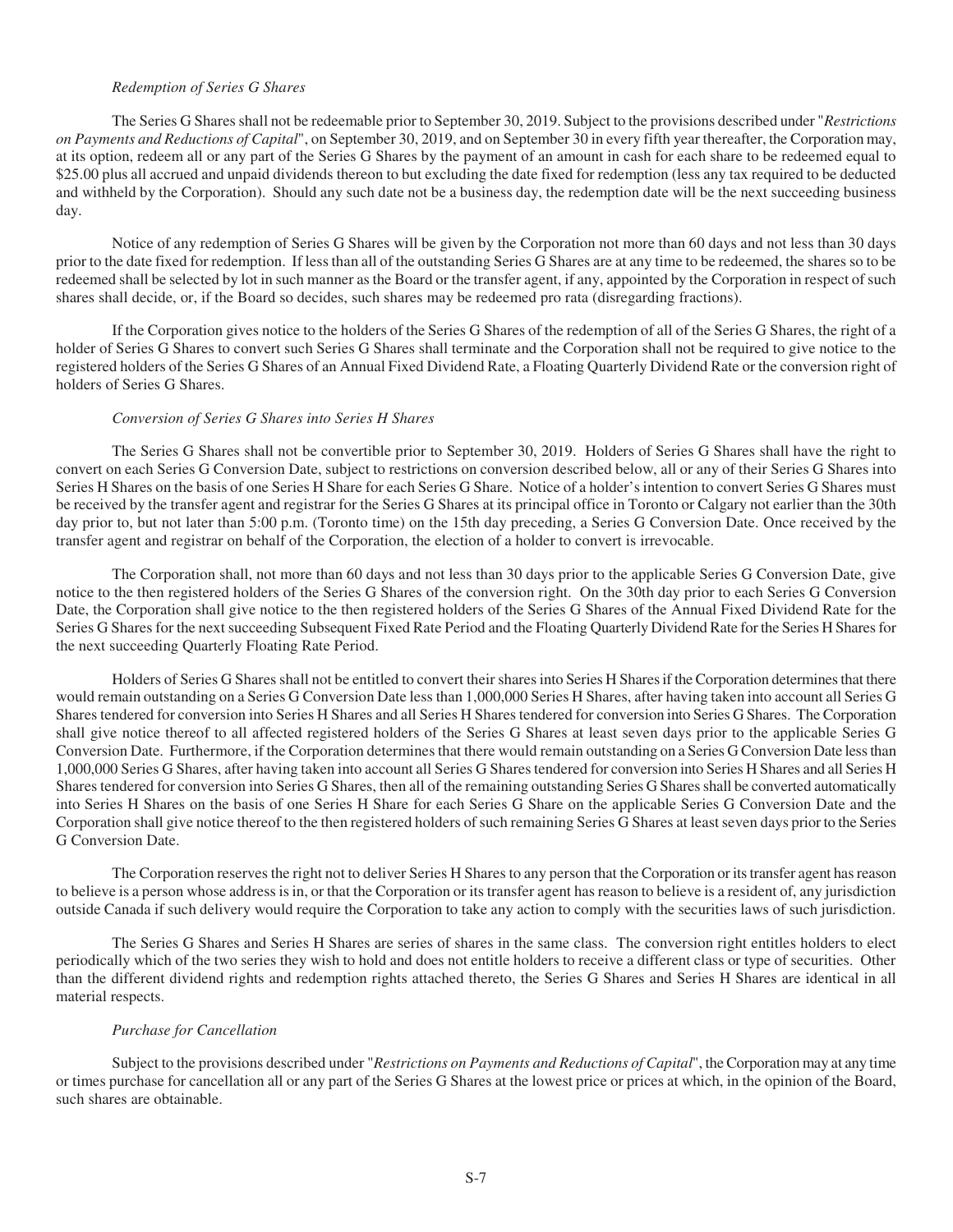## *Rights on Liquidation*

In the event of the liquidation, dissolution or winding-up of the Corporation or any other distribution of assets of the Corporation among its shareholders for the purpose of winding up its affairs, the holders of the Series G Shares shall be entitled to receive \$25.00 per Series G Share plus all accrued and unpaid dividends thereon (less any tax required to be deducted and withheld by the Corporation) before any amount shall be paid or any property or assets of the Corporation shall be distributed to the holders of the Common Shares or to the holders of any other shares ranking junior to the Series G Shares in any respect. After payment to the holders of the Series G Shares of the amount so payable to them, they shall not, as such, be entitled to share in any further distribution of the property or assets of the Corporation.

#### *Restrictions on Payments and Reductions of Capital*

So long as any Series G Shares are outstanding, the Corporation shall not:

- (a) declare, pay or set apart for payment any dividends (other than stock dividends in shares of the Corporation ranking junior to the Series G Shares) on the Common Shares or any other shares of the Corporation ranking junior to the Series G Shares with respect to payment of dividends, or
- (b) call for redemption of, purchase, reduce stated capital maintained by the Corporation or otherwise pay for any shares of the Corporation ranking junior to the Series G Shares with respect to repayment of capital or with respect to payment of dividends,

unless all dividends up to and including the dividends payable on the last preceding dividend payment dates on the Series G Shares and on all other preferred shares then outstanding ranking prior to or on a parity with the Series G Shares with respect to payment of dividends shall have been declared and paid or set apart for payment at the date of any such action.

# *Creation or Issue of Additional Shares*

So long as any Series G Shares are outstanding, the Corporation shall not, without the prior approval of the holders of the Series G Shares, create or issue any shares ranking prior to or on a parity with the Series G Shares with respect to repayment of capital or payment of dividends, provided that the Corporation may without such approval issue additional series of first preferred shares if all dividends then payable on the Series G Shares and Series H Shares shall have been paid or set apart for payment.

#### *Voting Rights*

The holders of the Series G Shares are not entitled to any voting rights or to receive notice of or to attend shareholders' meetings unless dividends on the Series G Shares are in arrears to the extent of six quarterly dividends, whether or not consecutive. Until all arrears of dividends have been paid, holders of Series G Shares will be entitled to receive notice of and to attend all shareholders' meetings at which directors are to be elected (other than separate meetings of holders of another class or series of shares) and to one vote in respect of each Series G Share held on all matters in respect of which shareholders vote, and additionally, the right of all series of first preferred shares, voting as a combined class, to elect two directors of the Corporation if the Board then consists of less than 16 directors, or three directors if the Board consists of 16 or more directors. Otherwise, except as required by law, the holders of first preferred shares shall not be entitled to vote or to receive notice of or attend any meeting of the shareholders of the Corporation.

#### *Tax Election*

The Series G Shares will be "taxable preferred shares" as defined in the Tax Act for purposes of the tax under Part IV.l of the Tax Act applicable to certain corporate holders of the Series G Shares. The terms of the Series G Shares require the Corporation to make the necessary election under Part VI.1 of the Tax Act so that such corporate holders will not be subject to the tax under Part IV.1 of the Tax Act on dividends received (or deemed to be received) on the Series G Shares. See "*Certain Canadian Federal Income Tax Considerations — Dividends*".

## *Modification*

The series provisions attaching to the Series G Shares may be amended with the written approval of all the holders of the Series G Shares outstanding or by at least two-thirds of the votes cast at a meeting of the holders of such shares duly called for that purpose and at which a quorum is present.

### *Business Day*

If any day on which any dividend on the Series G Shares is payable by the Corporation or on or by which any other action is required to be taken by the Corporation is not a business day, then such dividend shall be payable and such other action may be taken on or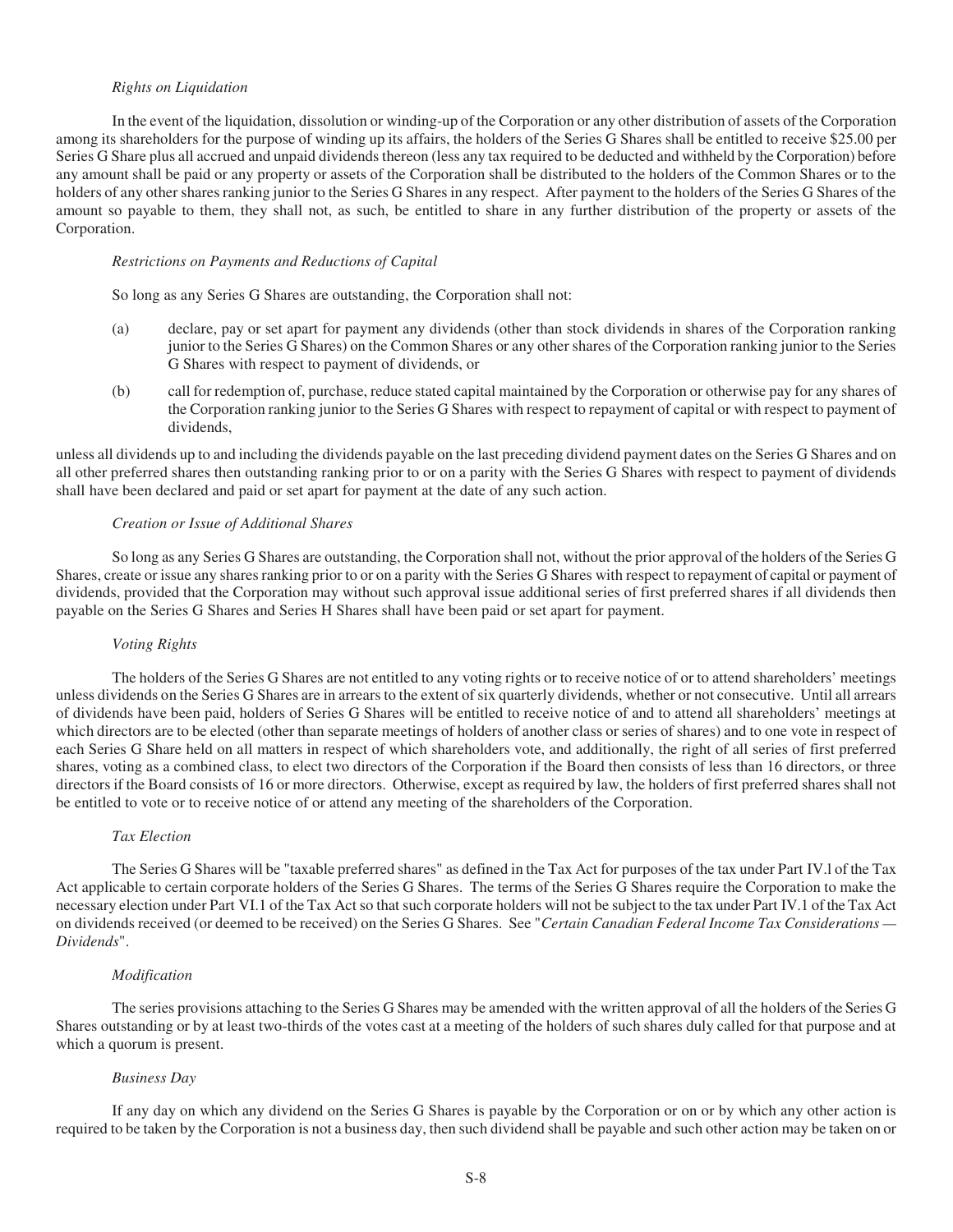by the next succeeding day that is a business day. For the purposes hereof, "business day" shall mean a day on which banks are generally open for business in both Calgary, Alberta and Toronto, Ontario.

## **Certain Provisions of the Series H Shares**

## *Issue Price*

The Series H Shares will be issuable only upon conversion of Series G Shares and will have an ascribed issue price of \$25.00 per

share.

## *Dividends on Series H Shares*

During each Quarterly Floating Rate Period, the holders of the Series H Shares shall be entitled to receive and the Corporation shall pay, as and when declared by the Board, out of the moneys of the Corporation properly applicable to the payment of dividends, cumulative preferential cash dividends, payable on each Dividend Payment Date (less any tax required to be deducted and withheld by the Corporation), in the amount per share determined by multiplying the Floating Quarterly Dividend Rate for such Quarterly Floating Rate Period by \$25.00 and multiplying that product by a fraction, the numerator of which is the actual number of days in such Quarterly Floating Rate Period and the denominator of which is 365 or 366, depending upon the actual number of days in the applicable year.

On each Floating Rate Calculation Date, the Corporation shall determine the Floating Quarterly Dividend Rate for the ensuing Quarterly Floating Rate Period. Each such determination shall, in the absence of manifest error, be final and binding upon the Corporation and upon all holders of Series H Shares. The Corporation shall, on each Floating Rate Calculation Date, give written notice of the Floating Quarterly Dividend Rate for the ensuing Quarterly Floating Rate Period to the registered holders of the then outstanding Series H Shares.

## *Redemption of Series H Shares*

Subject to the provisions described under "*Restrictions on Payments and Reductions of Capital*", the Corporation may redeem all or any part of the Series H Shares by the payment of an amount in cash for each share to be redeemed equal to (i) \$25.00 in the case of redemptions on any Series H Conversion Date on or after September 30, 2024, or (ii) \$25.50 in the case of redemptions on any date after September 30, 2024 that is not a Series H Conversion Date, in each case plus all accrued and unpaid dividends thereon (less any tax required to be deducted and withheld by the Corporation) to but excluding the date fixed for redemption. Should any such date not be a business day, the redemption date will be the next succeeding business day.

Notice of any redemption of Series H Shares will be given by the Corporation not more than 60 days and not less than 30 days prior to the date fixed for redemption. If less than all of the outstanding Series H Shares are at any time to be redeemed, the shares so to be redeemed shall be selected by lot in such manner as the Board or the transfer agent, if any, appointed by the Corporation in respect of such shares shall decide, or, if the Board so decides, such shares may be redeemed pro rata (disregarding fractions).

If the Corporation gives notice to the holders of the Series H Shares of the redemption of all of the Series H Shares, the right of a holder of Series H Shares to convert such Series H Shares shall terminate and the Corporation shall not be required to give notice to the registered holders of the Series H Shares of an Annual Fixed Dividend Rate, a Floating Quarterly Dividend Rate or the conversion right of holders of Series H Shares.

## *Conversion of Series H Shares into Series G Shares*

The Series H Shares shall not be convertible prior to September 30, 2024. Holders of Series H Shares shall have the right to convert on each Series H Conversion Date, subject to restrictions on conversion described below, all or any of their Series H Shares into Series G Shares on the basis of one Series G Share for each Series H Share. Notice of a holder's intention to convert Series H Shares must be received by the transfer agent and registrar for the Series H Shares at its principal office in Toronto or Calgary not earlier than the 30th day prior to, but not later than 5:00 p.m. (Toronto time) on the 15th day preceding, a Series H Conversion Date. Once received by the transfer agent and registrar on behalf of the Corporation, the election of a holder to convert is irrevocable.

The Corporation shall, not more than 60 days and not less than 30 days prior to the applicable Series H Conversion Date, give notice to the then registered holders of the Series H Shares of the conversion right. On the 30th day prior to each Series H Conversion Date, the Corporation shall give notice to the then registered holders of the Series H Shares of the Annual Fixed Dividend Rate for the Series G Shares for the next succeeding Subsequent Fixed Rate Period and the Floating Quarterly Dividend Rate for the Series H Shares for the next succeeding Quarterly Floating Rate Period.

Holders of Series H Shares shall not be entitled to convert their shares into Series G Shares if the Corporation determines that there would remain outstanding on a Series H Conversion Date less than 1,000,000 Series G Shares, after having taken into account all Series G Shares tendered for conversion into Series H Shares and all Series H Shares tendered for conversion into Series G Shares. The Corporation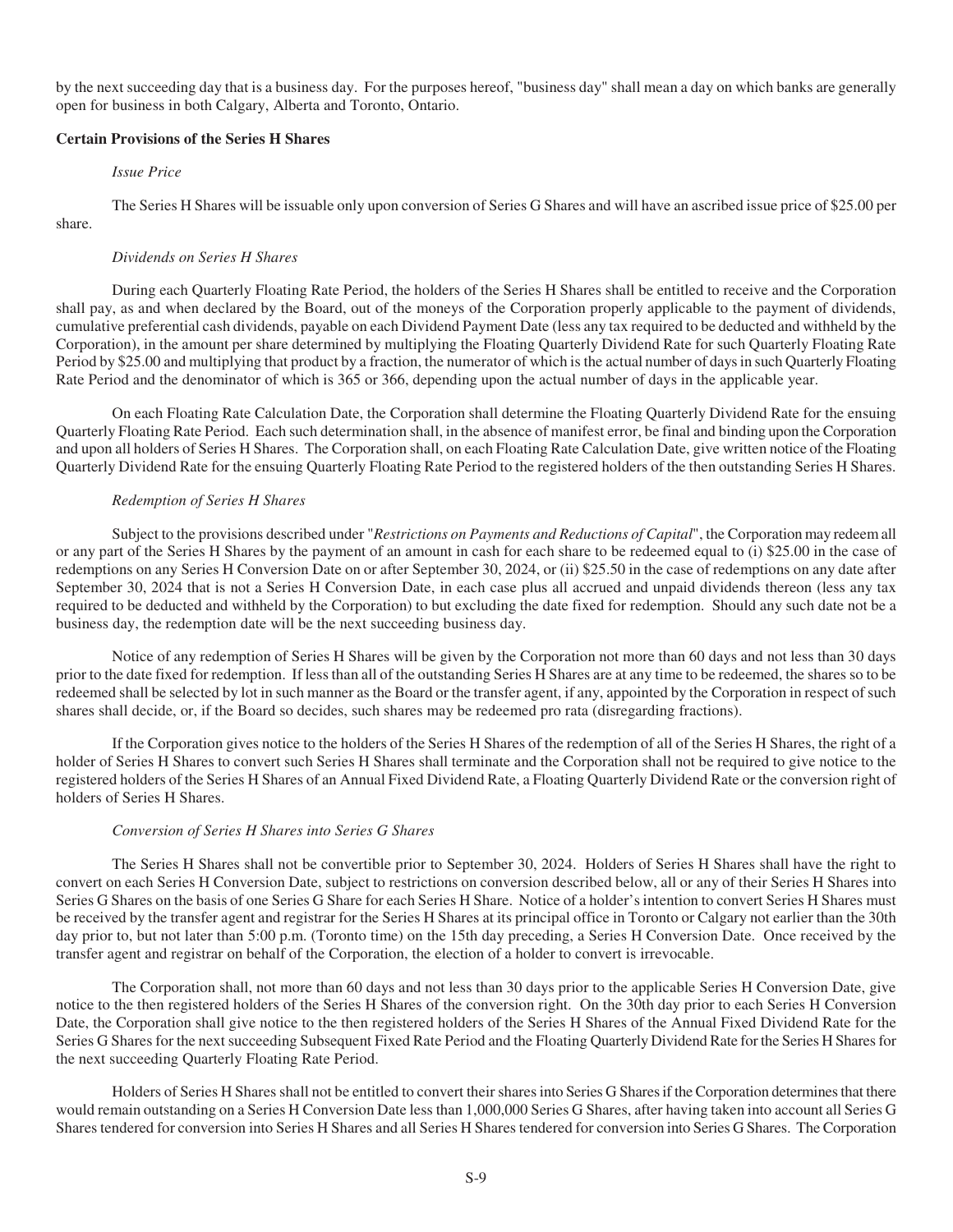shall give notice thereof to all affected registered holders of the Series H Shares at least seven days prior to the applicable Series H Conversion Date. Furthermore, if the Corporation determines that there would remain outstanding on a Series H Conversion Date less than 1,000,000 Series H Shares, after having taken into account all Series G Shares tendered for conversion into Series H Shares and all Series H Shares tendered for conversion into Series G Shares, then all of the remaining outstanding Series H Shares shall be converted automatically into Series G Shares on the basis of one Series G Share for each Series H Share on the applicable Series H Conversion Date and the Corporation shall give notice thereof to the then registered holders of such remaining Series H Shares at least seven days prior to the Series H Conversion Date.

The Corporation reserves the right not to deliver Series G Shares to any person that the Corporation or its transfer agent has reason to believe is a person whose address is in, or that the Corporation or its transfer agent has reason to believe is a resident of, any jurisdiction outside Canada if such delivery would require the Corporation to take any action to comply with the securities laws of such jurisdiction.

The Series G Shares and Series H Shares are series of shares in the same class. The conversion right entitles holders to elect periodically which of the two series they wish to hold and does not entitle holders to receive a different class or type of securities. Other than the different dividend rights and redemption rights attached thereto, the Series G Shares and Series H Shares are identical in all material respects.

# *Purchase for Cancellation*

Subject to the provisions described under "*Restrictions on Payments and Reductions of Capital*", the Corporation may at any time or times purchase for cancellation all or any part of the Series H Shares at the lowest price or prices at which, in the opinion of the Board, such shares are obtainable.

## *Rights on Liquidation*

In the event of the liquidation, dissolution or winding-up of the Corporation or any other distribution of assets of the Corporation among its shareholders for the purpose of winding up its affairs, the holders of the Series H Shares shall be entitled to receive \$25.00 per Series H Share plus all accrued and unpaid dividends thereon (less any tax required to be deducted and withheld by the Corporation) before any amount shall be paid or any property or assets of the Corporation shall be distributed to the holders of the Common Shares or to the holders of any other shares ranking junior to the Series H Shares in any respect. After payment to the holders of the Series H Shares of the amount so payable to them, they shall not, as such, be entitled to share in any further distribution of the property, or assets of the Corporation.

## *Restrictions on Payments and Reductions of Capital*

So long as any Series H Shares are outstanding, the Corporation shall not:

- (a) declare, pay or set apart for payment any dividends (other than stock dividends in shares of the Corporation ranking junior to the Series H Shares) on the Common Shares or any other shares of the Corporation ranking junior to the Series H Shares with respect to payment of dividends, or
- (b) call for redemption of, purchase, reduce stated capital maintained by the Corporation or otherwise pay for any shares of the Corporation ranking junior to the Series H Shares with respect to repayment of capital or with respect to payment of dividends,

unless all dividends up to and including the dividends payable on the last preceding dividend payment dates on the Series H Shares and on all other preferred shares then outstanding ranking prior to or on a parity with the Series H Shares with respect to payment of dividends shall have been declared and paid or set apart for payment at the date of any such action.

## *Creation or Issue of Additional Shares*

So long as any Series H Shares are outstanding, the Corporation shall not, without the prior approval of the holders of the Series H Shares, create or issue any shares ranking prior to or on a parity with the Series H Shares with respect to repayment of capital or payment of dividends, provided that the Corporation may without such approval issue additional series of first preferred shares if all dividends then payable on the Series G Shares and Series H Shares shall have been paid or set apart for payment.

## *Voting Rights*

The holders of the Series H Shares are not entitled to any voting rights or to receive notice of or to attend shareholders' meetings unless dividends on the Series H Shares are in arrears to the extent of six quarterly dividends, whether or not consecutive. Until all arrears of dividends have been paid, holders of Series H Shares will be entitled to receive notice of and to attend all shareholders' meetings at which directors are to be elected (other than separate meetings of holders of another class or series of shares) and to one vote in respect of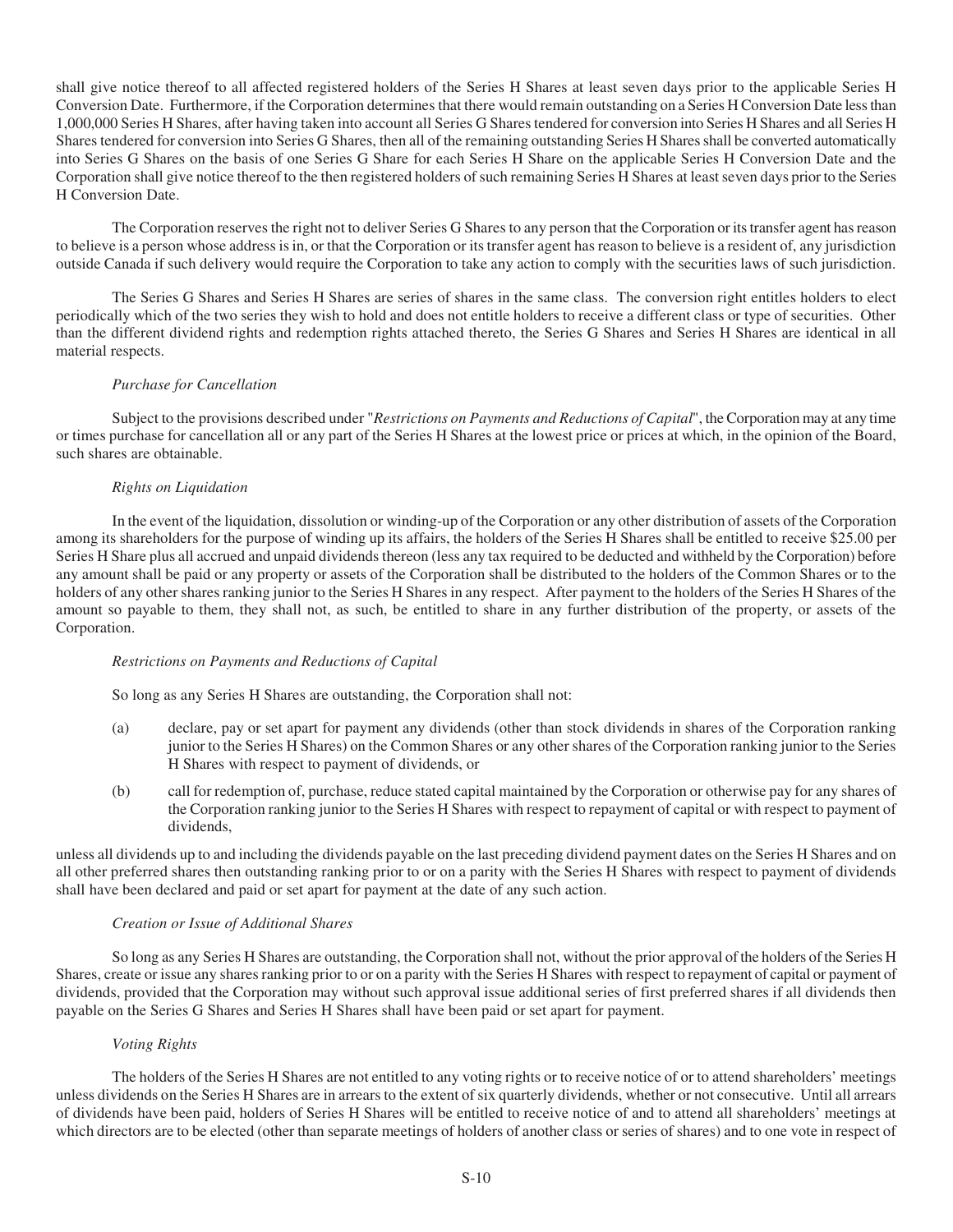each Series H Share held on all matters in respect of which shareholders vote, and additionally, the right of all series of first preferred shares, voting as a combined class, to elect two directors of the Corporation if the Board then consists of less than 16 directors, or three directors if the Board consists of 16 or more directors. Otherwise, except as required by law, the holders of first preferred shares shall not be entitled to vote or to receive notice of or attend any meeting of the shareholders of the Corporation.

#### *Tax Election*

The Series H Shares will be "taxable preferred shares" as defined in the Tax Act for purposes of the tax under Part IV.1 of the Tax Act applicable to certain corporate holders of the Series H Shares. The terms of the Series H Shares require the Corporation to make the necessary election under Part VI.1 of the Tax Act so that such corporate holders will not be subject to the tax under Part IV.1 of the Tax Act on dividends received (or deemed to be received) on the Series H Shares. See "*Certain Canadian Federal Income Tax Considerations — Dividends*".

### *Modification*

The series provisions attaching to the Series H Shares may be amended with the written approval of all the holders of the Series H Shares outstanding or by at least two-thirds of the votes cast at a meeting of the holders of such shares duly called for that purpose and at which a quorum is present.

### *Business Day*

If any day on which any dividend on the Series H Shares is payable by the Corporation or on or by which any other action is required to be taken by the Corporation is not a business day, then such dividend shall be payable and such other action may be taken on or by the next succeeding day that is a business day. For the purposes hereof, "business day" shall mean a day on which banks are generally open for business in both Calgary, Alberta and Toronto, Ontario.

# **DEPOSITORY SERVICES**

The Series G Shares and Series H Shares will be issued in "book entry only" form and must be purchased or transferred through a participant in the CDS depository service ("**CDS Participant**"). The Corporation will cause a global certificate or certificates or, alternatively, an instant deposit, in each case, representing any newly issued Series G Shares or Series H Shares to be delivered to, and registered in the name of, CDS or its nominee. All rights of holders of Series G Shares or Series H Shares must be exercised through, and all payments or other property to which such holder of Series G Shares or Series H Shares, as the case may be, is entitled, will be made or delivered by, CDS or the CDS Participant through which the holder of Series G Shares or Series H Shares holds such shares. Each person who acquires Series G Shares or Series H Shares will receive only a customer confirmation of purchase from the registered dealer from or through which the Series G Shares or Series H Shares are acquired in accordance with the practices and procedures of that registered dealer. The practices of registered dealers may vary, but generally customer confirmations are issued promptly after execution of a customer order. CDS is responsible for establishing and maintaining book entry accounts for its CDS Participants having interests in the Series G Shares or Series H Shares.

The ability of a beneficial owner of Series G Shares or Series H Shares to pledge such shares or otherwise take action with respect to such owner's interest in such shares (other than through a CDS Participant) may be limited due to the lack of a physical certificate.

The Corporation has the option to terminate registration of the Series G Shares and Series H Shares through the book entry only system, in which event certificates for Series G Shares and Series H Shares in fully registered form will be issued to the beneficial owners of such shares or their nominees.

Neither the Corporation nor the Underwriters will assume any liability for: (a) any aspect of the records relating to the beneficial ownership of the Series G Shares or Series H Shares held by CDS or the payments relating thereto; (b) maintaining, supervising or reviewing any records relating to the Series G Shares or Series H Shares; or (c) any advice or representation made by or with respect to CDS and those contained in this Prospectus Supplement and relating to the rules governing CDS or any action to be taken by CDS or at the direction of its CDS Participants. The rules governing CDS provide that it acts as the agent and depository for the CDS Participants. As a result, CDS Participants must look solely to CDS and persons, other than CDS Participants, having an interest in the Series G Shares or Series H Shares must look solely to CDS Participants for payments made by or on behalf of the Corporation to CDS in respect of the Series G Shares or Series H Shares.

If (i) required by applicable law, (ii) the book entry only system ceases to exist, (iii) CDS advises the Corporation that it is no longer willing or able to discharge properly its responsibilities as depository with respect to the Series G Shares or Series H Shares and the Corporation is unable to locate a qualified successor, or (iv) the Corporation, at its option, decides to terminate the book entry only system, then certificates representing the Series G Shares and Series H Shares, as applicable, will be made available.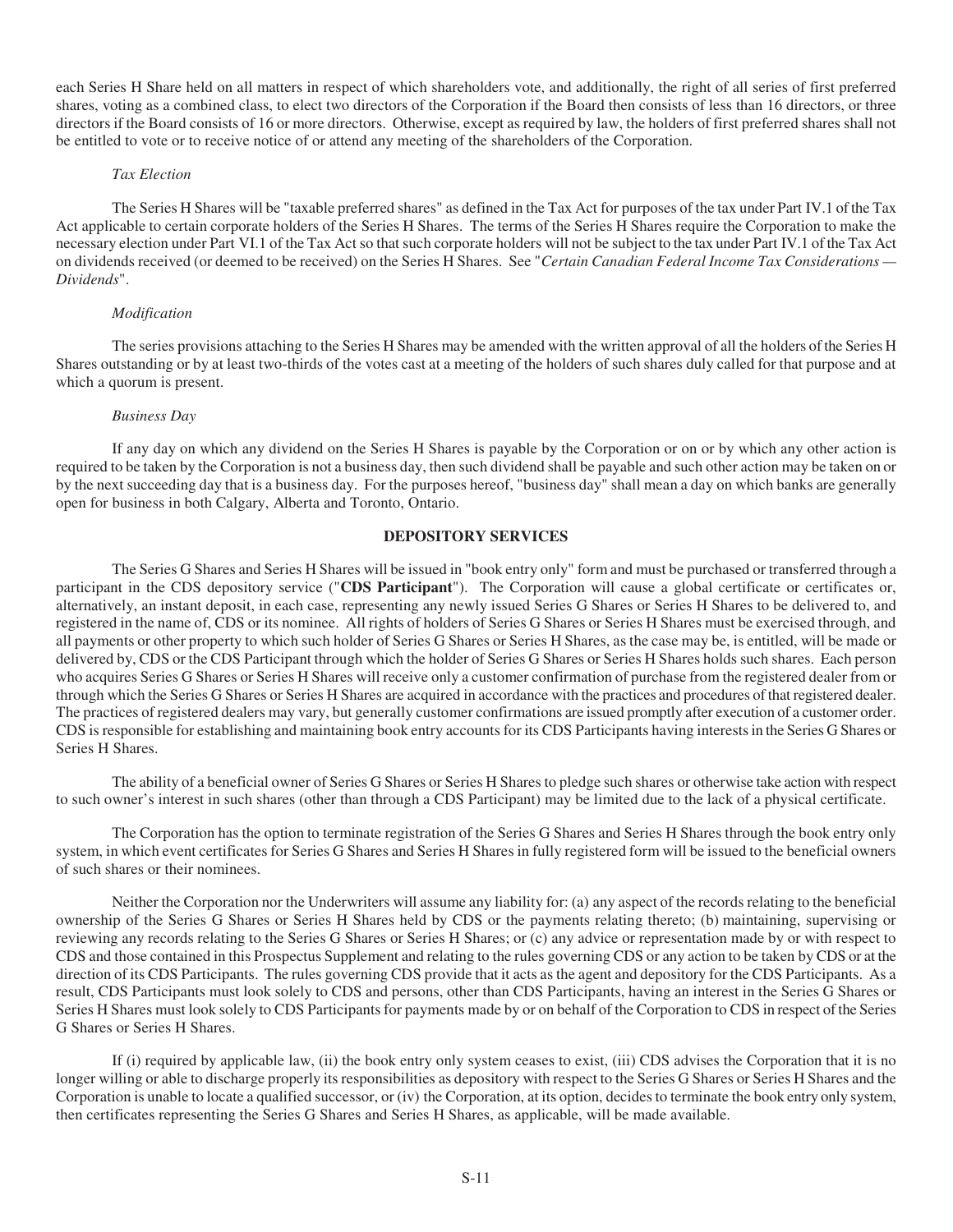## **EARNINGS COVERAGE RATIOS**

The following coverage ratios have been prepared in accordance with Canadian securities law requirements and are included in this Prospectus Supplement in accordance with Canadian disclosure requirements.

The following sets forth the Corporation's earnings coverage ratios calculated for the twelve month period ended December 31, 2013, and the twelve month period ended June 30, 2014. The following ratios give pro forma effect to the issuance of the Series G Shares pursuant to this Prospectus Supplement (excluding any Series G Shares issued upon exercise of the Underwriters' Option). Adjustments for other normal course issuances and repayments of long-term debt subsequent to June 30, 2014 would not materially affect the ratios and, as a result, have not been made. The earnings coverage ratios for the twelve months ended December 31, 2013 and for the twelve months ended June 30, 2014 were calculated based on IFRS.

|                                                                   | <b>Twelve month period ended</b> |               |
|-------------------------------------------------------------------|----------------------------------|---------------|
|                                                                   | <b>December 31, 2013</b>         | June 30, 2014 |
| Earnings coverage on long term debt $(1)$                         | $0.9 \times$                     | 1.0 times     |
| Earnings coverage on preferred shares <sup><math>(2)</math></sup> | $0.7 \times$                     | $0.8 \times$  |

**Notes:** 

- (1) Earnings coverage on long-term debt on a net earnings basis is equal to net earnings plus net interest expense and income taxes divided by net interest expense including capitalized interest. For purposes of calculating the earnings coverage ratios set forth herein, long-term debt includes the current portion of long-term debt.
- Earnings coverage on preferred shares on a net earnings basis is equal to net earnings plus net interest expense and income taxes divided by net interest expense including capitalized interest and preferred shares dividends grossed up to a before tax equivalent at a rate of 25%. For purposes of calculating the earnings coverage ratios set forth herein, long-term debt includes the current portion of long-term debt.

TransAlta evaluates its performance using a variety of measures. Earnings coverage discussed above is not defined under IFRS and, therefore, should not be considered in isolation or as an alternative to, or more meaningful than, net earnings as determined in accordance with IFRS as an indicator of the Corporation's financial performance or liquidity. This measure is not necessarily comparable to a similarly titled measure of another company.

The Corporation's dividend requirements on all of its preferred shares, after giving effect to the issue of the Series G Shares to be distributed under this Prospectus Supplement, and adjusted to a before-tax equivalent using an effective income tax rate of 25%, amounted to approximately \$61 million and \$61 million for the 12 months ended December 31, 2013 and for the 12 months ended June 30, 2014, respectively. The Corporation's borrowing costs for the 12 months ended December 31, 2013 and for the 12 months ended June 30, 2014 amounted to approximately \$240 million and \$241 million, respectively. The Corporation's earnings (loss) before interest and income tax for the 12 months ended December 31, 2013 and for the 12 months ended June 30, 2014 were approximately \$215 million and \$235 million, respectively, which is 0.7 times and 0.8 times the Corporation's aggregate dividend and borrowing costs for these periods. The Corporation would have required additional earnings of \$6 million in respect of long term debt and \$67 million in respect of the preferred shares for the 12 months ended June 30, 2014, in order to achieve an earnings coverage ratio of one-to-one for such period.

### **CREDIT RATINGS**

The Series G Shares have been rated Pfd-3 by DBRS Limited ("**DBRS**") and P-3 by Standard & Poor's ("**S&P**") (DBRS and S&P are each a "**Rating Agency**"). Credit ratings are intended to provide investors with an independent measure of credit quality of an issue of securities. The Rating Agencies' ratings for preferred shares range from a high of Pfd-1 to a low of D for DBRS and from a high of P-1 to a low of D for S&P.

According to the DBRS rating system, securities rated Pfd-3 are of adequate credit quality and are within the third highest of six rating categories used by DBRS for preferred shares. "High" or "low" grades are used to indicate the relative standing within a rating category. According to the S&P rating system, securities rated P-3 are less vulnerable to non-payment than other speculative issues and are within the third highest of eight rating categories used by S&P on its Canadian scale for preferred shares. The ratings from P-1 to P-5 may be modified by "high", "mid" and "low" grades which indicate relative standing within the major rating categories.

Credit ratings are intended to provide investors with an independent assessment of the credit quality of an issue or issuer of securities and do not speak to the suitability of particular securities for any particular investor. The credit ratings assigned to the Series G Shares may not reflect the potential impact of all risks on the value of the Series G Shares. The credit ratings accorded to the Series G Shares by the Rating Agencies are not recommendations to purchase, hold or sell such shares inasmuch as such ratings do not comment as to market price or suitability for a particular investor. There is no assurance that any rating will remain in effect for any given period of time or that any rating will not be revised or withdrawn entirely by a Rating Agency in the future if, in its judgment, circumstances so warrant. The withdrawal or lowering of any rating of the Series G Shares may negatively affect the quoted market price, if any, of such shares.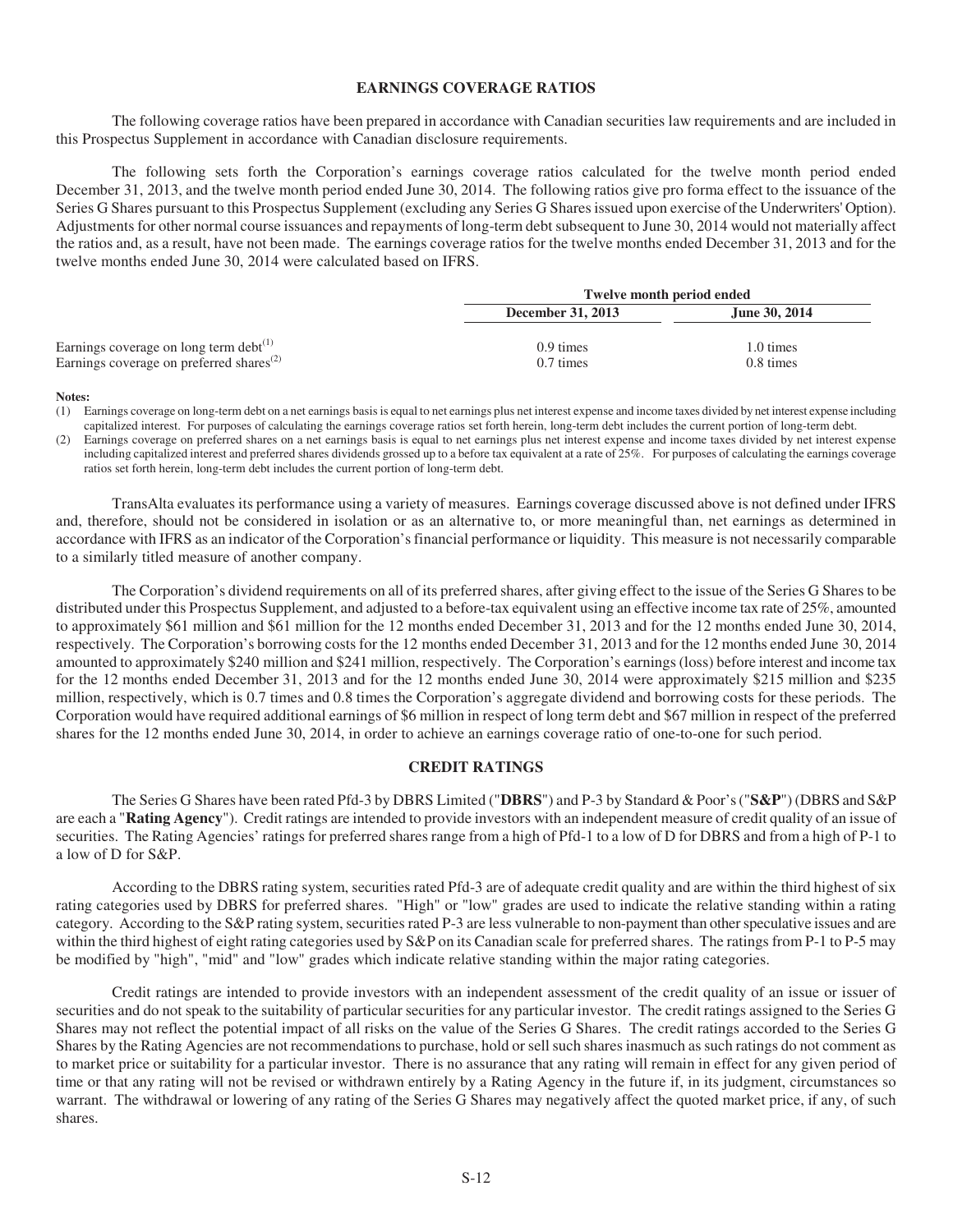TransAlta has paid rating services fees to DBRS and S&P, but has not paid for other rating agency services during the last two years. TransAlta expects to pay market fees for other rating agency services in the future

## **PLAN OF DISTRIBUTION**

Pursuant to an underwriting agreement (the "**Underwriting Agreement**") dated August 8, 2014 between the Corporation and the Underwriters, the Corporation has agreed to sell an aggregate of 6,000,000 Series G Shares to the Underwriters, and the Underwriters have severally (and not jointly or jointly and severally) agreed to purchase from the Corporation, as principal, such Series G Shares at a price of \$25.00 per Series G Share payable in cash against delivery on the Offering Closing Date. The Underwriting Agreement provides that, in consideration of the services of the Underwriters in connection with the Offering, the Corporation will pay the Underwriters a fee of \$0.25 per Series G Share issued and sold by the Corporation to certain institutions, and \$0.75 per Series G Share for all other Series G Shares issued and sold by the Corporation as part of the Offering, for an aggregate fee payable by the Corporation of \$4,500,000, assuming that no Series G Shares are sold to such institutions. The Underwriters' fee is payable on the Offering Closing Date.

The Corporation has granted to the Underwriters an option that is exercisable at any time up to 48 hours prior to the time of the closing of the Offering on the Offering Closing Date to purchase up to an additional 2,000,000 Series G Shares at a price equal to \$25.00 per Series G Share. If the Underwriters' Option is exercised in full, the total price to the public, the Underwriters' fee and the net proceeds to the Corporation, before expenses of the Offering and assuming that no Series G Shares are sold to certain institutions, will be \$200,000,000, \$6,000,000 and \$194,000,000, respectively. The Series G Shares to be issued on the exercise of the Underwriters' Option are also qualified under the Prospectus, as supplemented by this Prospectus Supplement.

The terms of the Offering were established through negotiations between the Corporation and the Underwriters.

The obligations of the Underwriters under the Underwriting Agreement are several (and not joint or joint and several) and may be terminated at their discretion upon the occurrence of certain stated events including, but not limited to: (a) there should occur or there should be announced or discovered any material change or any change in a material fact in relation to the Corporation which, in either case, in the reasonable opinion of an Underwriter, would be expected to have a significant adverse effect on the market price or value of the Series G Shares; (b) (i) there should develop, occur or come into effect or existence any event, action, state, condition or major financial occurrence of national or international consequence or any law or regulation (or any change in the interpretation or administration thereof) which, in the opinion of an Underwriter, acting reasonably, seriously adversely affects, or involves, or will seriously adversely affect, or involve, the financial markets or the business, operations or affairs of the Corporation and its subsidiaries taken as a whole, or (ii) there shall have occurred any outbreak or escalation of hostilities, declaration by Canada or the United States of a national emergency or war, or other calamity or crisis, which, in the opinion of an Underwriter, acting reasonably, seriously adversely affects, or involves, or will seriously adversely affect, or involve, the financial markets or the business, operations or affairs of the Corporation and its subsidiaries taken as a whole; (c) any enquiry, action, suit, investigation or other proceeding, whether formal or informal, is instituted or announced or any order is made by any federal, provincial, state, municipal or other governmental authority in relation to the Corporation which, in the opinion of an Underwriter, operates to prevent or restrict the distribution or trading of the Series G Shares; (d) any order to cease or suspend trading in the Corporation's securities or to prohibit or restrict the distribution of the Series G Shares is made, or proceedings are announced or commenced for the making of any such order, by any of the Canadian Securities Commissions (as such term is defined in the Underwriting Agreement), the U.S. Securities and Exchange Commission, the TSX or the New York Stock Exchange or trading in securities generally on the TSX or the New York Stock Exchange shall have been suspended or limited or minimum prices shall have been established on either of such exchanges; or (e) there shall have occurred a downgrade in the rating applicable to the Series G Shares by DBRS or S&P, or if either DBRS or S&P shall have publicly announced that it has under surveillance or review, with possible negative implications, its rating of the Series G Shares, or DBRS, S&P, Moody's Corporation or Fitch, Inc. shall place any of the securities of the Corporation on credit watch or the equivalent.

The Underwriting Agreement provides that if an Underwriter fails to purchase the Series G Shares which it has agreed to purchase, the other Underwriters may, but are not obligated to, purchase such Series G Shares, provided that, if the aggregate number of Series G Shares not purchased is less than or equal to 10.0% of the aggregate number of Series G Shares agreed to be purchased by the Underwriters, then each of the other Underwriters is obligated to purchase severally the Series G Shares not taken up, on a pro rata basis or as they may otherwise agree as between themselves. The Underwriters are, however, obligated to take up and pay for all Series G Shares if any Series G Shares are purchased under the Underwriting Agreement. The Underwriting Agreement also provides that the Corporation will indemnify the Underwriters and their respective directors, officers, shareholders, agents and employees against certain liabilities and expenses.

The Underwriters propose to offer the Series G Shares initially at the public offering price specified on the cover page of this Prospectus Supplement. After the Underwriters have made a reasonable effort to sell all of the Series G Shares offered by this Prospectus Supplement at the price specified herein, the offering price may be decreased and may be further changed from time to time to an amount not greater than \$25.00. In the event the offering price of the Series G Shares is reduced, the compensation received by the Underwriters will be decreased by the amount by which the aggregate price paid by the purchasers for the Series G Shares is less than the gross proceeds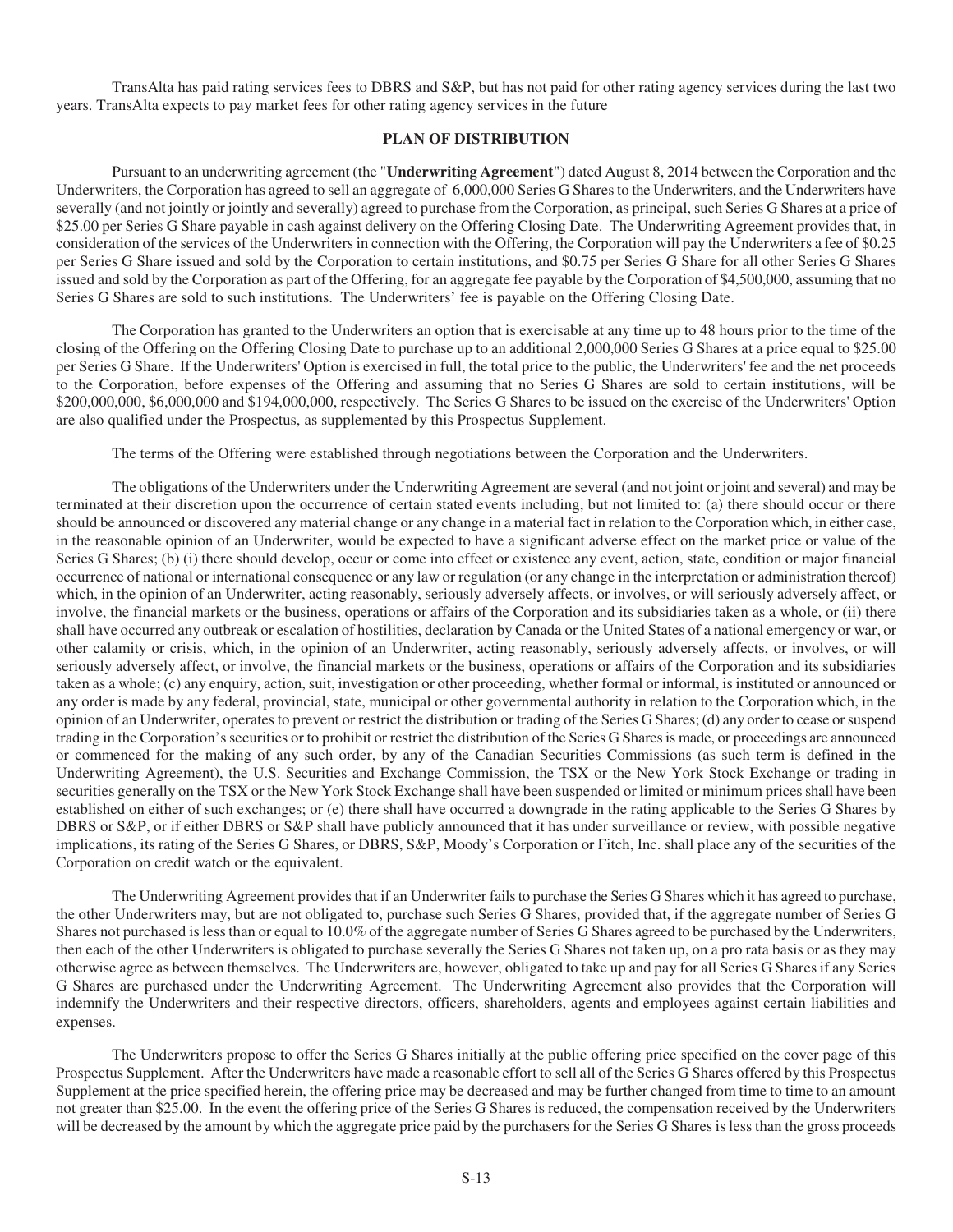paid by the Underwriters to the Corporation for the Series G Shares. Any such reduction will not affect the proceeds received by the Corporation.

Subscriptions for Series G Shares will be received subject to rejection or allotment in whole or in part, and the right is reserved to close the subscription books at any time without notice.

The Corporation has applied to the TSX to list the Series G Shares and Series H Shares. Listing will be subject to the Corporation fulfilling all the listing requirements of the TSX. There can be no assurance that the Series G Shares and the Series H Shares will be accepted for listing on the TSX.

The Corporation has agreed that, subject to certain exceptions, it shall not, directly or indirectly, sell, agree or offer to sell, grant any option for the sale of, or otherwise dispose of, any preferred shares or any other shares with provisions or characteristics similar to the Series G Shares (for greater certainty, it being agreed that the Common Shares do not have provisions or characteristics similar to the Series G Shares), prior to 90 days after the Offering Closing Date without the prior consent of RBC Dominion Securities Inc., CIBC World Markets Inc. and Scotia Capital Inc., on behalf of the Underwriters, which consent shall not be unreasonably withheld.

Pursuant to policy statements of certain securities regulators, the Underwriters may not, throughout the period of distribution, bid for or purchase Series G Shares. The policy statements allow certain exceptions to the foregoing prohibitions. The Underwriters may only avail themselves of such exceptions on the condition that the bid or purchase not be engaged in for the purpose of creating actual or apparent active trading in, or raising the price of, the Series G Shares. These exceptions include a bid or purchase permitted under the Universal Market Integrity Rules for Canadian Marketplaces of the Investment Industry Regulatory Organization of Canada, relating to market stabilization and passive market making activities and a bid or purchase made for and on behalf of a customer where the order was not solicited during the period of distribution. Pursuant to the first mentioned exception, in connection with the Offering, the Underwriters may over-allot or effect transactions which stabilize or maintain the market price of the Series G Shares at levels other than those which otherwise might prevail on the open market. Such transactions, if commenced, may be discontinued at any time.

Neither the Series G Shares nor the Series H Shares have been or will be registered under the *United States Securities Act of 1933,*  as amended (the "**US Securities Act**"). They are being sold only outside the United States to non-U.S. Persons (as those terms are defined under Regulation S under the US Securities Act) and may not be reoffered, resold, pledged or otherwise transferred in the United States or to U.S. Persons except in compliance with the US Securities Act or in transactions exempt therefrom or not subject thereto

# **RELATIONSHIP BETWEEN THE CORPORATION AND THE UNDERWRITERS**

Each of RBC Dominion Securities Inc., CIBC World Markets Inc., Scotia Capital Inc., BMO Nesbitt Burns Inc., National Bank Financial Inc., TD Securities Inc. and HSBC Securities (Canada) Inc. is, directly or indirectly, an affiliate of a bank or other financial institution that is one of our lenders and to which we are currently indebted (collectively, the "**Affiliate Lenders**"). Consequently, we may be considered to be a connected issuer of such Underwriters under applicable securities laws.

At June 30, 2014, we were indebted to the lenders under our credit facilities in the aggregate amount of \$366 million. We have complied with the instruments governing our credit facilities and no breach thereof has ever been waived by any of the Affiliate Lenders. Except as otherwise disclosed in this Prospectus Supplement and the Prospectus, the financial position of the Corporation has not changed substantially since the indebtedness under our credit facilities was incurred. The Corporation intends to use all net proceeds from the Offering for general corporate purposes in support of our business, to reduce short term indebtedness, which short term indebtedness was used to fund the Corporation's capital program and for general corporate purposes and to fund capital investments of the Corporation and its affiliates, and, as a consequence, net proceeds from the Offering may be paid to one or more of the Affiliate Lenders. For more information, see "*Use of Proceeds*".

The decision to distribute Series G Shares pursuant to the Offering was made by the Corporation and the determination of the terms of the Offering was made through negotiations between the Corporation and the Underwriters. The Affiliate Lenders did not have any involvement in such decision or determination but have each been advised of the Offering and the terms thereof. Each of RBC Dominion Securities Inc., CIBC World Markets Inc., Scotia Capital Inc., BMO Nesbitt Burns Inc., National Bank Financial Inc., TD Securities Inc. and HSBC Securities (Canada) Inc. will receive its proportionate share of the aggregate underwriting commission payable by the Corporation to the Underwriters.

## **CERTAIN CANADIAN FEDERAL INCOME TAX CONSIDERATIONS**

In the opinion of McCarthy Tétrault LLP, tax counsel to the Corporation, and Osler, Hoskin & Harcourt LLP, counsel to the Underwriters, the following summary, as of the date hereof, describes the principal Canadian federal income tax considerations generally applicable under the provisions of the Tax Act to a prospective purchaser who acquires as beneficial owner Series G Shares pursuant to this Prospectus Supplement (a "**Holder**") and who, at all relevant times, for the purposes of the Tax Act, is (or is deemed to be) resident in Canada, holds the Series G Shares and will hold the Series H Shares, as applicable, as capital property, deals at arm's length with the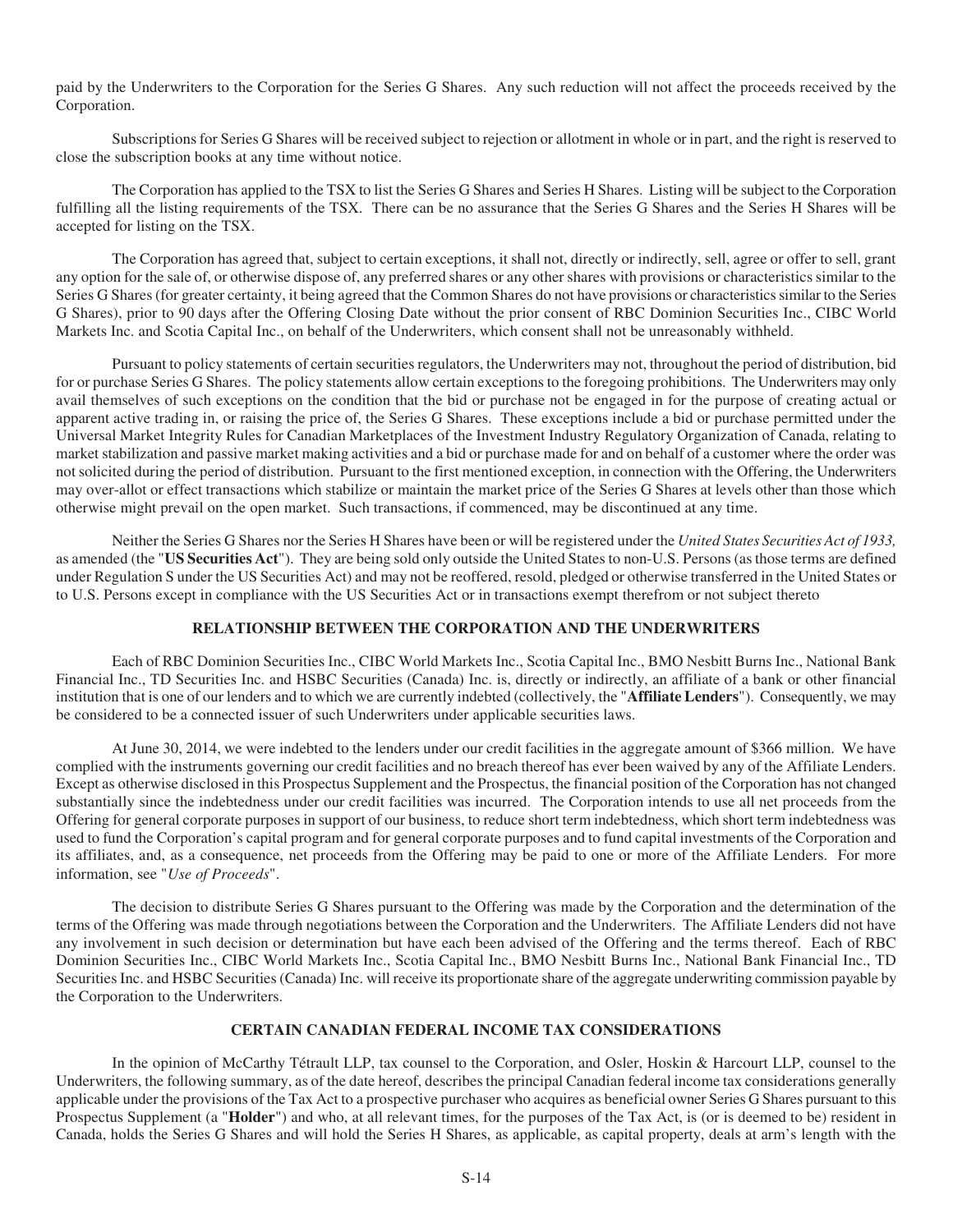Corporation and the Underwriters, is not affiliated with the Corporation and is not exempt from tax under Part I of the Tax Act. Generally, the Series G Shares or Series H Shares will be considered to be capital property to a Holder provided the Holder does not hold the shares in the course of carrying on a business of trading or dealing in securities and has not acquired them in one or more transactions considered to be an adventure in the nature of trade. Certain Holders who might not otherwise be considered to hold their Series G Shares or Series H Shares as capital property may, in certain circumstances, be entitled to have them and every other "Canadian security" (as defined in the Tax Act) owned or subsequently acquired by them treated as capital property by making the irrevocable election permitted by subsection 39(4) of the Tax Act. Holders who will not hold their Series G Shares or their Series H Shares, as applicable, as capital property should consult their own tax advisors with respect to their own particular circumstances.

This summary is not applicable to a Holder: (i) that is a "financial institution", as defined in the Tax Act for the purpose of the "mark-to-market property" rules; (ii) an interest in which would be a "tax shelter investment" as defined in the Tax Act; (iii) which has made a "functional currency" election under the Tax Act to determine its Canadian tax results in a currency other than Canadian currency; or (iv) that has entered into or will enter into a "derivative forward agreement" as defined in the Tax Act, with respect to the Series G Shares or Series H Shares. Any such Holder should consult its own tax advisors with respect to an investment in the Series G Shares. Furthermore, this summary is not applicable to a Holder that is a "specified financial institution" (as defined in the Tax Act) that receives or is deemed to receive, alone or together with persons with whom it does not deal at arm's length, in the aggregate dividends in respect of more than 10% of the Series G Shares or Series H Shares, as the case may be, outstanding at the time the dividend is received. This summary also assumes that all issued and outstanding Series G Shares or Series H Shares are listed on a designated stock exchange in Canada (as defined in the Tax Act, such as the TSX) at such times as dividends (including deemed dividends) are paid and received on the Series G Shares or Series H Shares respectively.

This summary is based upon the current provisions of the Tax Act, all specific proposals to amend the Tax Act publicly announced by or on behalf of the Minister of Finance (Canada) prior to the date hereof (the "**Proposals**"), existing case law and counsels' understanding of the current published administrative policies and assessing practices of the Canada Revenue Agency. This summary assumes the Proposals will be enacted in the form proposed; however, no assurance can be given that the Proposals will be enacted in their current form, or at all. This summary is not exhaustive of all possible Canadian federal income tax considerations and, except for the Proposals, does not take into account or anticipate any changes in law, whether by legislative, governmental or judicial decision or action, nor does it take into account any provincial, territorial or foreign income tax legislation or considerations.

**This summary is of a general nature only and is not intended to be, nor should it be construed to be, legal or tax advice to any particular Holder. In particular, this summary does not describe the income tax considerations relating to the deductibility of interest on money borrowed to acquire Series G Shares. No representations are made with respect to the income tax consequences to any particular Holder. Consequently, prospective Holders should consult their own tax advisors with respect to their particular circumstances for advice with respect to the tax consequences to them of acquiring, holding and disposing of the Series G Shares or the Series H Shares, including the application and effect of the income and other tax laws of any country, province, state or local tax authority.** 

## *Dividends*

Dividends (including deemed dividends) received (or deemed to be received) on the Series G Shares or the Series H Shares, as the case may be, by an individual (other than certain trusts) will be included in the individual's income and will be subject to the gross-up and dividend tax credit rules normally applicable to taxable dividends received from taxable Canadian corporations. Individuals are entitled to an enhanced gross-up and dividend tax credit in respect of "eligible dividends" received from taxable Canadian corporations, such as the Corporation, if such dividends have been designated as eligible dividends by the Corporation at or before the time of payment. By notice in writing on the Corporation's website, the Corporation has designated all dividends paid by the Corporation to be "eligible dividends" within the meaning of the Tax Act unless otherwise notified.

Dividends received by a Holder who is an individual (other than certain trusts) may give rise to a liability for alternative minimum tax.

Dividends (including deemed dividends) received on the Series G Shares or the Series H Shares, as the case may be, by a Holder which is a corporation will be included in computing the Holder's income and will generally be deductible in computing the Holder's taxable income. A "private corporation", as defined in the Tax Act, or any other corporation controlled (whether by reason of a beneficial interest in one or more trusts or otherwise) by or for the benefit of an individual (other than a trust) or a related group of individuals (other than trusts), will generally be liable to pay a 331/<sub>3</sub>% refundable tax under Part IV of the Tax Act on dividends received (or deemed to be received) on the Series G Shares or the Series H Shares, as the case may be, to the extent such dividends are deductible in computing its taxable income.

The Series G Shares and the Series H Shares will be "taxable preferred shares" as defined in the Tax Act. The terms of the Series G Shares and the Series H Shares require the Corporation to make the necessary election under Part VI.1 of the Tax Act so that corporate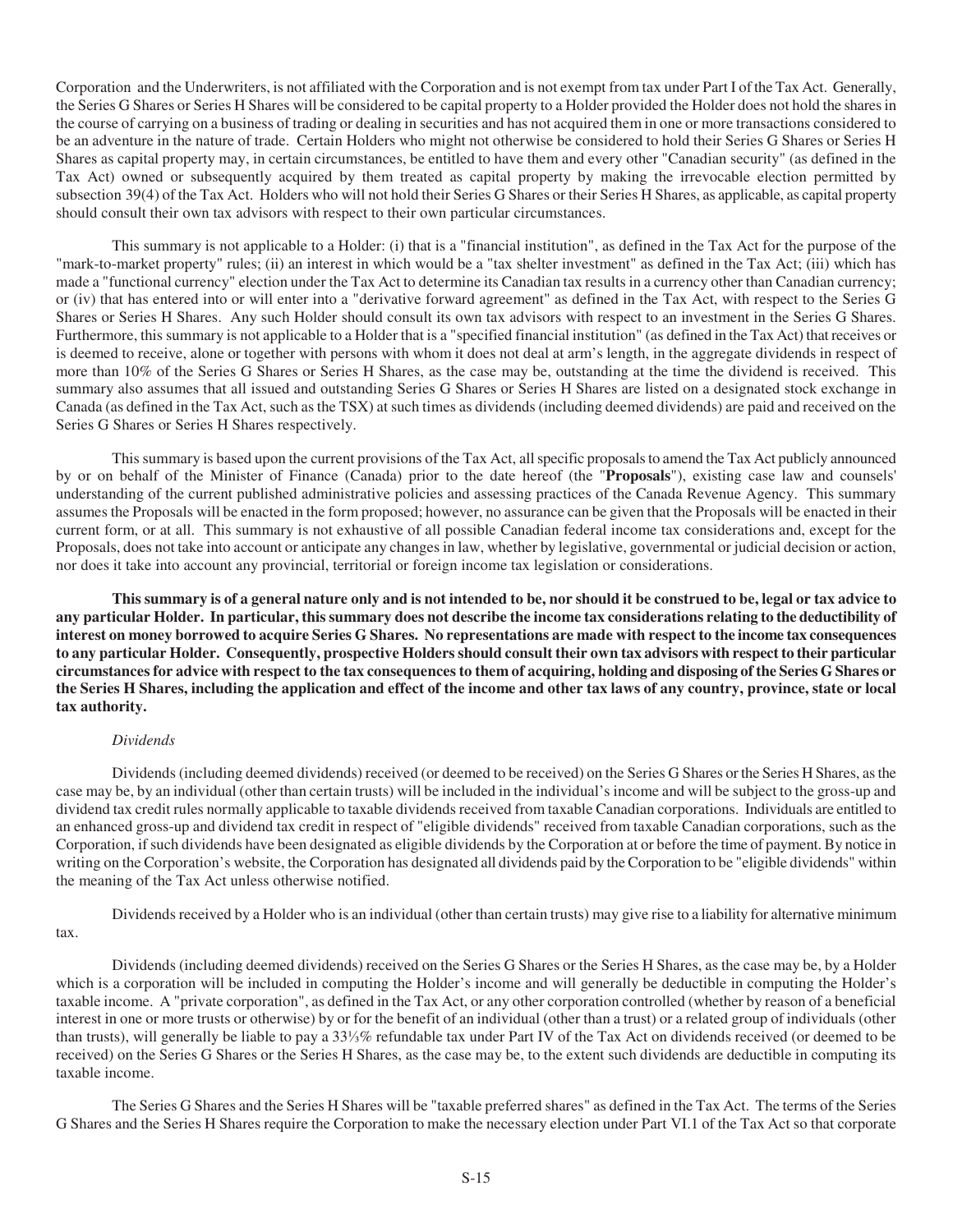Holders will not be subject to tax under Part IV.1 of the Tax Act on dividends received (or deemed to be received) on the Series G Shares or the Series H Shares.

### *Dispositions*

A Holder who disposes of or is deemed to dispose of Series G Shares or Series H Shares (on the redemption of such shares or otherwise; a conversion of Series G Shares into Series H Shares or a conversion of Series H Shares into Series G Shares will be deemed to not constitute a disposition of such shares for purposes of the Tax Act) will generally realize a capital gain (or a capital loss) to the extent that the Holder's proceeds of disposition, net of any reasonable costs of disposition, exceed (or are less than) the adjusted cost base of such shares to the Holder. The amount of any deemed dividend arising on the redemption, acquisition or cancellation by the Corporation of Series G Shares or Series H Shares, as the case may be, will generally not be included in computing the Holder's proceeds of disposition for purposes of computing the capital gain (or capital loss) arising on the disposition of such Series G Shares or Series H Shares, as the case may be. See "*— Redemption*" below. If the Holder is a corporation, any capital loss arising on a disposition of a Series G Share or a Series H Share, as the case may be, may, in certain circumstances, be reduced by the amount of any dividends, including deemed dividends, which have been received (or deemed to be received) on the Series G Share or Series H Share or any share which was converted into such share. Analogous rules apply to a partnership or trust of which a corporation, partnership or trust is a member or beneficiary. Such Holders should consult their own tax advisors.

Generally, one-half of any capital gain will be included in computing the Holder's income in the year of disposition as a taxable capital gain and one-half of any capital loss (an "**allowable capital loss**") must be deducted from the Holder's taxable capital gains in the year of disposition. Allowable capital losses in excess of taxable capital gains for a taxation year generally may be carried back up to three taxation years or carried forward indefinitely and deducted against net taxable capital gains in those other taxation years to the extent and under the circumstances described in the Tax Act. Capital gains realized by an individual may give rise to a liability for alternative minimum tax. Taxable capital gains of a "Canadian-controlled private corporation", as defined in the Tax Act, may be subject to an additional refundable tax.

## *Redemption*

If the Corporation redeems Series G Shares or Series H Shares, or otherwise acquires or cancels Series G Shares or Series H Shares (other than by a purchase by the Corporation of the shares in the open market in the manner in which shares are normally purchased by any member of the public in the open market), the Holder will be deemed to have received a dividend equal to the amount, if any, paid by the Corporation in excess of the paid-up capital (as determined for purposes of the Tax Act) of such shares at such time. In the case where the Corporation redeems Series H Shares after September 30, 2024 on a date that is not a Series H Conversion Date, it is likely that a deemed dividend of \$0.50 per Series H Share will result. Generally, any excess of the amount paid over the amount of the deemed dividend will be treated as proceeds of disposition for purposes of computing the capital gain or capital loss arising on the disposition of such shares. See "*— Dispositions*" above. In the case of a corporate Holder, it is possible that in certain circumstances all or part of any such deemed dividend may be treated as proceeds of disposition and not as a dividend.

### *Conversion*

The conversion of Series G Shares into Series H Shares and the conversion of Series H Shares into Series G Shares will not constitute a disposition of property for purposes of the Tax Act and, accordingly, will not give rise to a capital gain or capital loss. The cost to a Holder of the Series H Shares or Series G Shares, as the case may be, received on the conversion will, subject to the cost averaging rules contained in the Tax Act for identical properties described below, be deemed to be equal to the Holder's adjusted cost base of the converted Series G Shares or Series H Shares, as the case may be, immediately before the conversion. For the purpose of determining the adjusted cost base of a Holder's shares of a particular series of shares of the Corporation, when additional shares of that series are acquired (including on a conversion), the cost of newly acquired shares of that series will be averaged with the adjusted cost base of all shares of that series owned by the Holder as capital property immediately before that time.

## **ELIGIBILITY FOR INVESTMENT**

In the opinion of McCarthy Tétrault LLP, tax counsel to the Corporation, and Osler, Hoskin & Harcourt LLP, counsel to the Underwriters, the Series G Shares offered hereby and the Series H Shares issuable on conversion of Series G Shares, if issued on the date hereof, would be, on such date, qualified investments under the Tax Act for a trust governed by a registered retirement savings plan ("**RRSP**"), a registered retirement income fund ("**RRIF**"), a registered education savings plan, a registered disability savings plan, a deferred profit sharing plan, or a tax-free savings account ("**TFSA**"). The Series G Shares and the Series H Shares issuable on conversion of Series G Shares will not be a "prohibited investment" for a TFSA, RRSP or RRIF provided that the holder of the TFSA or the annuitant under the RRSP or RRIF deals at arm's length with the Corporation for purposes of the Tax Act and does not have a "significant interest" (within the meaning of the Tax Act) in the Corporation. Such holders or annuitants to whom Series G Shares or the Series H Shares issuable on conversion of Series G Shares otherwise would be prohibited investments as described above should consult their own tax advisors.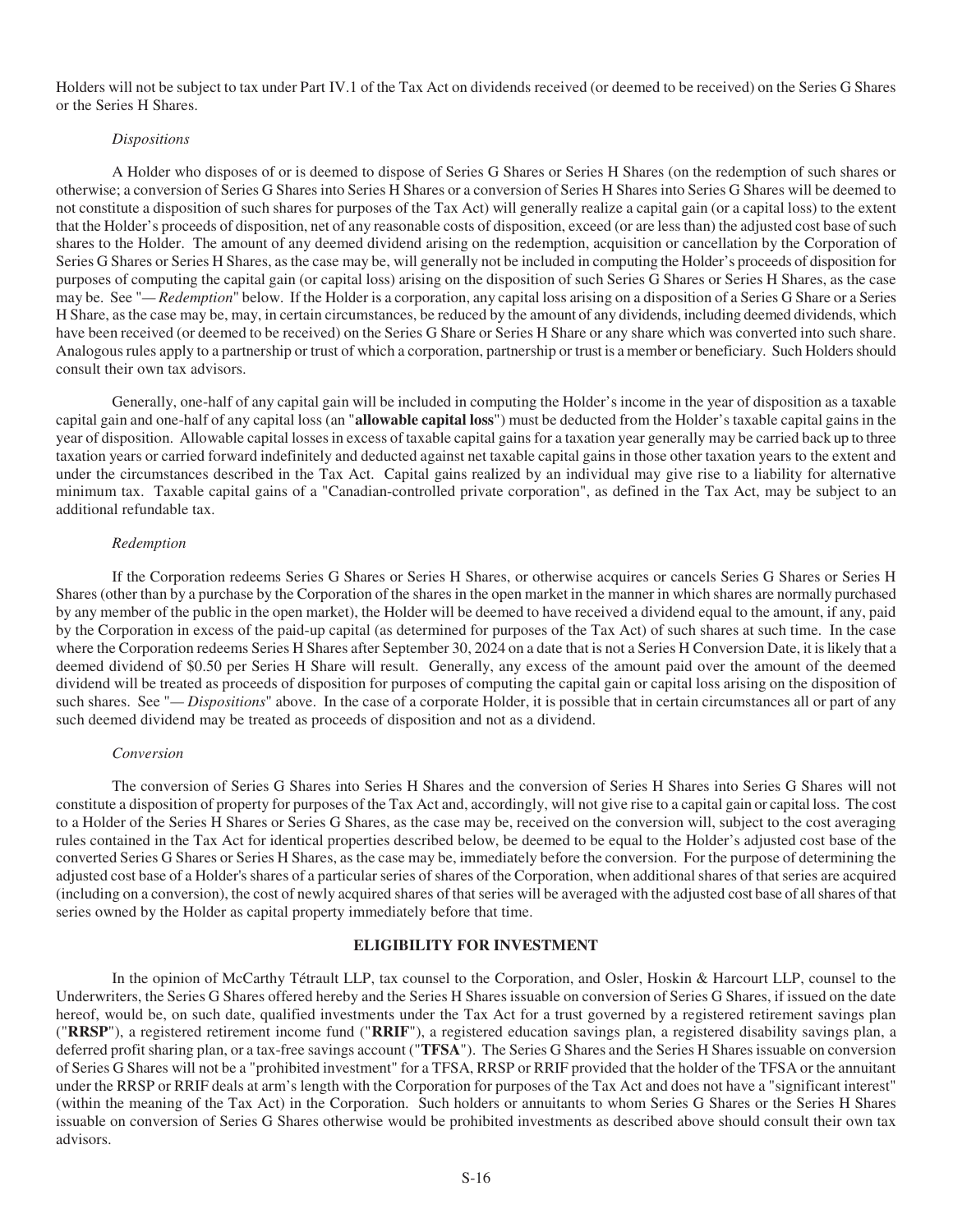## **Prospective investors who intend to hold Series G Shares or Series H Shares issuable on conversion of Series G Shares in their TFSA, RRSP or RRIF should consult their own tax advisors regarding their particular circumstances.**

## **RISK FACTORS**

An investment in the Series G Shares offered hereunder involves certain risks. In addition to the other information contained in this Prospectus Supplement and the accompanying Prospectus, and in the documents incorporated by reference therein, prospective purchasers of Series G Shares should consider carefully the risk factors set forth below, as well as the risk factors referenced in the accompanying Prospectus under the heading "*Risk Factors*".

### **Market for Securities**

There is currently no market through which the Series G Shares may be sold and purchasers of Series G Shares may not be able to resell the Series G Shares purchased under this Prospectus Supplement. The price offered to the public for the Series G Shares and the number of Series G Shares to be issued have been determined by negotiations among the Corporation and the Underwriters. The price paid for each Series G Share may bear no relationship to the price at which the Series G Shares will trade in the public market subsequent to this Offering. The Corporation cannot predict at what price the Series G Shares will trade and there can be no assurance that an active trading market will develop for the Series G Shares or, if developed, that such market will be sustained. The Corporation has applied to list and post for trading the Series G Shares and Series H Shares on the TSX. Listing will be subject to the Corporation fulfilling all the listing requirements of the TSX. There can be no assurance that the Series G Shares and Series H Shares will be accepted for listing on the TSX.

## **Market Price**

The market price of the Series G Shares and Series H Shares may fluctuate due to a variety of factors relative to the Corporation's business, including announcements of new developments, fluctuations in the Corporation's operating results, sales of the Series G Shares and Series H Shares in the marketplace, failure to meet analysts' expectations, any public announcements made in regard to this Offering, the impact of various tax laws or rates and general market conditions or the worldwide economy. In recent years, stock markets have experienced significant price fluctuations, which have been unrelated to the operating performance of the affected companies. There can be no assurance that the market price of the Series G Shares and Series H Shares will not experience significant fluctuations in the future, including fluctuations that are unrelated to the Corporation's performance.

Prevailing yields on similar securities will affect the market value of the Series G Shares and Series H Shares. Assuming all other factors remain unchanged, the market value of the Series G Shares and Series H Shares would be expected to decline as prevailing yields for similar securities rise and would be expected to increase as prevailing yields for similar securities decline. Spreads over the Government of Canada Yield, T-Bill Rate and comparable benchmark rates of interest for similar securities will also affect the market value of the Series G Shares and the Series H Shares in an analogous manner.

#### **Dividends**

Provisions of various trust indentures and credit arrangements to which the Corporation is a party restrict the Corporation's ability to declare and pay dividends under certain circumstances and, if such restrictions apply, they may, in turn, have an impact on the Corporation's ability to declare and pay dividends on the Series G Shares and Series H Shares. The dividend rate in respect of the Series G Shares will reset on September 30, 2019 and every five years thereafter. The dividend rate in respect of the Series H Shares will reset quarterly. In each case, the new dividend rate is unlikely to be the same as, and may be lower than, the dividend rate for the applicable preceding dividend period.

Investments in the Series H Shares, given their floating interest component, entail risks not associated with investments in the Series G Shares. The resetting of the applicable rate on a Series H Share may result in a lower yield compared to fixed rate Series G Shares. The applicable rate on a Series H Share will fluctuate in accordance with fluctuations in the T-Bill Rate on which the applicable rate is based, which in turn may fluctuate and be affected by a number of interrelated factors, including economic, financial and political events over which the Corporation has no control. See "*Details of the Offering – Certain Provisions of the Series H Shares – Dividends on Series H Shares*".

## **Credit Ratings**

The credit ratings applied to the Series G Shares are an assessment, by the Rating Agencies, of the Corporation's ability to pay its obligations. The credit ratings are based on certain assumptions about the future performance and capital structure of the Corporation that may or may not reflect the actual performance or capital structure of the Corporation. Changes in credit ratings of the Series G Shares may affect the market price or value and the liquidity of the Series G Shares. There is no assurance that any credit rating assigned to the Series G Shares will remain in effect for any given period of time or that any rating will not be lowered or withdrawn entirely by the relevant rating agency. See "*Credit Ratings*".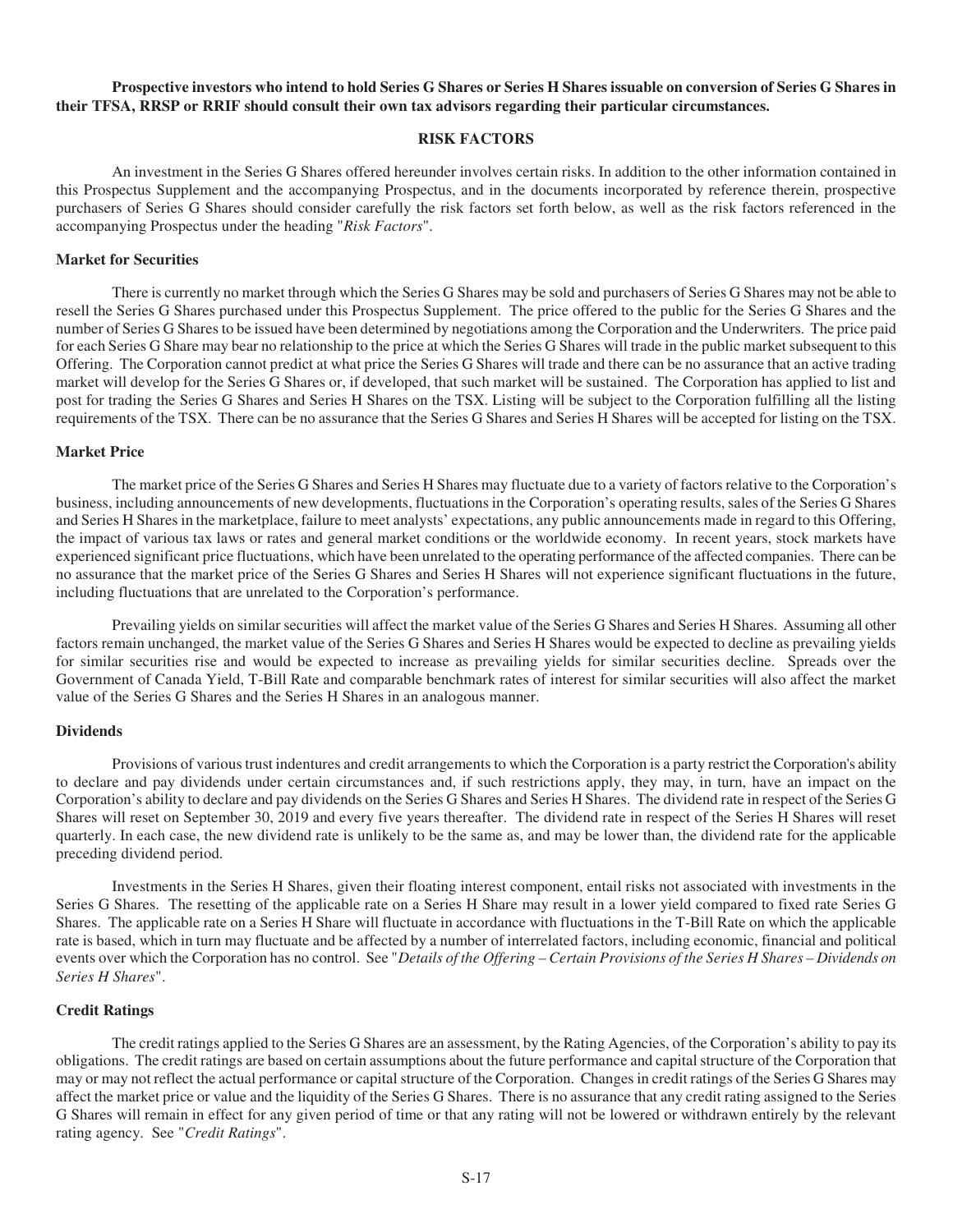## **Insolvency or Winding-Up**

The Series G Shares and Series H Shares are equity capital of the Corporation which rank equally with other first preferred shares, if any, in the event of an insolvency or winding-up of the Corporation. If the Corporation becomes insolvent or is wound up, the Corporation's assets must be used to pay liabilities and other debt before payments may be made on the Series G Shares, Series H Shares and other first preferred shares, if any.

#### **Automatic Conversion**

An investment in the Series G Shares, or in the Series H Shares, as the case may be, may become an investment in Series H Shares, or in Series G Shares, without the consent of the holder in the event of an automatic conversion in the circumstances described under "*Details of the Offering – Certain Provisions of the Series G Shares – Conversion of Series G Shares into Series H Shares*" and "*Details of the Offering – Certain Provisions of the Series H Shares – Conversion of Series H Shares into Series G Shares*". Upon automatic conversion of the Series G Shares into Series H Shares, the dividend rate on the Series H Shares will be a floating rate that is adjusted quarterly by reference to the T-Bill Rate which may vary from time to time while, upon the automatic conversion of the Series H Shares into Series G Shares, the dividend rate on the Series G Shares will be, for each five-year period, a fixed rate that is determined by reference to the Government of Canada Yield on the 30<sup>th</sup> day prior to the first day of each such five-year period. In addition, holders may be prevented from converting their Series G Shares into Series H Shares in certain circumstances. See "*Details of the Offering – Certain Provisions of the Series G Shares – Conversion of Series G Shares into Series H Shares*" and "*Details of the Offering – Certain Provisions of the Series H Shares – Conversion of Series H Shares into Series G Shares*".

#### **No Fixed Maturity**

Neither the Series G Shares nor the Series H Shares have a fixed maturity date and are not redeemable at the option of the holders of Series G Shares or the Series H Shares, as applicable. The ability of a holder to liquidate its holdings of Series G Shares and the Series H Shares, as applicable, may be limited.

## **Redeemable**

The Corporation may choose to redeem the Series G Shares and the Series H Shares from time to time, in accordance with its rights described under "*Details of the Offering – Certain Provisions of the Series G Shares – Redemption of Series G Shares*" and "*Details of the Offering – Certain Provisions of the Series H Shares – Redemption of the Series H Shares*", including when prevailing interest rates are lower than yield borne by the Series G Shares and the Series H Shares. If prevailing rates are lower at the time of redemption, a purchaser would not be able to reinvest the redemption proceeds in a comparable security at an effective yield as high as the yield on the Series G Shares or the Series H Shares being redeemed. The Corporation's redemption right also may adversely impact a purchaser's ability to sell Series G Shares and Series H Shares.

### **LEGAL MATTERS**

Certain legal matters relating to Canadian law in connection with the Series G Shares offered hereby will be passed upon on behalf of the Corporation by Norton Rose Fulbright Canada LLP and by McCarthy Tétrault LLP, as tax counsel, and on behalf of the Underwriters by Osler, Hoskin & Harcourt LLP.

## **INTERESTS OF EXPERTS**

As at the date of this Prospectus Supplement, the partners and associates of Norton Rose Fulbright Canada LLP, as a group, the partners and associates of McCarthy Tétrault LLP, as a group, and the partners and associates of Osler, Hoskin & Harcourt LLP, as a group, beneficially own, directly or indirectly, less than 1% of any class of securities of the Corporation. In connection with the audit of the Corporation's annual financial statements for the year ended December 31, 2013, Ernst & Young LLP confirmed that they are independent within the meaning of the Rules of Professional Conduct of the Institute of Chartered Accountants of Alberta.

## **AUDITORS, TRANSFER AGENT AND REGISTRAR**

The Corporation's auditors are Ernst & Young LLP, Chartered Accountants, Calgary, Alberta.

The transfer agent and registrar for the Common Shares, Series A Shares, cumulative redeemable floating rate first preferred shares, Series B, Series C Shares, cumulative redeemable floating rate first preferred shares, Series D, Series E Shares, cumulative redeemable floating rate first preferred shares, Series F, Series G Shares and Series H Shares is CST Trust Company at its principal offices in Calgary, Alberta, and Toronto, Ontario.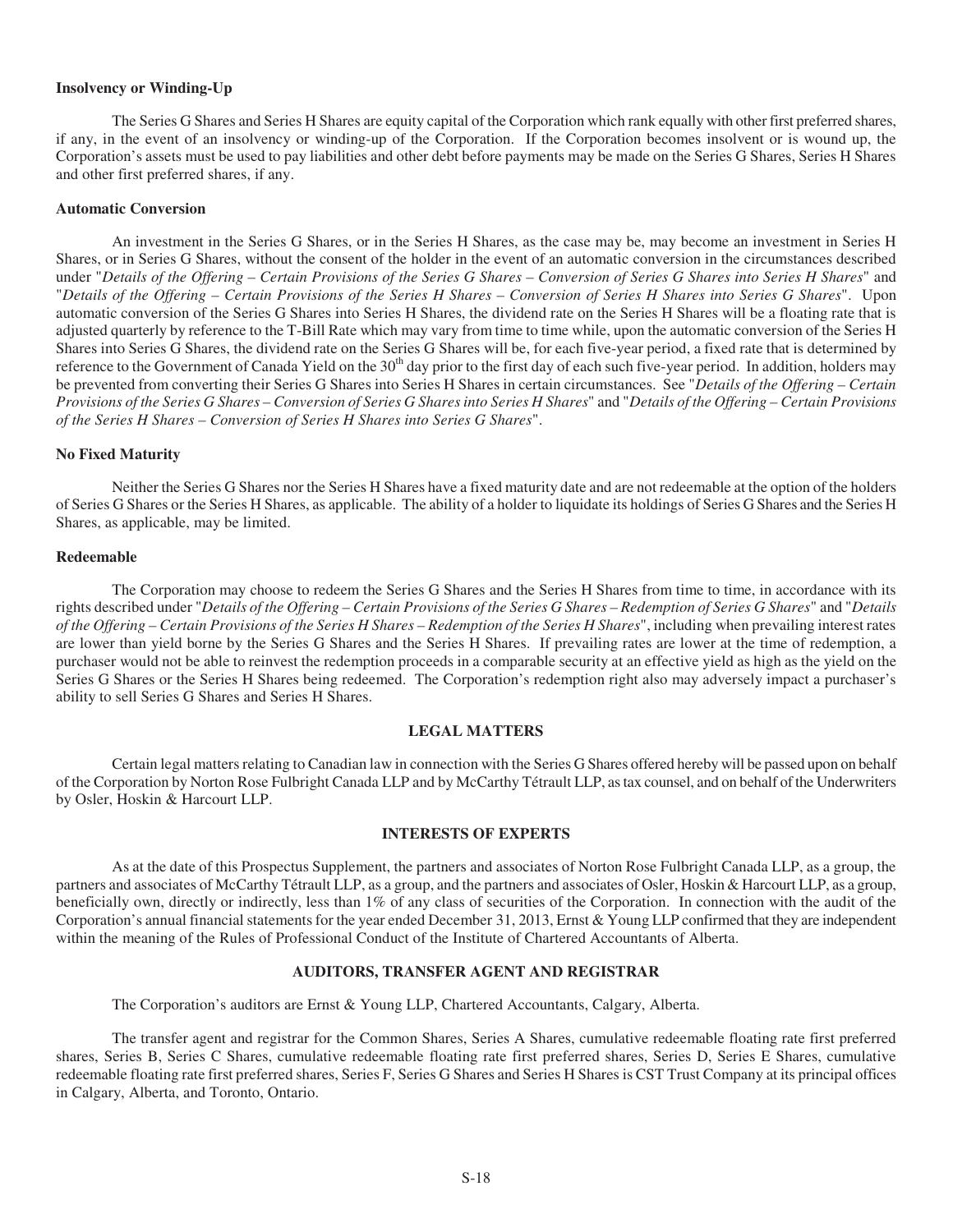# **STATUTORY RIGHTS OF WITHDRAWAL AND RESCISSION**

Securities legislation in certain of the provinces of Canada provides purchasers with the right to withdraw from an agreement to purchase securities. This right may be exercised within two business days after receipt or deemed receipt of a prospectus and any amendment. In several of the provinces, the securities legislation further provides a purchaser with remedies for rescission or, in some jurisdictions, revisions of the price or damages if the prospectus and any amendment contains a misrepresentation or is not delivered to the purchaser, provided that the remedies for rescission, revisions of the price or damages are exercised by the purchaser within the time limit prescribed by the securities legislation of the purchaser's province. The purchaser should refer to any applicable provisions of the securities legislation of the purchaser's province for the particulars of these rights or consult with a legal advisor.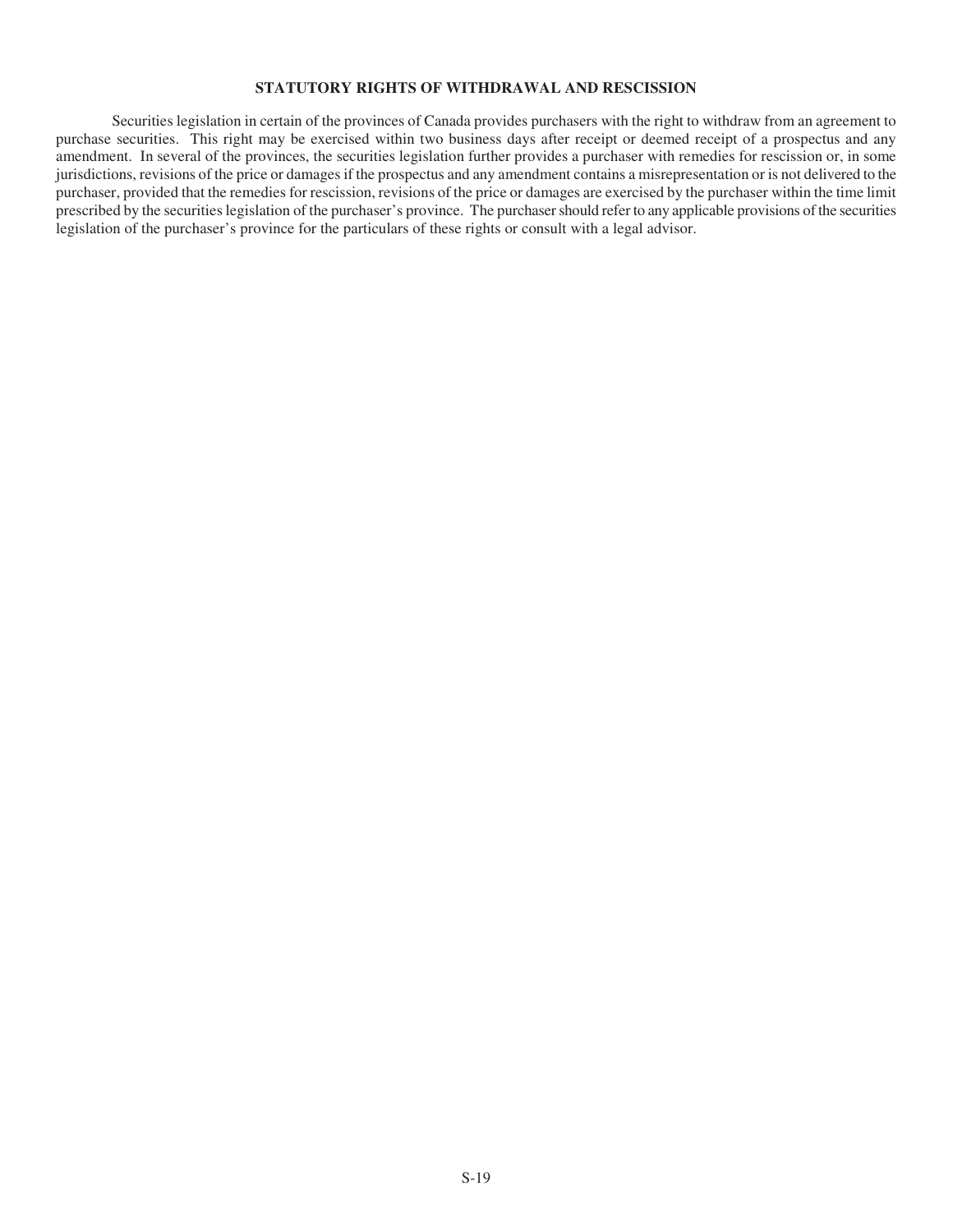# **CERTIFICATE OF THE UNDERWRITERS**

Dated: August 8, 2014

To the best of our knowledge, information and belief, the short form prospectus, together with the documents incorporated in the prospectus by reference, as supplemented by the foregoing, constitutes full, true and plain disclosure of all material facts relating to the securities offered by the prospectus and this supplement as required by the securities legislation of each of the provinces of Canada.

| <b>RBC DOMINION SECURITIES INC.</b> | <b>CIBC WORLD MARKETS INC.</b> | <b>SCOTIA CAPITAL INC.</b>        |
|-------------------------------------|--------------------------------|-----------------------------------|
| By: (Signed) "Robert Nicholson"     | By: (Signed) "Kelsen Vallee"   | By: (Signed) "Thomas I. Kurfurst" |
| <b>BMO NESBITT BURNS INC.</b>       | NATIONAL BANK FINANCIAL INC.   | TD SECURITIES INC.                |
| By: (Signed) "Sean M. Brown"        | By: (Signed) "Iain Watson"     | By: (Signed) "Harold R. Holloway" |

# **HSBC SECURITIES (CANADA) INC.**

By: (Signed) "Jay Lewis"

# **CANACCORD GENUITY CORP. DESJARDINS SECURITIES INC.**

By: (Signed) "Steven Winokur" By: (Signed) "A. Thomas Little"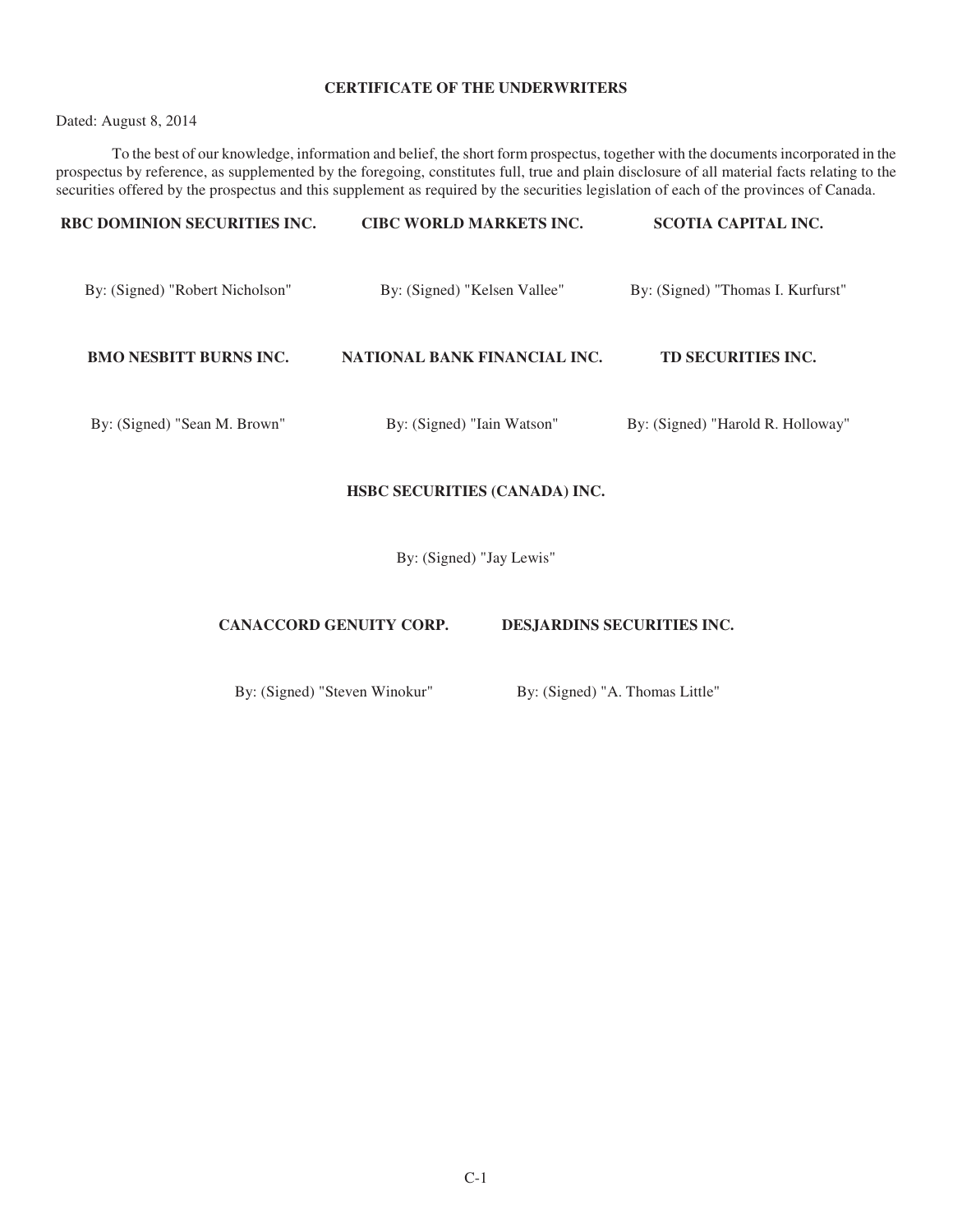### **Base Shelf Prospectus**

*No securities regulatory authority has expressed an opinion about these securities and it is an offence to claim otherwise.* 

*This short form prospectus has been filed under legislation in each of the provinces of Canada that permits certain information about these securities to be determined after this prospectus has become final and that permits the omission from this prospectus of that information. The legislation requires the delivery to purchasers of a prospectus supplement containing the omitted information within a specified period of time after agreeing to purchase any of these securities.* 

*This short form prospectus constitutes a public offering of these securities only in those jurisdictions where they may be lawfully offered for sale and therein only by persons permitted to sell these securities. Unless otherwise specified in the applicable prospectus supplement, the securities offered hereunder have not been and will not be registered under the United States Securities Act of 1933, as amended (the "U.S. Securities Act"), or any state securities laws, and may not be offered, sold or delivered in the United States or to, or for the account or benefit of, U.S. persons (as defined in Regulation S under the U.S. Securities Act) unless registered under the U.S. Securities Act and applicable state securities laws or except pursuant to exemptions from the registration requirements of the U.S. Securities Act and applicable state securities laws. Unless otherwise specified in the applicable prospectus supplement, this short form prospectus does not constitute an offer to sell or the solicitation of an offer to buy any of the securities offered hereby within the United States. See "Plan of Distribution" in this short form prospectus.* 

*Information has been incorporated by reference in this prospectus from documents filed with securities commissions or similar authorities in Canada. Copies of the documents incorporated herein by reference may be obtained on request, without charge from the Vice-President and Corporate Secretary of TransAlta Corporation at P.O. Box 1900, Station "M", 110 – 12th Avenue S. W., Calgary, Alberta, T2P 2M1 (telephone (403) 267-7110) and are also available electronically on the System for Electronic Document Analysis and Retrieval ("SEDAR") under our profile which can be accessed at www.sedar.com.*

## **SHORT FORM BASE SHELF PROSPECTUS**



**TRANSALTA CORPORATION \$2,000,000,000**

**Common Shares First Preferred Shares Warrants Subscription Receipts Debt Securities** 

We may from time to time offer and issue (i) common shares ("**Common Shares**"), (ii) first preferred shares ("**First Preferred Shares**"), (iii) warrants to purchase Common Shares, First Preferred Shares or other securities ("**Warrants**"), (iv) subscription receipts, each of which, once purchased, entitle the holder to receive upon satisfaction of certain release conditions, and for no additional consideration, one Common Share ("**Subscription Receipts**"), or (v) bonds, debentures, notes or other evidences of indebtedness of any kind, nature or description ("**debt securities**"), (the Common Shares, First Preferred Shares, Warrants, Subscription Receipts and debt securities are collectively referred to herein as the "**Securities**"), or any combination thereof, up to an aggregate offering price of \$2,000,000,000 (or its equivalent in U.S. dollars or any other currency or currency unit used to denominate the Securities) during the 25 month period that this short form base shelf prospectus (the "**Prospectus**"), including any amendments hereto, remains valid.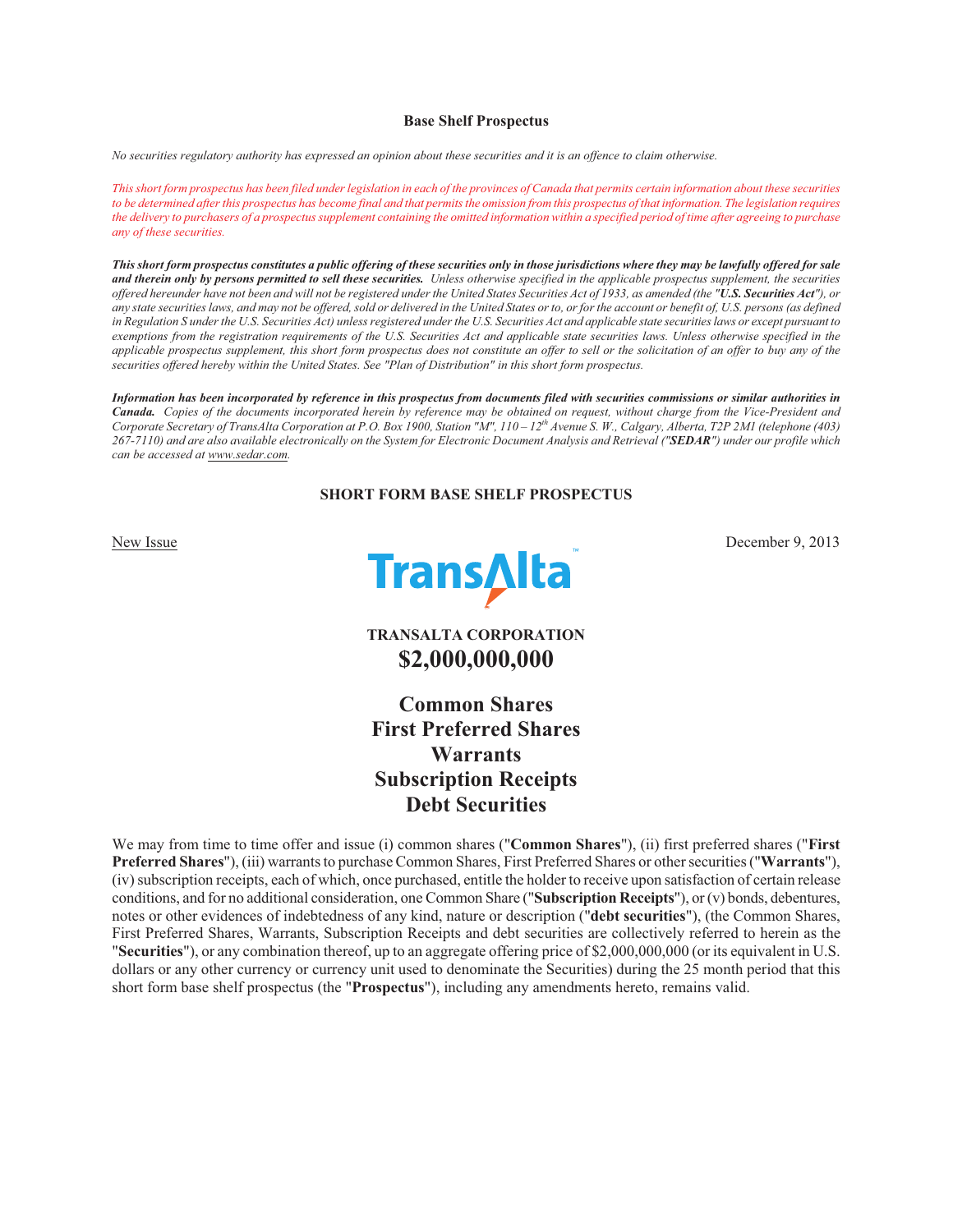# **No underwriter has been involved in the preparation of this Prospectus or performed any review of the contents of this Prospectus.**

The specific terms of any offering of Securities will be set forth in a prospectus supplement or supplements (each, a "**Prospectus Supplement**") including, where applicable: (i) in the case of Common Shares, the number of Common Shares offered and the offering price (in the event the offering is a fixed price distribution) or the manner of determining the offering price (in the event the offering is a non-fixed price distribution); (ii) in the case of First Preferred Shares, the designation of the particular series, the number of First Preferred Shares offered, the offering price or manner of determining the offering price, any voting rights, any rights to receive dividends, any terms of redemption, any conversion or exchange rights and any other specific terms of the First Preferred Shares; (iii) in the case of Warrants, the designation, number and terms of the Common Shares, First Preferred Shares or other securities purchasable upon exercise of the Warrants, and any procedures that will result in the adjustment of those numbers, the exercise price, the dates and periods of exercise, the currency or currency unit in which the Warrants are issued and any other specific terms of the Warrants; (iv) in the case of the Subscription Receipts, the number of Subscription Receipts offered, the offering price, the terms, conditions and procedures for the conversion of such Subscription Receipts into Common Shares and any other specific terms of the Subscription Receipts; and (v) in the case of debt securities, the specific designation of the debt securities, any limit on the aggregate principal amount of the debt securities, the currency or currency unit, the maturity, the offering price, whether payment on the debt securities will be senior or subordinated to our other liabilities and obligations, whether the debt securities will bear interest, the interest rate or method of determining the interest rate, any interest payment date(s), covenants, events of default, any terms of redemption, any conversion or exchange rights and any other specific terms of the debt securities. We reserve the right to include in a Prospectus Supplement specific terms pertaining to the Securities that are not within the options and parameters set forth in this Prospectus. You should read this Prospectus and any applicable Prospectus Supplement carefully before you invest in any Securities.

All shelf information permitted under applicable laws to be omitted from this Prospectus will be contained or incorporated by reference in one or more Prospectus Supplements that will be delivered to purchasers together with this Prospectus. Each Prospectus Supplement will be incorporated by reference into this Prospectus for the purposes of securities legislation as of the date of the applicable Prospectus Supplement and only for the purposes of the distribution of the Securities to which the applicable Prospectus Supplement pertains.

Our Common Shares are listed on the Toronto Stock Exchange ("**TSX**") under the symbol "TA" and on the New York Stock Exchange ("**NYSE**") under the symbol "TAC". Our cumulative redeemable rate reset first preferred shares, Series A ("**Series A Shares**"), our cumulative redeemable rate reset first preferred shares, Series C ("**Series C Shares**") and our cumulative redeemable rate reset first preferred shares, Series E ("**Series E Shares**") are listed and traded on the TSX under the symbols "TA.PR.D", "TA.PR.F" and "TA.PR.H", respectively. On December 6, 2013, the closing price of our Common Shares, our Series A Shares, our Series C Shares and our Series E Shares on the TSX was \$13.75, \$16.74, \$18.50 and \$22.25, respectively, and on the NYSE the closing price for the Common Shares was US\$12.91 on December 6, 2013. **There is currently no market through which additional series of First Preferred Shares, Warrants, Subscription Receipts or debt securities may be sold and purchasers may not be able to resell such Securities purchased under this Prospectus. This may affect the pricing of such Securities in the secondary market, the transparency and availability of trading prices, the liquidity of the Securities, and the extent of issuer regulation. Investing in the Securities involves risks. See "***Risk Factors***" in this Prospectus and in any applicable Prospectus Supplement.** 

We may offer and sell the Securities to or through underwriters or dealers purchasing as principals, and may also sell directly to one or more purchasers or through agents. See "*Plan of Distribution*" in this Prospectus. The Prospectus Supplement relating to a particular offering of Securities will identify each underwriter, dealer or agent, as the case may be, engaged by TransAlta in connection with the offering and sale of the Securities, and will set forth the terms of the offering of such Securities, including the method of distribution, the proceeds to us and any fees, discounts or any other compensation payable to underwriters, dealers or agents and any other material terms of offering of such Securities.

Unless otherwise specified in the applicable Prospectus Supplement, each series or issue of Securities (other than Common Shares) will be a new issue of Securities with no established trading market. The Securities may be sold from time to time in one or more transactions at a fixed price or prices or at non-fixed prices. If offered on a non-fixed price basis, the Securities may be offered at market prices prevailing at the time of sale, at prices determined by reference to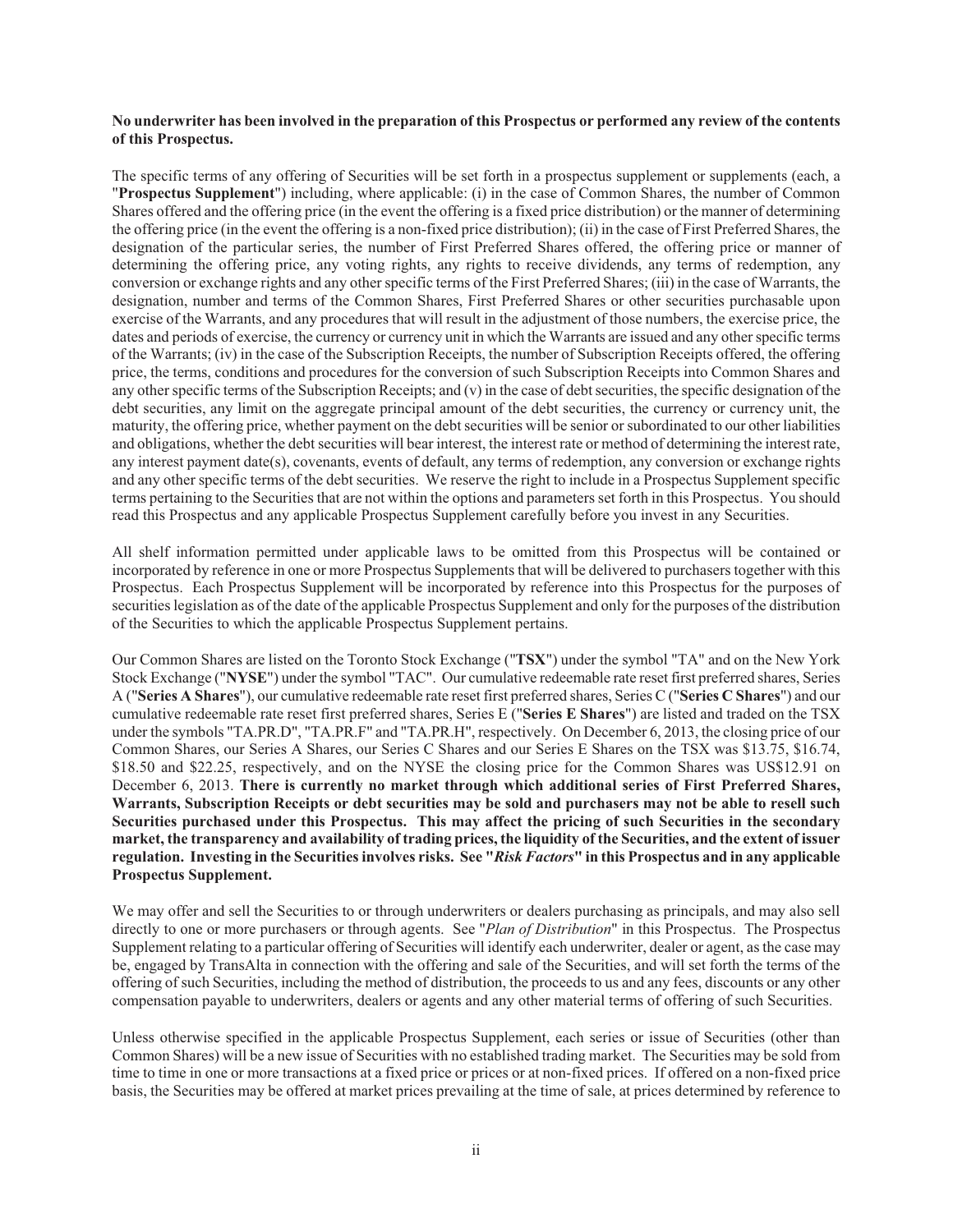the prevailing price of a specified security in a specified market or at prices to be negotiated with purchasers, in which case the compensation payable to an underwriter, dealer or agent in connection with any such sale will be increased or decreased by the amount, if any, by which the aggregate price paid for the Securities by the purchasers exceeds or is less than the gross proceeds paid by the underwriter, dealer or agent to us. The price at which the Securities will be offered and sold may vary from purchaser to purchaser and during the period of distribution.

Unless otherwise specified in the applicable Prospectus Supplement, the Securities have not been and will not be registered under the U.S. Securities Act or any state securities laws, and may not be offered or sold within the United States or to, or for the account or benefit of, U.S. persons, unless the Securities are registered under the U.S. Securities Act and applicable state securities laws or an exemption from such registration requirements is available. Each underwriter, dealer and agent who participates in the distribution will agree not to sell or offer to sell or to solicit any offer to buy any Securities within the United States or to, or for the account or benefit of, a U.S. person, except pursuant to an exemption from the registration requirements of the U.S. Securities Act and any applicable state securities laws. See "*Plan of Distribution*" in this Prospectus.

In connection with any offering of Securities, the underwriters, dealers or agents may over-allot or effect transactions which stabilize, maintain or otherwise affect the market price of the Securities at a level other than those which otherwise might prevail on the open market. Such transactions may be commenced, interrupted or discontinued at any time. See "*Plan of Distribution*" in this Prospectus.

Messrs. Faithfull, Fohrer, Giffin and Mansour are directors of the Corporation who reside outside of Canada and each of these directors has appointed the following agent for service of process:

| <b>Name of Person</b> | Name and Address of Agent                             |
|-----------------------|-------------------------------------------------------|
|                       | 110 - 12 <sup>th</sup> Avenue SW, Calgary, AB T2R 0G7 |
|                       | 110 - 12 <sup>th</sup> Avenue SW, Calgary, AB T2R 0G7 |
|                       | 110 - 12 <sup>th</sup> Avenue SW, Calgary, AB T2R 0G7 |
|                       | 110 - 12 <sup>th</sup> Avenue SW, Calgary, AB T2R 0G7 |

Purchasers are advised that it may not be possible for investors to enforce judgments obtained in Canada against any person who resides outside of Canada, even if the party has appointed an agent for service of process.

Prospective investors should be aware that the purchase of Securities may have tax consequences that may not be fully described in this Prospectus or in any Prospectus Supplement, and should carefully review the tax discussion, if any, in the applicable Prospectus Supplement and in any event consult with a tax adviser.

# **This Prospectus constitutes a public offering of Securities only in those jurisdictions where they may be lawfully offered for sale and therein only by persons permitted to sell such Securities.**

The registered and head office of TransAlta is located at 110 – 12th Avenue S.W., Calgary, Alberta, T2R 0G7.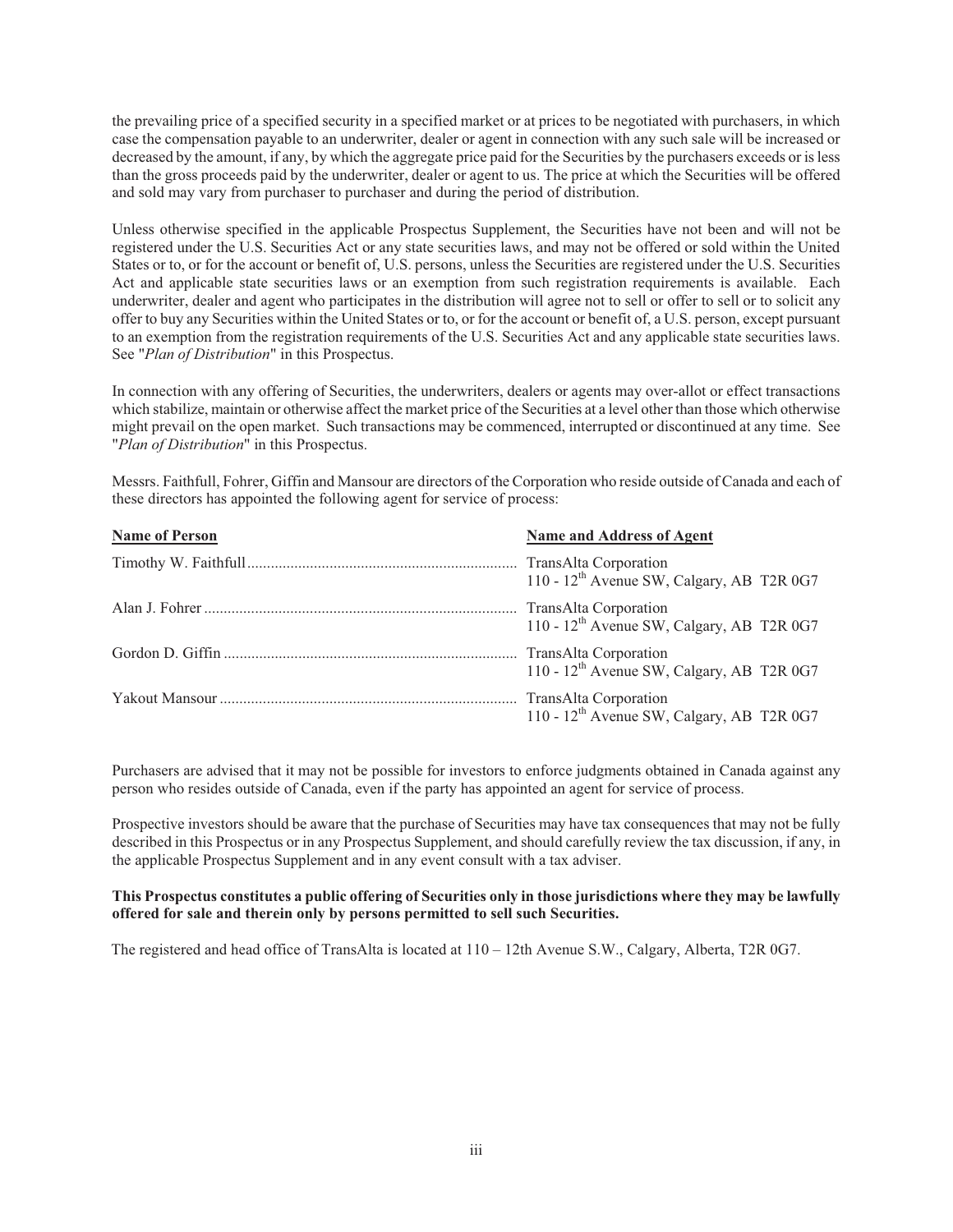# **TABLE OF CONTENTS**

| <b>PRIOR SALES</b> |  |
|--------------------|--|
|                    |  |
|                    |  |
|                    |  |
|                    |  |
|                    |  |
|                    |  |
|                    |  |
|                    |  |
|                    |  |
|                    |  |

# **ABOUT THIS PROSPECTUS**

In this Prospectus and in any Prospectus Supplement, unless otherwise specified or the context otherwise requires, all dollar amounts are expressed in Canadian dollars. "**U.S. dollars**" or "**US\$**" means lawful currency of the United States. Unless the context otherwise requires, all references in this Prospectus and any Prospectus Supplement to "**TransAlta**", the "**Corporation**", "**we**", "**us**" and "**our**" mean TransAlta Corporation and its consolidated subsidiaries including any consolidated partnerships of which the Corporation or any of its subsidiaries are partners.

This Prospectus provides a general description of the Securities that we may offer from time to time. Each time we offer and sell Securities under this Prospectus, we will provide you with a Prospectus Supplement that will contain specific information about the terms of that offering. The Prospectus Supplement may also add, update or change information contained in this Prospectus. Before investing in any Securities, you should read both this Prospectus and any applicable Prospectus Supplement together with additional information described below under *"Documents Incorporated by Reference"*.

Unless otherwise specified, all financial information included and incorporated by reference in this prospectus has been prepared in accordance with International Financial Reporting Standards ("**IFRS**") as adopted by the Canadian Accounting Standards Board.

All information permitted under applicable laws to be omitted from this Prospectus will be contained in one or more Prospectus Supplements that will be made available together with this Prospectus to the extent required under applicable securities laws.

**You should rely only on the information contained in or incorporated by reference in this Prospectus or any applicable Prospectus Supplement. We have not authorized anyone to provide you with different or additional information. We are not making an offer to sell these Securities in any jurisdiction where the offer or sale is not permitted. You should not assume that the information in this Prospectus, any applicable Prospectus Supplement or any documents incorporated by reference is accurate as of any date other than the date on the front of those documents as our business, operating results, financial condition and prospects may have changed since that date.** 

**The Corporation is not making an offer of Securities in any jurisdiction where the offer is not permitted by law.**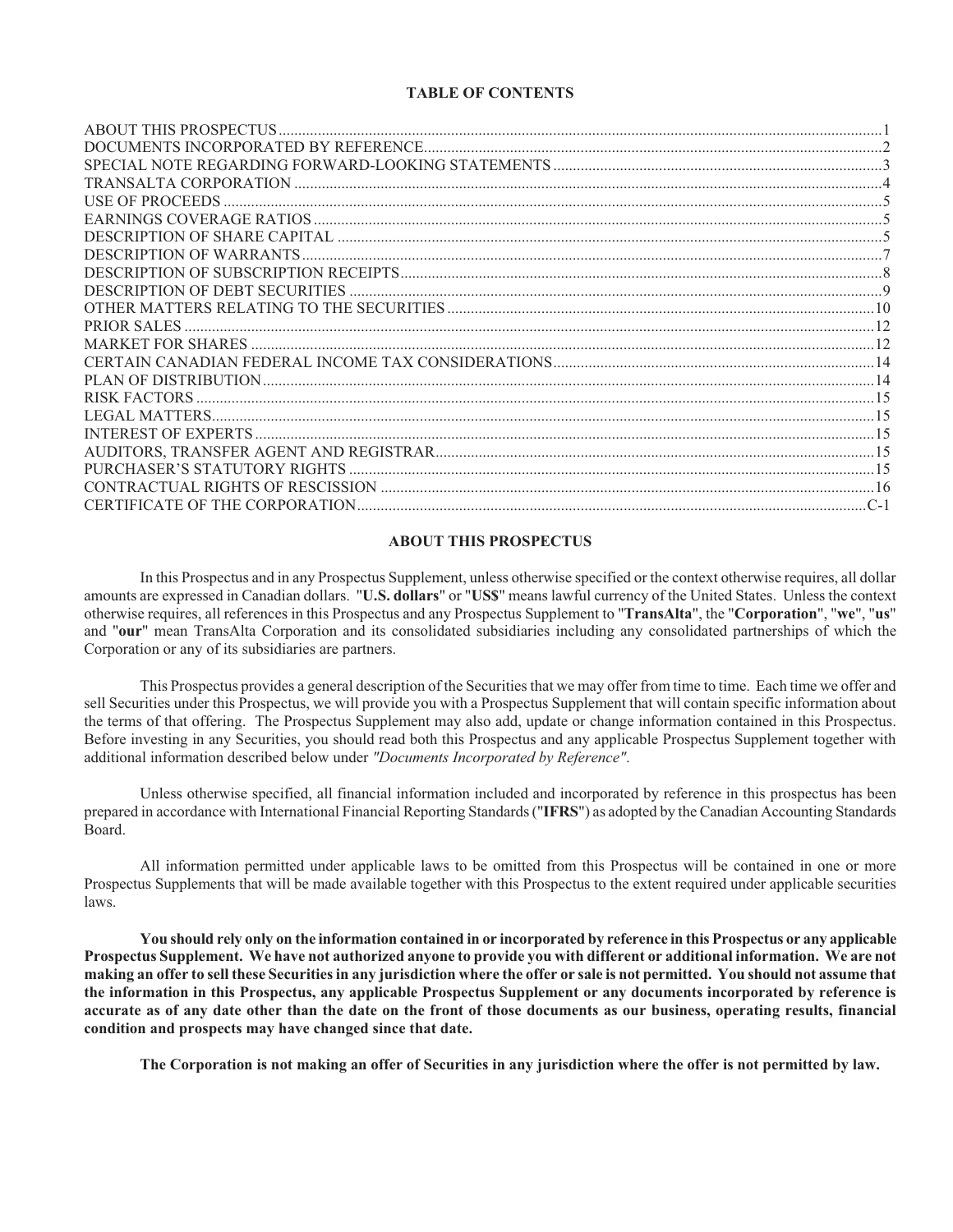## **DOCUMENTS INCORPORATED BY REFERENCE**

As of the date hereof, the following documents, filed with the securities commission or similar authority in each of the provinces of Canada, are specifically incorporated by reference into, and form an integral part of, this Prospectus, provided that such documents are not incorporated by reference to the extent that their contents are modified or superseded by a statement contained in this Prospectus or in any other subsequently filed document that is also incorporated by reference in the Prospectus, as further described below:

- (a) the audited annual consolidated financial statements of the Corporation as at December 31, 2012 and 2011, which comprise the consolidated statements of financial position as at December 31, 2012 and 2011 and the consolidated statements of earnings, comprehensive income, changes in equity and cash flows for the years ended December 31, 2012, 2011 and 2010, the notes thereto, the auditors' report thereon and the auditor's report on the Corporation's internal controls over financial reporting;
- (b) the Corporation's management's discussion and analysis of financial condition and results of operations for the year ended December 31, 2012 (the "**Annual MD&A**");
- (c) the Corporation's annual information form dated February 26, 2013 for the year ended December 31, 2012 (the "**Annual Information Form**");
- (d) the Corporation's management proxy circular dated March 5, 2013 prepared in connection with the Corporation's annual and special meeting of shareholders held on April 23, 2013;
- (e) the unaudited interim consolidated financial statements of the Corporation for the three and nine month periods ended September 30, 2013 and 2012;
- (f) the Corporation's interim management's discussion and analysis of the financial condition and results of operations for the three and nine month periods ended September 30, 2013 (the "**Interim MD&A**"); and
- (g) the material change report dated July 3, 2013 (the "**Material Change Report**") with respect to the creation of TransAlta Renewables Inc. ("**TransAlta Renewables**") and the filing on June 26, 2013 of a preliminary prospectus qualifying the initial public offering of common shares of TransAlta Renewables.

Except as otherwise stated below, any documents of the type required to be incorporated by reference in a short form prospectus pursuant to National Instrument 44-101 *Short Form Prospectus Distributions* ("**NI 44-101**") of the Canadian Securities Administrators, including any documents of the type referred to above (other than confidential material change reports) and business acquisition reports subsequently filed by the Corporation with any securities commissions or similar authorities in Canada after the date of this Prospectus and prior to the termination of any offering of Securities shall be deemed to be incorporated by reference into this Prospectus. These documents are available electronically on SEDAR under our profile, which can be accessed at www.sedar.com.

**Any statement contained in this Prospectus or in a document incorporated or deemed to be incorporated by reference herein shall be deemed to be modified or superseded for the purposes of this Prospectus to the extent that a statement contained herein or in any other subsequently filed document which also is or is deemed to be incorporated by reference herein modifies or supersedes such prior statement. The modifying or superseding statement need not state that it has modified or superseded a prior statement or include any other information set forth in the document that it modifies or supersedes. The making of a modifying or superseding statement is not to be deemed an admission for any purposes that the modified or superseded statement, when made, constituted a misrepresentation, an untrue statement of a material fact or an omission to state a material fact that is required to be stated or that is necessary in order to make a statement not misleading in light of the circumstances under which it was made. Any statement so modified or superseded shall not be deemed, except as so modified or superseded, to constitute a part of this Prospectus.** 

**Upon a new annual information form and related annual audited consolidated financial statements and management's discussion and analysis being filed by the Corporation with, and where required, accepted by, the applicable securities regulatory authorities during the term of this Prospectus, (i) the previous annual information form, the previous annual audited consolidated financial statements and related management's discussion and analysis, (ii) all interim financial statements and related management's discussion and analysis, all material change reports and all business acquisition reports filed by the Corporation prior to the commencement of the Corporation's financial year in respect of which the new annual**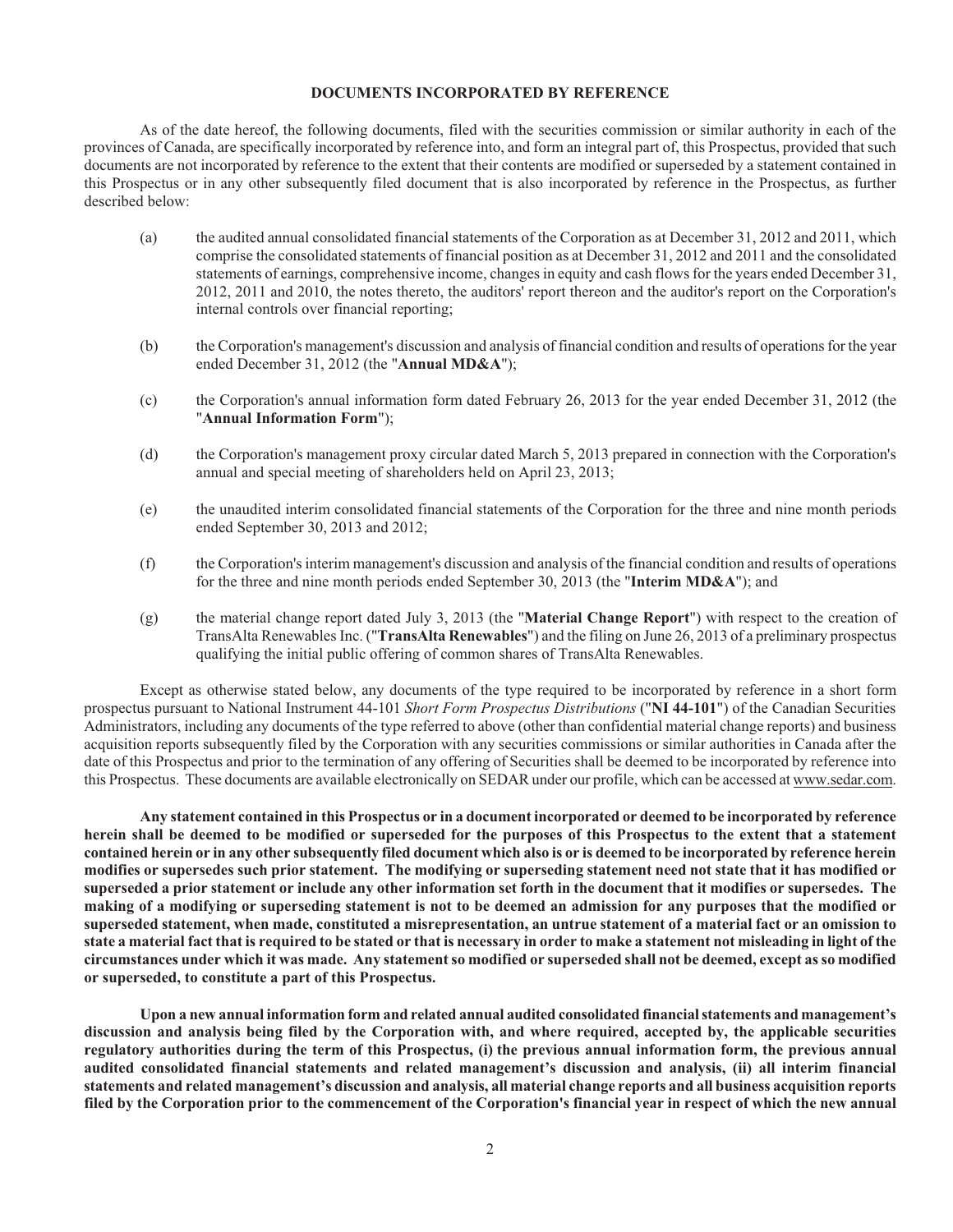**information form is filed, and (iii) any business acquisition report for acquisitions completed since the beginning of the financial year in respect of which the new annual information form is filed (unless such report is incorporated by reference into the current annual information form or less than nine months of the acquired business or related businesses operations are incorporated into the Corporation's current annual audited consolidated financial statements) shall be deemed no longer to be incorporated by reference into this Prospectus for purposes of future offers and sales of Securities hereunder. Upon new interim financial statements and related management's discussion and analysis being filed by the Corporation with the applicable securities regulatory authorities in Canada during the term of this Prospectus, all interim financial statements and related management's discussion and analysis filed prior to the new interim consolidated financial statements shall be deemed no longer to be incorporated by reference into this Prospectus for purposes of future offers and sales of Securities hereunder. Upon a new information circular relating to an annual meeting of shareholders being filed by the Corporation with applicable securities regulatory authorities in Canada subsequent to the date of this Prospectus and prior to the date on which this Prospectus ceases to be effective, the information circular for the preceding annual meeting of shareholders and any other information circular filed by the Corporation prior to the commencement of the Corporation's financial year in respect of which the new annual information form is filed shall be deemed no longer to be incorporated by reference into this Prospectus for purposes of offers and sales of Securities under this Prospectus.** 

A Prospectus Supplement containing the specific terms of any Securities offered thereunder will be delivered to purchasers of such Securities together with this Prospectus to the extent required under applicable securities laws and will be deemed to be incorporated by reference into this Prospectus as of the date of such Prospectus Supplement solely for the purposes of the distribution of the Securities covered by such Prospectus Supplement.

In addition, certain marketing materials (as that term is defined in applicable Canadian securities legislation) may be used in connection with a distribution of Securities under this Prospectus and the applicable Prospectus Supplement(s). Any "template version" of "marketing materials" (as those terms are defined in applicable Canadian securities legislation) pertaining to a distribution of Securities, and filed by the Corporation after the date of the Prospectus Supplement for the distribution and before termination of the distribution of such Securities, will be deemed to be incorporated by reference in that Prospectus Supplement for the purposes of the distribution of Securities to which the Prospectus Supplement pertains.

Copies of the documents incorporated herein by reference (other than exhibits to such documents, unless such exhibits are specifically incorporated by reference in such documents) may be obtained on request without charge from the Vice-President and Corporate Secretary of TransAlta, 110 – 12th Avenue S.W., Calgary, Alberta, Canada, T2P 0G7, Telephone (403) 267-7110.

# **SPECIAL NOTE REGARDING FORWARD-LOOKING STATEMENTS**

This Prospectus, including the documents incorporated by reference herein, contains forward-looking statements or forwardlooking information within the meaning of applicable securities legislation (collectively, "forward-looking statements"). All forwardlooking statements are based on our beliefs as well as assumptions based on information available at the time the assumption was made and on management's experience and perception of historical trends, current conditions and expected further developments as well as other factors deemed appropriate in the circumstances. These forward-looking statements are not facts, but only predictions and generally can be identified by the use of statements that include phrases such as "may", "will", "believe," "expect," "anticipate," "intend," "plan," "foresee", "potential", "enable", "continue" or other words or phrases of similar import. Similarly, statements that describe the Corporation's objectives, plans or goals also are forward-looking statements. These forward-looking statements are subject to known and unknown risks, uncertainties and other important factors, many of which are beyond the Corporation's control, that could cause actual events, outcomes or results to differ materially from those expressed or implied in the forward- looking statement. Although the Corporation believes that the assumptions and expectations conveyed by such forward-looking statements are reasonable based on information available on the date they are made, there can be no assurance that such assumptions and expectations will prove to be correct. In addition to the forward-looking statements contained in the documents incorporated by reference herein, this Prospectus contains, without limitation, forward-looking statements pertaining to the following: anticipated capacities of electricity generating facilities under construction; and certain terms of the Securities and any offering made under this Prospectus.

With respect to forward-looking statements contained in this Prospectus, we have made assumptions regarding, among other things: our ability to complete current construction projects according to planned specifications; our current construction projects when complete will operate as expected; our ability to maintain our existing operations; our ability to obtain financing on acceptable terms; and that terms of future offerings will be on the terms and conditions consistent with the current industry standards.

Certain factors that could materially affect these forward-looking statements are described below and are incorporated by reference in this Prospectus, as described under "*Risk Factors*" in this Prospectus. Potential investors and other readers are urged to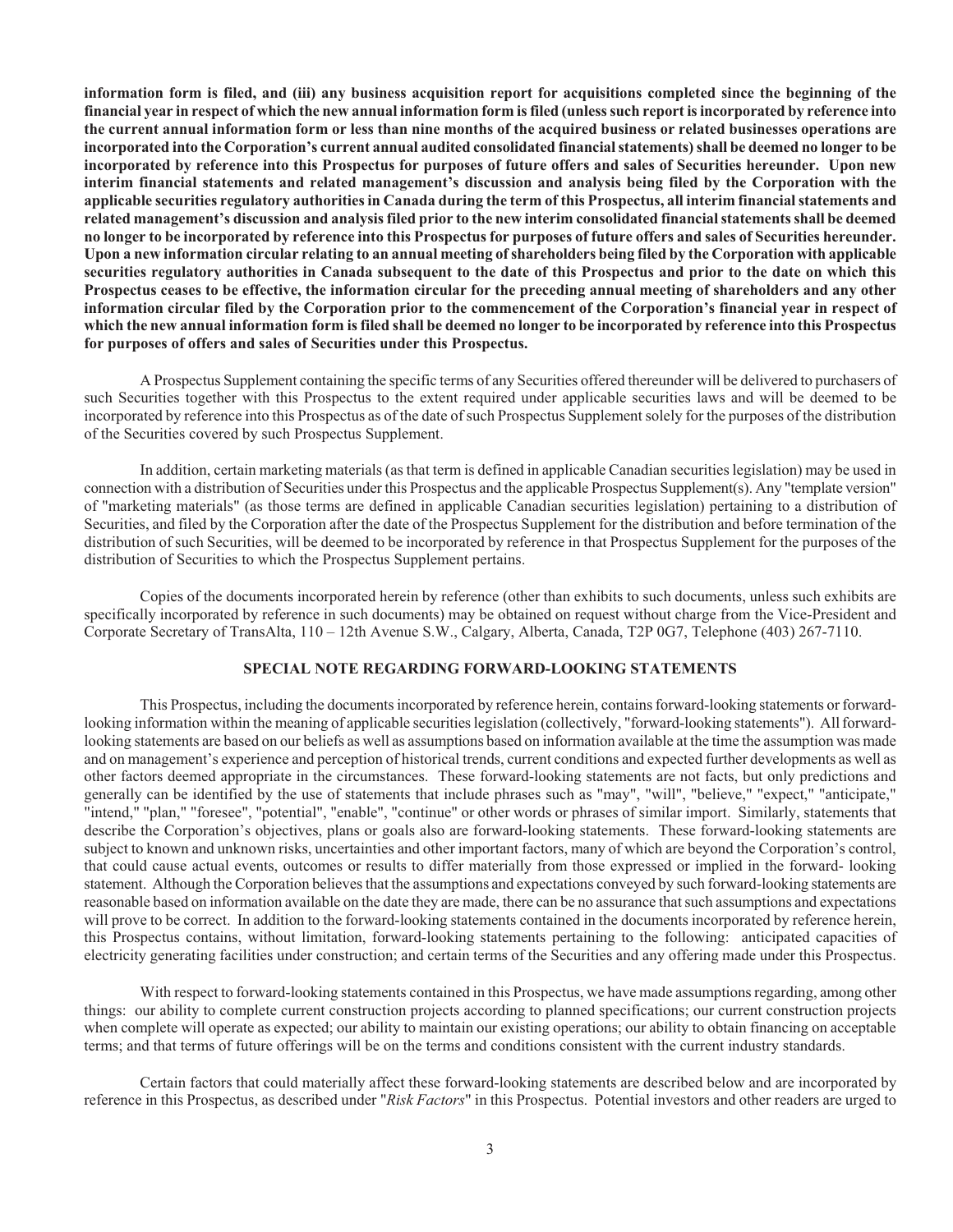consider these factors carefully in evaluating the forward-looking statements and are cautioned not to place undue reliance on these forward-looking statements and to not use future-oriented information or financial outlooks for anything other than their intended purpose. The forward-looking statements included in this document are made only as of the date of this Prospectus and the Corporation does not undertake to publicly update these forward-looking statements to reflect new information, future events or otherwise, except as required by applicable laws. In light of these risks, uncertainties and assumptions, the forward-looking events might or might not occur. The Corporation cannot assure you that projected results or events will be achieved.

Factors that may cause the Corporation's actual results to differ materially from those estimated or projected and expressed in, or implied by, these forward-looking statements include risks relating to: fluctuations in market prices and availability of fuel supplies required to generate electricity and in the price of electricity; operational risks involving the Corporation's facilities, including unplanned outages at such facilities; the regulatory and political environments in the jurisdictions in which the Corporation operates; environmental requirements and changes in, or liabilities under, these requirements; changes in general economic conditions including interest rates; execution and capital cost risks relating to the Corporation's development and construction projects; disruptions in the transmission and distribution of electricity; effects of weather; disruptions in the source of fuels, water or wind required to operate the Corporation's facilities; natural disasters; equipment failure; energy trading risks; industry risk and competition; fluctuations in the value of foreign currencies and foreign political risks; need for additional financing; liquidity risk; structural subordination of securities; counterparty credit risk; insurance coverage; the Corporation's provision for income taxes; legal and contractual proceedings involving the Corporation; reliance on key personnel; labour relations matters; development projects and acquisitions; and absence of a public market for certain of the Securities offered under this Prospectus. The foregoing risk factors, among others, are described in further detail under the heading "*Risk Factors*" in this Prospectus and in the documents incorporated by reference in this Prospectus, including the Annual MD&A and the Annual Information Form**. The Corporation cautions that the foregoing list of factors that may affect future results is not exhaustive.** The forward-looking statements contained and incorporated by reference in this Prospectus are expressly qualified by this cautionary statement.

# **TRANSALTA CORPORATION**

TransAlta is a corporation amalgamated under the *Canada Business Corporations Act*. The registered office and principal place of business of TransAlta are located at 110 – 12th Avenue S.W., Calgary, Alberta, Canada, T2R 0G7. On August 29, 2013, TransAlta Renewables Inc. completed an offering of common shares qualified by a prospectus dated July 31, 2013. Following the offering, the Corporation held approximately 81% of the issued and outstanding shares of TransAlta Renewables Inc. For further information on the intercorporate relationships among TransAlta and its subsidiaries, please see the Material Change Report and "*Corporate Structure*" in our most recent annual information form.

TransAlta and its predecessors have been engaged in the production and sale of electric energy since 1909. We are among Canada's largest non-regulated electric generation and energy marketing companies with an aggregate net ownership interest of approximately 8,955 megawatts ("**MW**") of generating capacity operating in facilities having approximately 11,073 MW of aggregate generating capacity<sup>(1)(2)</sup>. We are focused on generating electricity in Canada, the United States and Australia through our diversified portfolio of facilities fuelled by coal, natural gas, diesel, hydroelectric, wind and geothermal resources.

In Canada, we have a net ownership interest of approximately 6,435 MW of electrical generating capacity in thermal, natural gas-fired, wind-powered and hydroelectric facilities, including 5,215 MW in Western Canada, 965 MW in Ontario, 154 MW in Québec and 100 MW in New Brunswick.

In the United States, our principal facilities include a 1,340 MW thermal facility and a 248 MW natural gas fired facility, both located in Centralia, Washington, which supply electricity to the Pacific Northwest. We also hold a 50 per cent interest in CE Generation, LLC ("**CE Generation**"), through which we have an aggregate net ownership interest of approximately 385 MW of generating capacity in geothermal facilities in California and gas fired facilities in Texas, Arizona and New York. The announced acquisition of the Wyoming Wind farm that is anticipated to close by the end of 2013 will add 116 MW of net generating capacity. In addition, we have 6 MW of electrical generating capacity through hydroelectric facilities located in Washington and Hawaii.

In Australia, we have 425 MW of net electrical generating capacity from natural gas and diesel-fired generation facilities that are located at customer mine sites.

 $\overline{a}$ 

<sup>&</sup>lt;sup>1</sup> TransAlta measures capacity as the net maximum capacity that a unit can sustain over a period of time, which is consistent with industry standards. All capacity amounts are as of the date of this Prospectus and represent capacity owned and operated by the Corporation unless otherwise indicated.

 $<sup>2</sup>$  Includes the Wyoming Farm (144 MW gross, 116 MW net) acquired on October 21, 2013, which is expected to close by the end of 2013.</sup>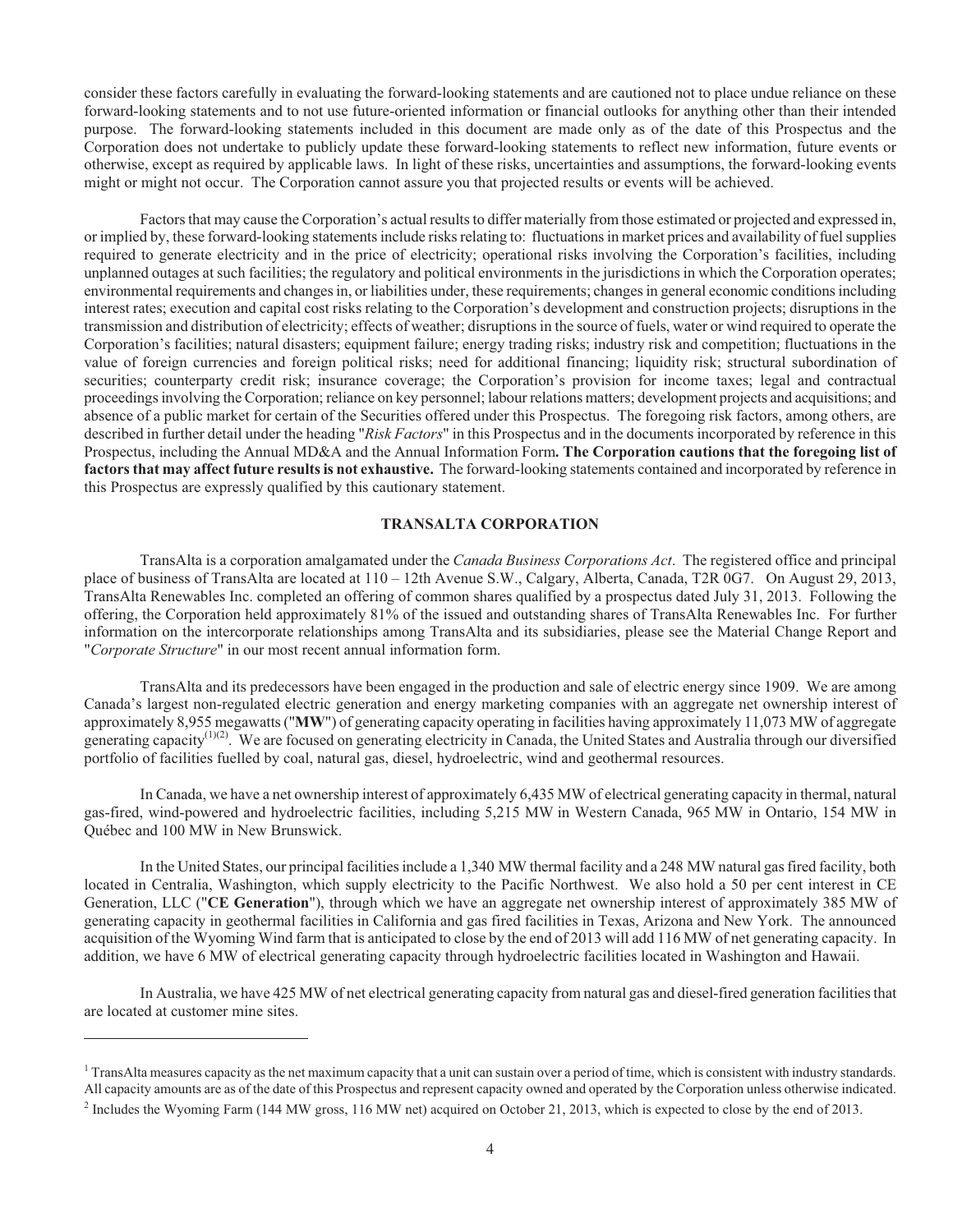We regularly review our operations in order to optimize our generating assets and evaluate appropriate growth opportunities to maximize value to the Corporation. We have in the past and may in the future make changes and additions to our fleet of coal, natural gas, diesel, hydro, wind and geothermal fuelled facilities.

The Corporation is organized into three business segments: Generation, Energy Trading and Corporate. The Generation segment is responsible for constructing, operating and maintaining our electricity generation facilities. The Energy Trading group is responsible for the wholesale trading of electricity and other energy-related commodities and derivatives. This segment also encompasses the management of available generating capacity as well as the fuel and transmission needs of the Generation business. Both segments are supported by a Corporate segment that provides finance, tax, treasury, legal, regulatory, environmental, health and safety, sustainable development, corporate communications, government and investor relations, information technology, risk management, human resources, internal audit, and other administrative services, including compliance and governance services.

## **USE OF PROCEEDS**

Specific information about our use of the net proceeds from an offering of Securities will be set forth in the Prospectus Supplement for that offering. We may, from time to time, issue securities (including Securities) other than pursuant to this Prospectus.

# **EARNINGS COVERAGE RATIOS**

Information regarding earnings coverage ratios will be provided in the applicable Prospectus Supplement relating to any offering of debt securities having a term to maturity in excess of one year or Preferred Shares, as required by applicable securities laws.

# **DESCRIPTION OF SHARE CAPITAL**

# **General**

As of the date of this Prospectus, the Corporation's authorized share capital consists of an unlimited number of Common Shares and an unlimited number of First Preferred Shares, issuable in series. As at December 6, 2013, 268,240,937 Common Shares, 12,000,000 Series A Shares, 11,000,000 Series C Shares and 9,000,000 Series E Shares were issued and outstanding.

### **Common Shares**

The following description is subject to, and qualified by reference to, the terms and provisions of the Corporation's articles and by-laws.

Each Common Share of the Corporation entitles the holder thereof to one vote for each Common Share held at all meetings of shareholders of the Corporation, except meetings at which only holders of another specified class or series of shares are entitled to vote, to receive dividends if, as and when declared by the board of directors, subject to prior satisfaction of preferential dividends applicable to any First Preferred Shares and any other class of shares of the Corporation ranking prior to the Common Shares, and to participate rateably in any distribution of the assets of the Corporation upon a liquidation, dissolution or winding up, subject to prior rights and privileges attaching to the First Preferred Shares and any other class of shares of the Corporation ranking prior to the Common Shares. The Common Shares are not convertible and are not entitled to any pre-emptive rights. The Common Shares are not entitled to cumulative voting.

The Common Shares offered pursuant to this Prospectus may include Common Shares issuable upon conversion or exchange of any First Preferred Shares of any series or upon exercise of any Warrants or upon conversion of any Subscription Receipts.

### **First Preferred Shares**

TransAlta is authorized to issue an unlimited number of First Preferred Shares, issuable in series and, with respect to each series, the board of directors (the "**Board**") is authorized to fix the number of shares comprising the series and determine the designation, rights, privileges, restrictions and conditions attaching to such shares, subject to certain limitations.

The First Preferred Shares of all series rank senior to all other shares of TransAlta with respect to priority in payment of dividends and with respect to distribution of assets in the event of liquidation, dissolution or winding up of the Corporation, or a reduction of stated capital. Holders of First Preferred Shares are entitled to receive cumulative quarterly dividends on the subscription price thereof as and when declared by the board of directors at the rate established by the board of directors at the time of issue of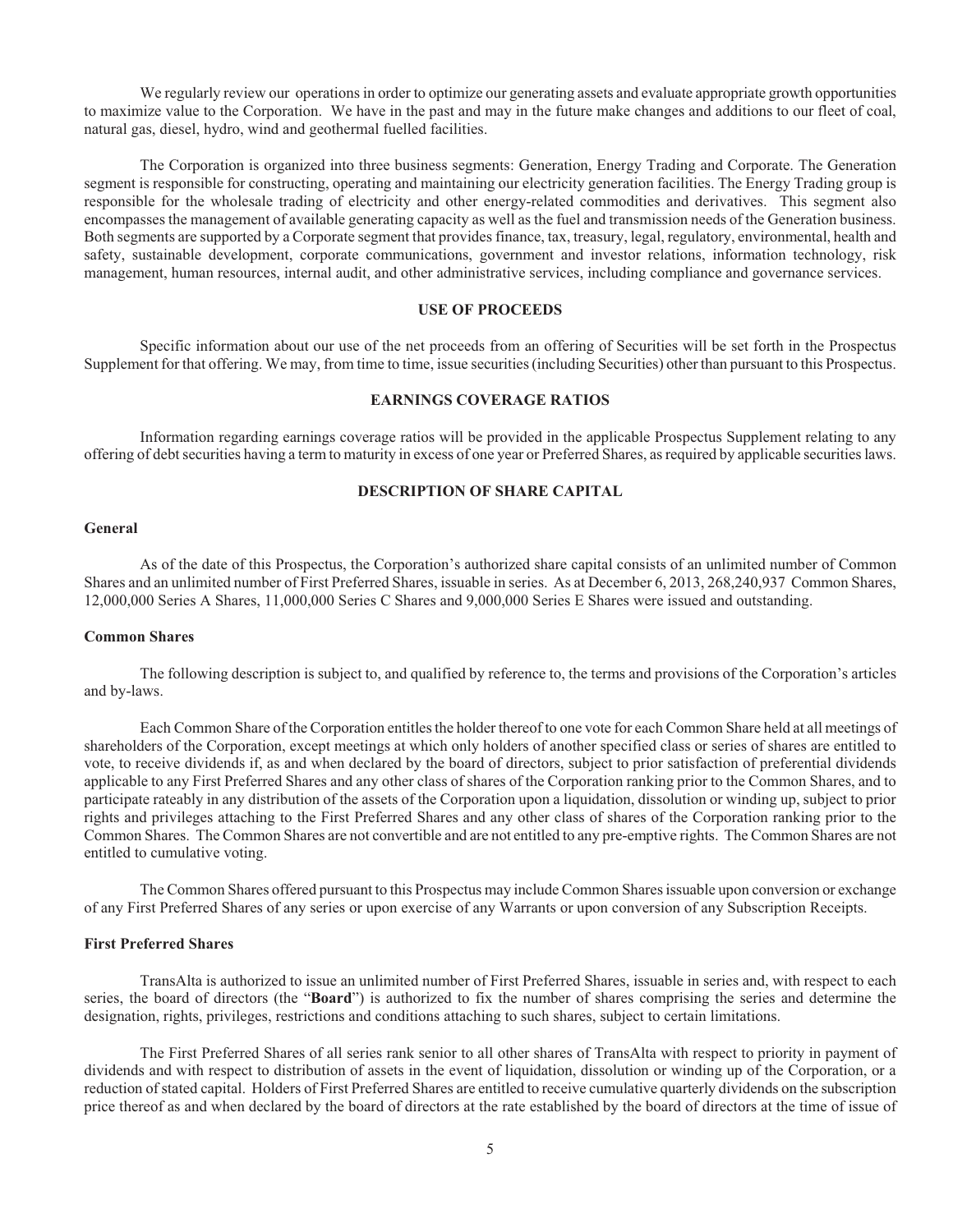shares of a series. No dividends may be declared or paid on any other shares of TransAlta unless all cumulative dividends accrued upon all outstanding First Preferred Shares have been paid or declared and set apart. In the event of the liquidation, dissolution or winding up of the Corporation, or a reduction of stated capital, no sum shall be paid or assets distributed to holders of other shares of the Corporation until the holders of First Preferred Shares shall have been paid the subscription price of the shares, plus a sum equal to the premium payable on a redemption, plus a sum equal to the arrears of dividends accumulated on the First Preferred Shares to the date of such liquidation, dissolution, winding up, or reduction of stated capital, as applicable. After payment of such amount, the holders of First Preferred Shares shall not be entitled to share further in the distribution of the assets of the Corporation.

The Board may include in the share conditions attaching to a particular series of First Preferred Shares certain voting rights effective upon the Corporation failing to make payment of six quarterly dividend payments, whether or not consecutive. These voting rights continue for so long as any dividends remain in arrears. These voting rights are the right to one vote for each \$25 of subscription price on all matters in respect of which shareholders vote, and additionally, the right of all series of First Preferred Shares, voting as a combined class, to elect two directors of the Corporation if the Board then consists of less than 16 directors, or three directors if the board of directors consists of 16 or more directors. Otherwise, except as required by law, the holders of First Preferred Shares shall not be entitled to vote or to receive notice of or to attend at any meeting of the shareholders of TransAlta.

Subject to the share conditions attaching to any particular series providing to the contrary, TransAlta may redeem First Preferred Shares of a series, in whole or from time to time in part, at the redemption price applicable to each series and we have the right to acquire any of the First Preferred Shares of one or more series by purchase for cancellation in the open market or by invitation for tenders at a price not to exceed the redemption price applicable to the series.

The Prospectus Supplement will set forth the following terms relating to the First Preferred Shares being offered:

- the maximum number of First Preferred Shares:
- the designation of the series;
- the offering price;
- ! the annual dividend rate and whether the dividend rate is fixed or variable, the date from which dividends will accrue, and the dividend payment dates;
- ! the price and the terms and conditions for redemption, if any, including redemption at TransAlta's option or at the option of the holder, including the time period for redemption, and payment of any accumulated dividends;
- ! the terms and conditions, if any, for conversion or exchange for shares of any other class of TransAlta or any other series of First Preferred Shares, or any other securities or assets, including the price or the rate of conversion or exchange and the method, if any, of adjustment;
- whether such First Preferred Shares will be listed on any securities exchange;
- the voting rights, if any; and
- ! any other rights, privileges, restrictions, or conditions.

First Preferred Shares will be fully paid and non-assessable upon issuance. The First Preferred Shares of any series may be represented, in whole or in part, by one or more global certificates. If First Preferred Shares are represented by a global certificate, each global certificate will:

- ! be registered in the name of a depositary or a nominee of the depositary identified in the applicable Prospectus Supplement; and
- ! be deposited with such depositary or nominee or a custodian for the depositary.

# **Related Party Articles Provisions**

The articles of the Corporation contain provisions restricting the ability of the Corporation to enter into a "**Specified Transaction**" with a "**Major Shareholder**". A Specified Transaction requires the approval of a majority of the votes cast by holders of voting shares of the Corporation, as well as the approval of a majority of the votes cast by holders of such voting shares, excluding any Major Shareholder. A Major Shareholder generally means the beneficial owner of more than 20% of the outstanding voting shares of the Corporation. There is a broad definition of beneficial ownership, and in particular, a person is considered to beneficially own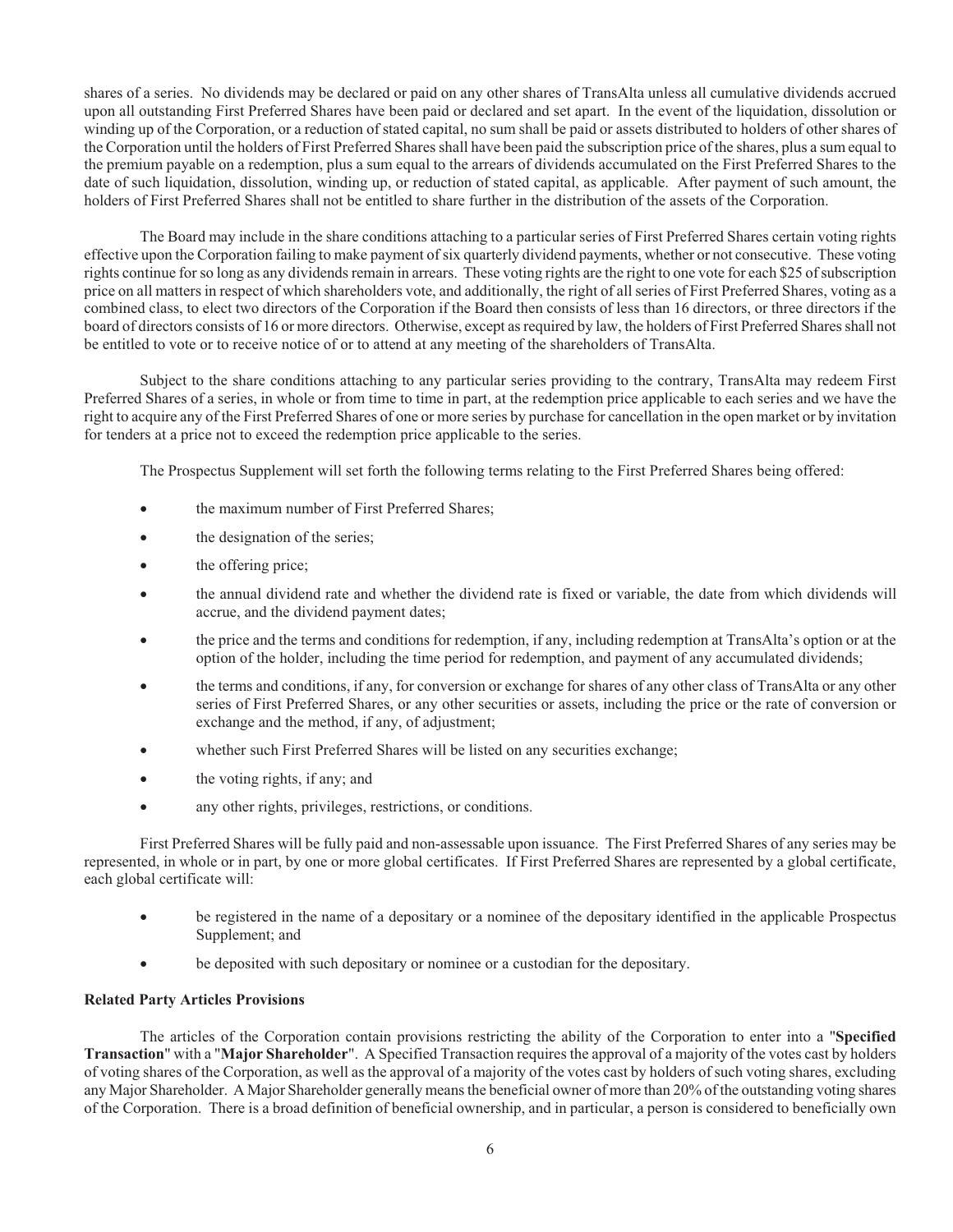shares owned by its associates and affiliates, as those terms are defined in the articles. Transactions which are considered to be Specified Transactions include the following: a merger or amalgamation of the Corporation with a Major Shareholder; the furnishing of financial assistance by the Corporation to a Major Shareholder; certain sales of assets or provision of services by the Corporation to a Major Shareholder or vice versa; certain issuances of securities by the Corporation which increase the proportionate voting interest of a Major Shareholder; a reorganization or recapitalization of the Corporation which increases the proportionate voting interest of a Major Shareholder; and the creation of a class or series of non-voting shares of the Corporation which has a residual right to participate in earnings of the Corporation and assets of the Corporation upon dissolution or winding up.

## **Shareholder Rights Plan**

The Corporation implemented a shareholder rights plan (the "**Rights Plan**") pursuant to a Shareholder Bid Approval Plan Agreement (the "**Rights Plan Agreement**") dated as of October 13, 1992 between the Corporation and CIBC Mellon Trust Company. The holders of Common Shares reconfirmed the Rights Plan and approved the amendment and restatement, as of April 23, 2013, of the Rights Plan Agreement at the annual and special meeting of shareholders of the Corporation held on April 23, 2013. For further particulars, reference should be made to the Rights Plan Agreement, as amended and restated. A copy of the Rights Plan Agreement may be obtained by contacting the Vice President and Corporate Secretary, TransAlta Corporation, 110 - 12th Avenue S.W., Calgary, Alberta T2P 0G7; telephone: (403) 267-7110; fax (403) 267-2590; or by email: investorrelations@transalta.com. A copy of the Rights Plan Agreement is also available electronically on SEDAR under our profile, which can be accessed at www.sedar.com and on the SEC's website at www.sec.gov.

# **DESCRIPTION OF WARRANTS**

# **General**

The Corporation may issue Warrants independently or together with other securities, and Warrants sold with other securities may be attached to or separate from the other securities. Warrants will be issued under one or more warrant agreements between the Corporation and a warrant agent that the Corporation will name in the applicable Prospectus Supplement.

Selected provisions of the Warrants and the warrant agreements are summarized below. This summary is not complete. The statements made in this Prospectus relating to any warrant agreement and Warrants to be issued thereunder are summaries of certain anticipated provisions thereof and are subject to, and are qualified in their entirety by reference to, all provisions of the applicable warrant agreement.

The Prospectus Supplement will set forth the following terms relating to the Warrants being offered:

- the designation of the Warrants;
- the aggregate number of Warrants offered and the offering price;
- ! the designation, number and terms of the Common Shares, First Preferred Shares or other securities purchasable upon exercise of the Warrants, and procedures that will result in the adjustment of those numbers;
- the exercise price of the Warrants;
- ! the dates or periods during which the Warrants are exercisable;
- ! the designation and terms of any securities with which the Warrants are issued;
- ! if the Warrants are issued as a unit with another security, the date on and after which the Warrants and the other security will be separately transferable;
- the currency or currency unit in which the exercise price is denominated;
- any minimum or maximum amount of Warrants that may be exercised at any one time;
- ! whether such Warrants will be listed on any securities exchange;
- ! any terms, procedures and limitations relating to the transferability, exchange or exercise of the Warrants; and
- any other terms of the Warrants.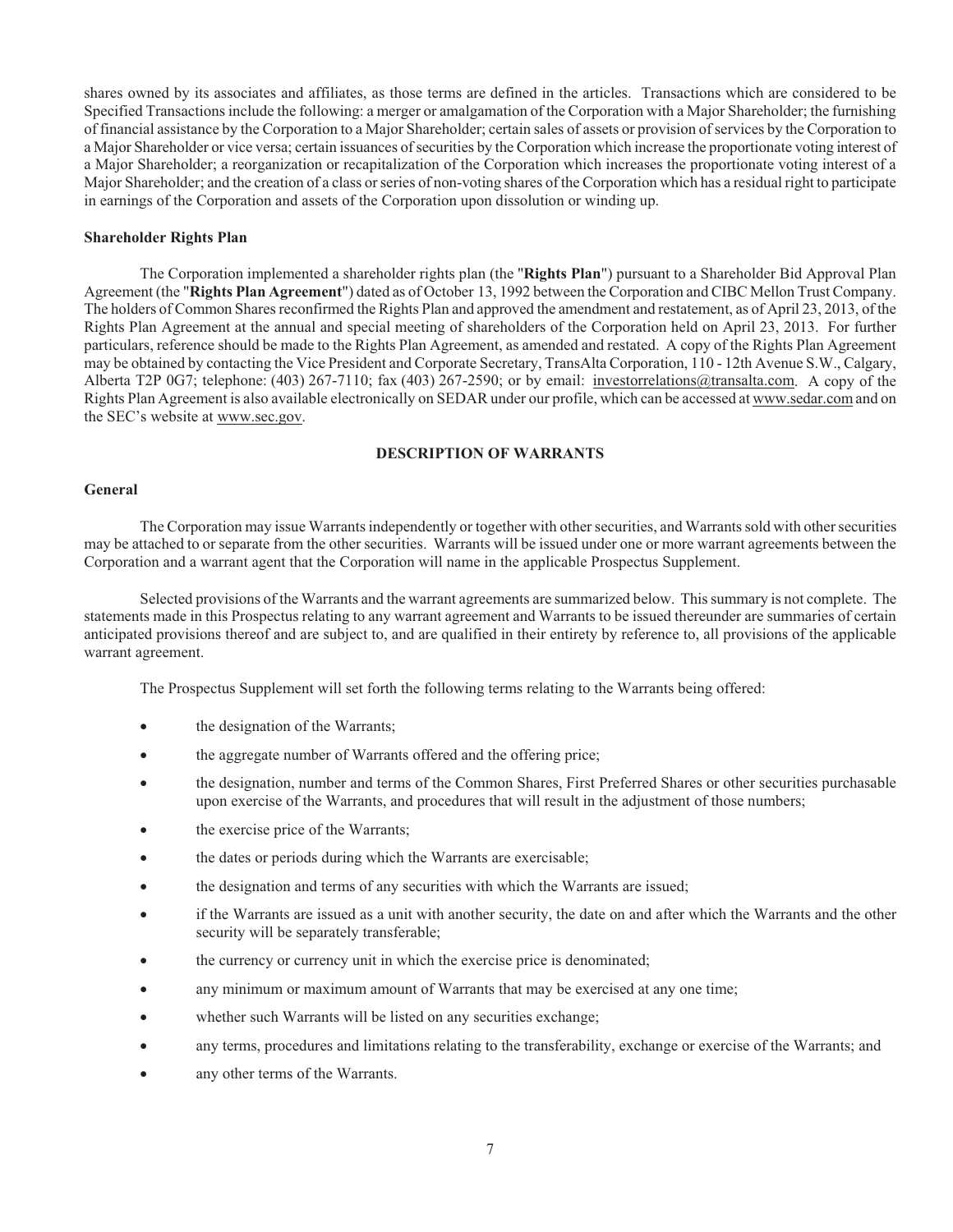Warrant certificates will be exchangeable for new warrant certificates of different denominations at the office indicated in the Prospectus Supplement. Prior to the exercise of their Warrants, holders of Warrants will not have any of the rights of holders of the securities subject to the Warrants.

## **Modifications**

The Corporation may amend the warrant agreements and the Warrants, without the consent of the holders of the Warrants, to cure any ambiguity, to cure, correct or supplement any defective or inconsistent provision, or in any other manner that will not materially and adversely affect the interests of holders of outstanding Warrants. Other amendment provisions shall be as indicated in the Prospectus Supplement.

## **Enforceability**

The warrant agent will act solely as the Corporation's agent. The warrant agent will not have any duty or responsibility if the Corporation defaults under the warrant agreements or the warrant certificates. A Warrant holder may, without the consent of the warrant agent, enforce by appropriate legal action on its own behalf the holder's right to exercise the holder's Warrants.

# **DESCRIPTION OF SUBSCRIPTION RECEIPTS**

The Corporation may issue Subscription Receipts, independently or together with other securities. Subscription Receipts will be issued under one or more subscription receipt agreements.

A Subscription Receipt is a security of the Corporation that will entitle the holder to receive one Common Share upon the completion of a transaction, typically an acquisition by us of the assets or securities of another entity. After the offering of Subscription Receipts, the subscription proceeds for the Subscription Receipts are held in escrow by the designated escrow agent, pending the completion of the transaction. Holders of Subscription Receipts will not have any rights of shareholders of the Corporation. Holders of Subscription Receipts are only entitled to receive Common Shares upon the surrender of their Subscription Receipts to the escrow agent or to a return of the subscription price for the Subscription Receipts together with any payments in lieu of interest or other income earned on the subscription proceeds.

Selected provisions of the Subscription Receipts and the subscription receipt agreements are summarized below. This summary is not complete. The statements made in this Prospectus relating to any subscription receipt agreement and Subscription Receipts to be issued thereunder are summaries of certain anticipated provisions thereof and are subject to, and are qualified in their entirety by reference to, all provisions of the applicable subscription receipt agreement.

The Prospectus Supplement will set forth the following terms relating to the Subscription Receipts being offered:

- the designation of the Subscription Receipts;
- ! the aggregate number of Subscription Receipts offered and the offering price;
- the terms, conditions and procedures for which the holders of Subscription Receipts will become entitled to receive Common Shares;
- ! the number of Common Shares that may be obtained upon the conversion of each Subscription Receipt and the period or periods during which any conversion must occur;
- ! the designation and terms of any other securities with which the Subscription Receipts will be offered, if any, and the number of Subscription Receipts that will be offered with each security;
- ! the gross proceeds from the sale of such Subscription Receipts, including (if applicable) the terms applicable to the gross proceeds from the sale of such Subscription Receipts, plus any interest earned thereon;
- ! the material income tax consequences of owning, holding and disposing of such Subscription Receipts;
- ! whether such Subscription Receipts will be listed on any securities exchange;
- ! any terms, procedures and limitations relating to the transferability, exchange or conversion of the Subscription Receipts; and
- any other material terms and conditions of the Subscription Receipts.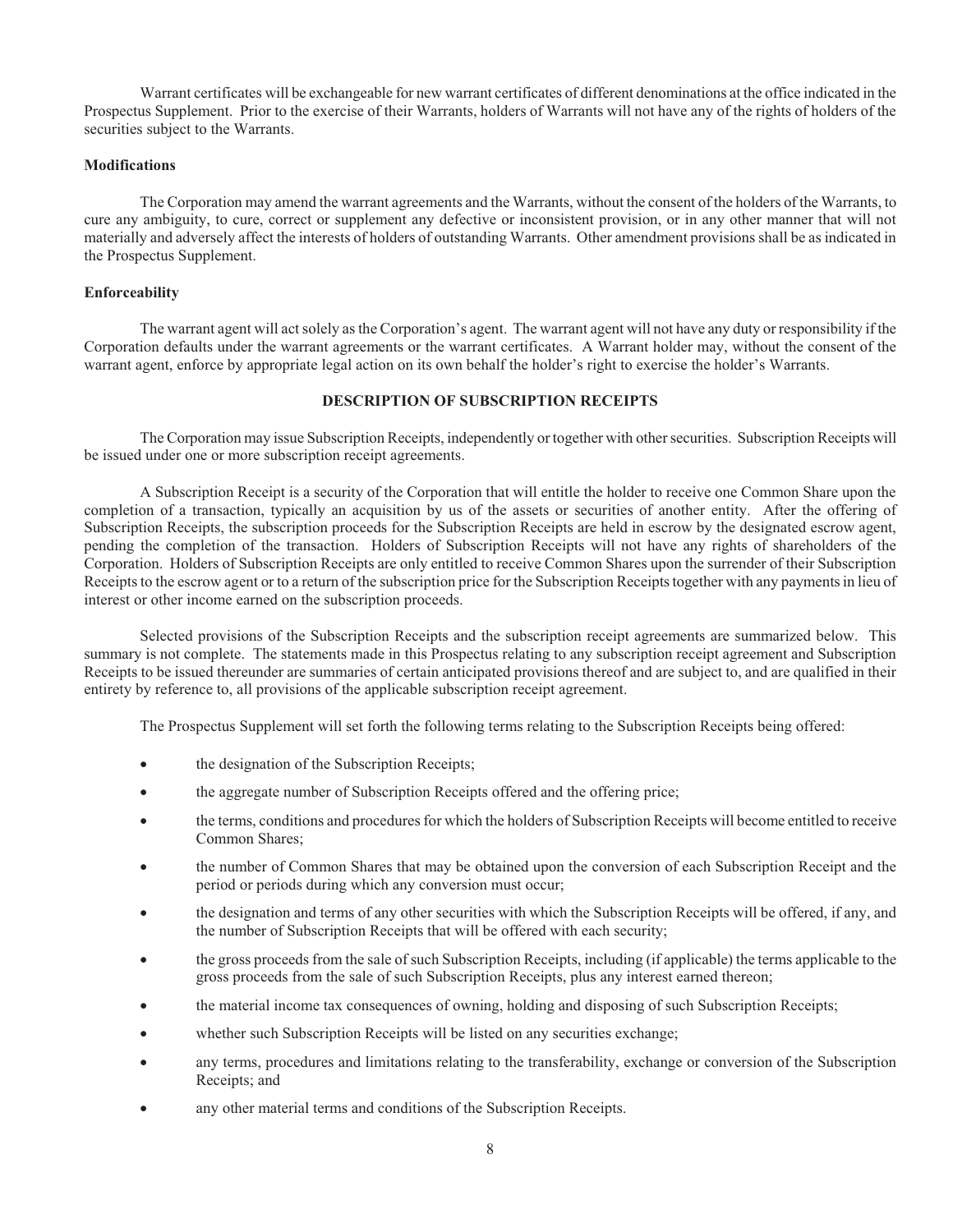## **DESCRIPTION OF DEBT SECURITIES**

In this section, the terms "Corporation" and "TransAlta" refer only to TransAlta Corporation without its subsidiaries through which it operates. The following description of debt securities sets forth certain general terms and provisions of debt securities that may be offered under this Prospectus and in respect of which a Prospectus Supplement may be filed. The Corporation will provide particular terms and provisions of a series of debt securities and a description of how the general terms and provisions described below may apply to that series in the Prospectus Supplement relating to such series. Prospective investors should rely on information in the applicable Prospectus Supplement if it is different from the following information.

Debt securities will be issued under one or more indentures (each, a "**Debt Indenture**"), in each case between the Corporation and an appropriately qualified financial institution authorized to carry on business as a trustee (each, a "**Trustee**").

The following description sets forth certain general terms and provisions of debt securities. The description is not, however, exhaustive and is subject to, and qualified in its entirety by reference to, the detailed provisions of the applicable Debt Indenture. Accordingly, reference should also be made to the applicable Debt Indenture, a copy of which has been or will be filed by the Corporation with applicable provincial securities commissions or similar regulatory authorities in Canada after it has been entered into and before the issue of any debt securities thereunder, and is or will be available electronically on SEDAR under our profile which can be accessed at www.sedar.com.

Debt securities may be offered separately or in combination with one or more other Securities. The Corporation may also, from time to time, issue debt securities and incur additional indebtedness other than pursuant to debt securities issued under this Prospectus.

#### **General**

Debt securities may be issued from time to time in one or more series. The Corporation may specify a maximum aggregate principal amount for the debt securities of any series and, unless otherwise provided in the applicable Prospectus Supplement, a series of debt securities may be reopened for issuance of additional debt securities of that series.

The Prospectus Supplement will set forth, as applicable, the following terms and relating to the debt securities being offered:

- the specific designation and any limit on the aggregate principal amount of the debt securities;
- the currency or currency units for which the debt securities may be purchased and in which the principal and any premium or interest is payable (in either case, if other than Canadian dollars);
- the offering price (at par, at a discount or at a premium) of the debt securities;
- $\bullet$  the date(s) on which the debt securities will be issued and delivered;
- $\bullet$  the date(s) on which the debt securities will mature, including any provision for the extension of a maturity date, or the method of determining such date(s);
- ! the rate(s) per annum (either fixed or floating) at which the debt securities will bear interest (if any) and, if floating, the method of determining such rate(s);
- $\bullet$  the date(s) from which any interest obligation will accrue and on which interest will be payable, and the record date(s) for the payment of interest or the method of determining such date(s);
- ! if applicable, the provisions for subordination of the debt securities to other indebtedness of the Corporation;
- the identity of the Trustee under the applicable Debt Indenture pursuant to which the debt securities are to be issued;
- ! any redemption terms, or terms under which the debt securities may be defeased prior to maturity;
- any repayment or sinking fund provisions;
- any events of default applicable to the debt securities;
- whether the debt securities are to be issued in registered form or in the form of temporary or permanent global securities, and the basis of exchange, transfer and ownership thereof;
- whether the debt securities may be converted or exchanged for other securities of the Corporation or any other entity;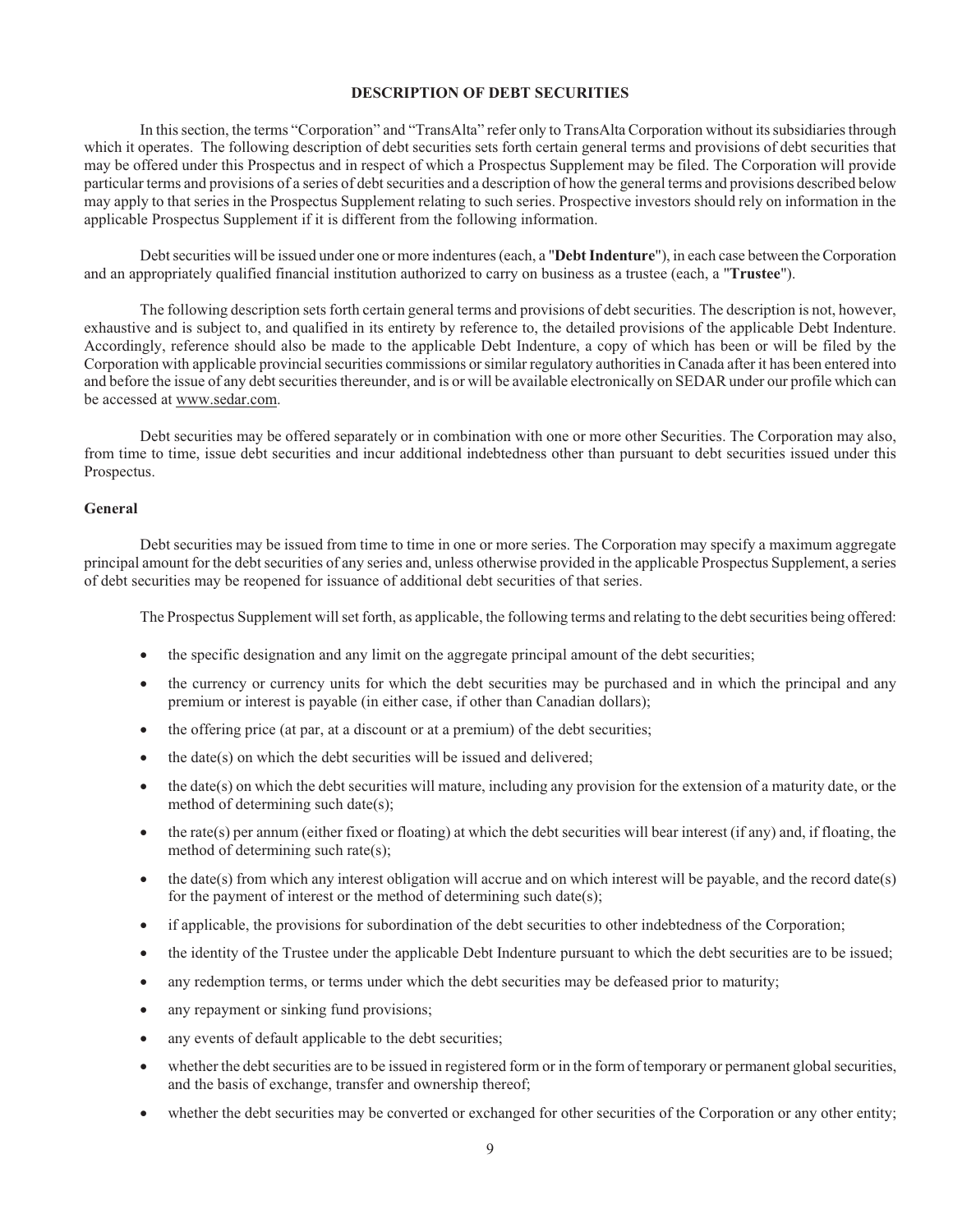- ! if applicable, the ability of the Corporation to satisfy all or a portion of any redemption of the debt securities, payment of any premium or interest thereon, or repayment of the principal owing upon the maturity through the issuance of securities of the Corporation or of any other entity, and any restrictions on the persons to whom such securities may be issued;
- provisions applicable to amendment of the Debt Indenture; and
- ! any other material terms, conditions or other provisions (including covenants) applicable to the debt securities.

The Corporation reserves the right to include in a Prospectus Supplement specific terms and provisions pertaining to the debt securities in respect of which the Prospectus Supplement is filed that are not within the variables and parameters set forth in this Prospectus. To the extent that any terms or provisions or other information pertaining to the debt securities described in a Prospectus Supplement differ from any of the terms or provisions or other information described in this Prospectus, the description set forth in this Prospectus shall be deemed to have been superseded by the description set forth in the Prospectus Supplement with respect to those debt securities.

# **Ranking**

Unless otherwise indicated in an applicable Prospectus Supplement, the debt securities will be unsecured obligations and will rank equally with all of TransAlta's other unsecured and subordinated indebtedness. As at September 30, 2013, our subsidiaries had outstanding \$379 million aggregate principal amount of long term debt (excluding intercompany indebtedness). The debt securities issued under this Prospectus will be structurally subordinated to all existing and future liabilities, including trade payables and other indebtedness of our subsidiaries.

# **OTHER MATTERS RELATING TO THE SECURITIES**

## **General**

Securities offered under this Prospectus may be issued in certificated form or in book-entry only form.

## *Certificated Form*

Securities issued in certificated form will be registered in the name of the purchaser or its nominee on the registers maintained by the Corporation's transfer agent and registrar or the applicable Trustee.

# *Book-Entry Only Form*

Securities issued in "book-entry only" form must be purchased, transferred or redeemed through participants ("**participants**") in a depository service of a depository identified in the prospectus supplement for the particular offering of Securities. Each of the underwriters, dealers or agents, as the case may be, named in the prospectus supplement will be a participant of the depository. On the closing of a book-entry only offering, the Corporation will cause a global certificate or certificates representing the aggregate number of Securities subscribed for under such offering to be delivered to, and registered in the name of, the depository or its nominee. Except as described below, no purchaser of Securities issued in book-entry only form will be entitled to a certificate or other instrument from the Corporation or the depository evidencing that purchaser's ownership thereof, and no purchaser will be shown on the records maintained by the depository except through a book-entry account of a participant acting on behalf of such purchaser. Each purchaser of such Securities will receive a customer confirmation of purchase from the registered dealer from which the Securities are purchased in accordance with the practices and procedures of such registered dealer. The practices of registered dealers may vary, but generally customer confirmations are issued promptly after execution of a customer order. The depository will be responsible for establishing and maintaining book-entry accounts for its participants having interests in the book-entry only Securities. Reference in this prospectus to a holder of book-entry only Securities means, unless the context otherwise requires, the owner of the beneficial interest in the Securities.

If the Corporation determines, or the depository notifies the Corporation in writing, that the depository is no longer willing or able to discharge properly its responsibilities as depository with respect to the book-entry only Securities and the Corporation is unable to locate a qualified successor, or if the Corporation at its option elects, or is required by law, to terminate the book-entry system, then such Securities will be issued in certificated form to holders or their nominees.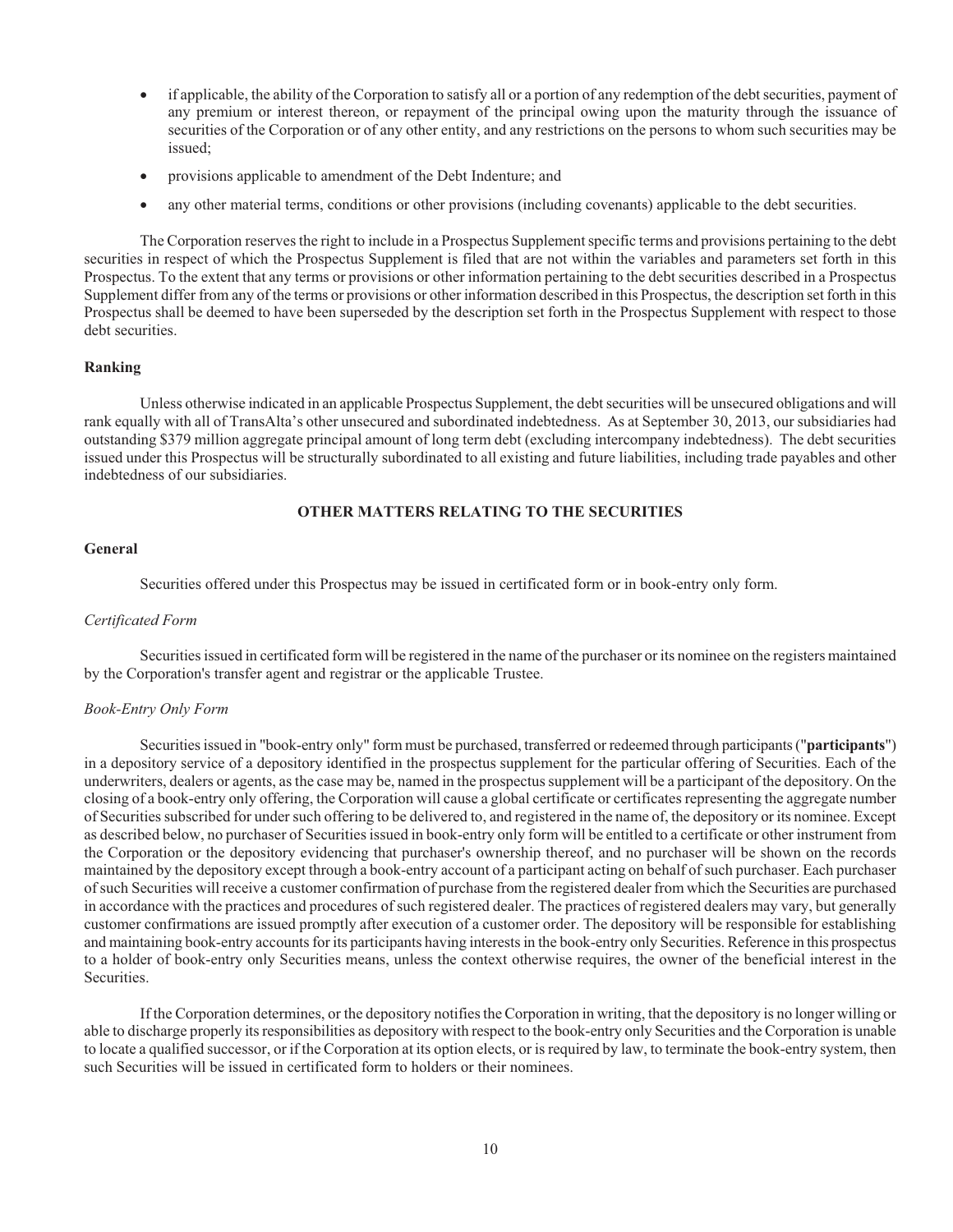## **Transfer, Conversion or Redemption of Securities**

## *Certificated Form*

Transfer of ownership, conversion or redemptions of Securities held in certificated form will be effected by the registered holder of the Securities in accordance with the requirements of the Corporation's transfer agent and registrar and the terms of the indenture or certificates representing such Securities, as applicable.

## *Book-Entry Only Form*

Transfer of ownership, conversion or redemptions of Securities held in book-entry only form will be effected through records maintained by the depository or its nominee for such Securities with respect to interests of participants, and on the records of participants with respect to interests of persons other than participants. Holders who desire to purchase, sell or otherwise transfer ownership of or other interests in the Securities may do so only through participants. The ability of a holder to pledge a Security or otherwise take action with respect to such holder's interest in a Security (other than through a participant) may be limited due to the lack of a physical certificate.

## **Payments and Notices**

# *Certificated Form*

Any payment of principal, a redemption amount, a dividend and interest on a Security, as applicable, will be made by the Corporation, and any notices in respect of a Security will be given by the Corporation, directly to the registered holder of such Security, unless the applicable indenture in respect of such Security provides otherwise.

## *Book-Entry Only Form*

Any payment of principal, a redemption amount, a dividend and interest on a Security, as applicable, will be made by the Corporation to the depository or its nominee, as the case may be, as the registered holder of the Security and the Corporation understands that such payments will be credited by the depository or its nominee in the appropriate amounts to the relevant participants. Payments to holders of Securities of amounts so credited will be the responsibility of the participants.

As long as the depository or its nominee is the registered holder of the Securities, the depository or its nominee, as the case may be, will be considered the sole owner of the Securities for the purposes of receiving notices or payments on the Securities. In such circumstances, the responsibility and liability of the Corporation in respect of notices or payments on the Securities is limited to giving or making payment of any principal, redemption, dividend and interest due on the Securities to the depository or its nominee.

Each holder must rely on the procedures of the depository and, if such holder is not a participant, on the procedures of the participant through which such holder owns its interest, to exercise any rights with respect to the Securities. The Corporation understands that under existing industry practices, if the Corporation requests any action of holders or if a holder desires to give any notice or take any action which a registered holder is entitled to give or take with respect to any Securities issued in book-entry only form, the depository would authorize the participant acting on behalf of the holder to give such notice or to take such action, in accordance with the procedures established by the depository or agreed to from time to time by the Corporation, any trustee and the depository. Accordingly, any holder that is not a participant must rely on the contractual arrangement it has, directly or indirectly through its financial intermediary, with its participant to give such notice or take such action.

The Corporation, any underwriters, dealers or agents and any trustee identified in a prospectus supplement relating to an offering of Securities in book-entry only form, as applicable, will not have any liability or responsibility for: (i) records maintained by the depository relating to beneficial ownership interests in the Securities held by the depository or the book-entry accounts maintained by the depository; (ii) maintaining, supervising or reviewing any records relating to any such beneficial ownership; or (iii) any advice or representation made by or with respect to the depository and contained in the prospectus supplement or in any indenture relating to the rules and regulations of the depository or any action to be taken by the depository or at the directions of the participants.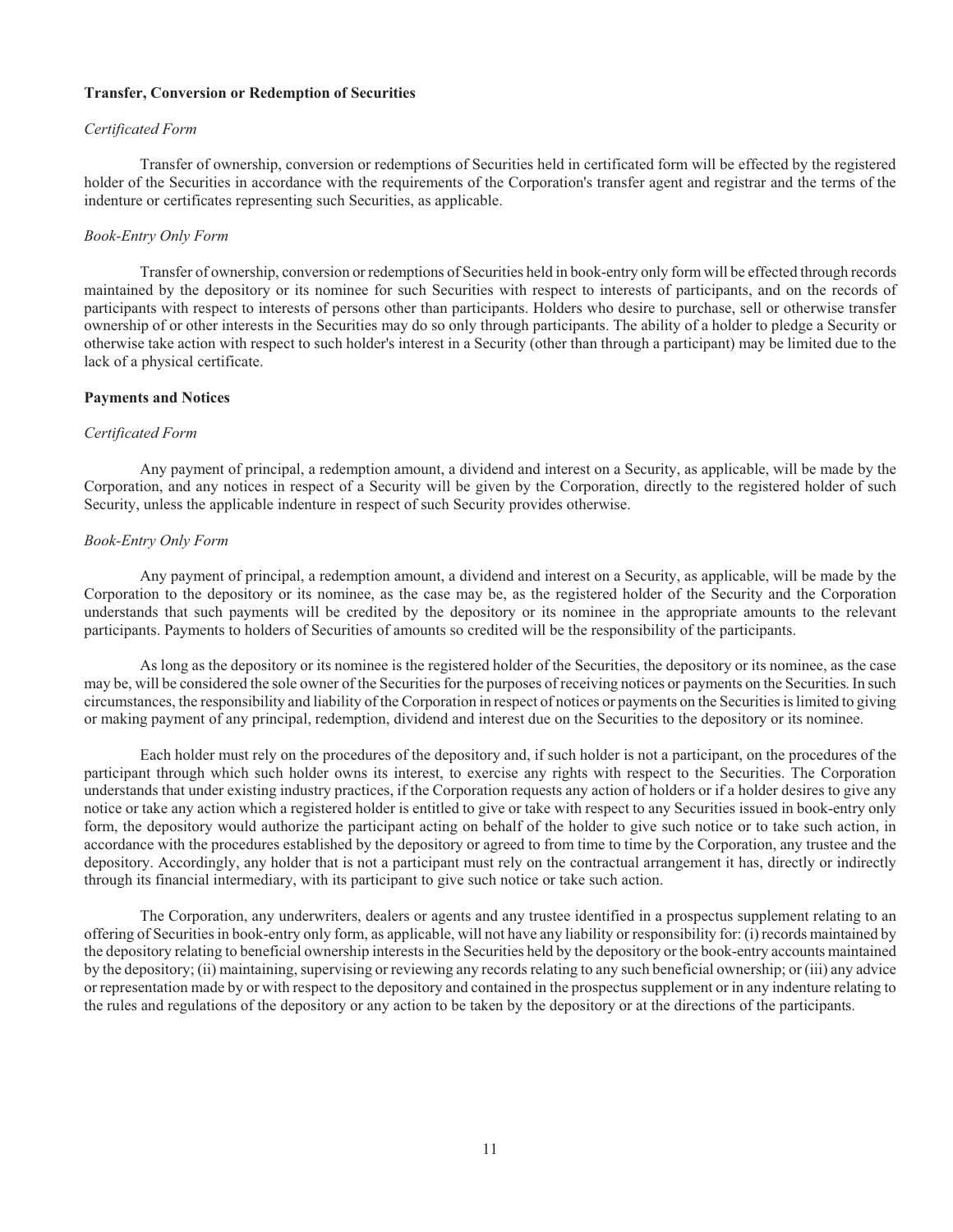# **PRIOR SALES**

We issued the following Securities during the 12 month period prior to the date of this Prospectus:

- 1. on January 1, 2013, an aggregate of 3,766,781 Common Shares at a price of \$14.19 per Common Share pursuant to our dividend reinvestment and share purchase plan;
- 2. on April 1, 2013, an aggregate of 3,680,122 Common Shares at a price of \$14.34 per Common Share pursuant to our dividend reinvestment and share purchase plan;
- 3. on July 1, 2013, an aggregate of 4,163,997 Common Shares at a price of \$13.10 per Common Share pursuant to our dividend reinvestment and share purchase plan;
- 4. on October 1, 2013, an aggregate of 1,976,420 Common Shares at a price of \$13.10 per Common Share pursuant to our dividend reinvestment and share purchase plan; and
- 5. on November 25, 2013, we issued \$400,000,000 aggregate principal amount of 5.00% senior unsecured medium term notes, maturing on November 25, 2020, at an issue price of 99.516% of the principal amount of the notes.

For additional information on previously issued Securities, see our audited annual consolidated financial statements as at and for the year ended December 31, 2012 and our unaudited interim consolidated financial statements as at and for the three and nine month periods ended September 30, 2013, all of which have been incorporated by reference herein.

We have not issued any First Preferred Shares, Warrants or Subscription Receipts during the 12-month period prior to the date of this Prospectus.

# **MARKET FOR SHARES**

Our Common Shares, Series A Shares, Series C Shares and our Series E Shares are listed and traded on the TSX under the symbol "TA", "TA.PR.D", "TA.PR.F" and "TA.PR.H", respectively. In addition, our Common Shares are listed and traded on the NYSE under the symbol "TAC". The following tables set forth certain trading information for our Common Shares, Series A Shares, Series C Shares and Series E Shares during the periods indicated as reported on the TSX. For additional trading information relating to our Common Shares, Series A Shares, Series C Shares and Series E Shares, see "*Market for Securities*" in our Annual Information Form.

| Period | <b>Common Share</b><br>Price (\$) High | <b>Common Share</b><br>Price (\$) Low | Volume       |
|--------|----------------------------------------|---------------------------------------|--------------|
| 2012   |                                        |                                       |              |
|        | 16.00                                  | 14.50                                 | 10,702,261   |
|        | 15.15                                  | 14.44                                 | 19,578,424   |
| 2013   |                                        |                                       |              |
|        | 16.89                                  | 15.01                                 | 13, 124, 537 |
|        | 16.69                                  | 15.30                                 | 12,298,912   |
|        | 15.49                                  | 14.51                                 | 18,399,894   |
|        | 14.95                                  | 13.45                                 | 18,679,209   |
|        | 15.72                                  | 14.50                                 | 12,625,448   |
|        | 14.88                                  | 12.80                                 | 23,721,307   |
|        | 15.17                                  | 14.02                                 | 14,907,926   |
|        | 14.33                                  | 13.33                                 | 10,129,791   |
|        | 13.80                                  | 13.20                                 | 9,073,139    |
|        | 14.55                                  | 13.26                                 | 14,057,290   |
|        | 14.78                                  | 13.88                                 | 16,658,288   |
|        | 14.18                                  | 13.66                                 | 2.970.924    |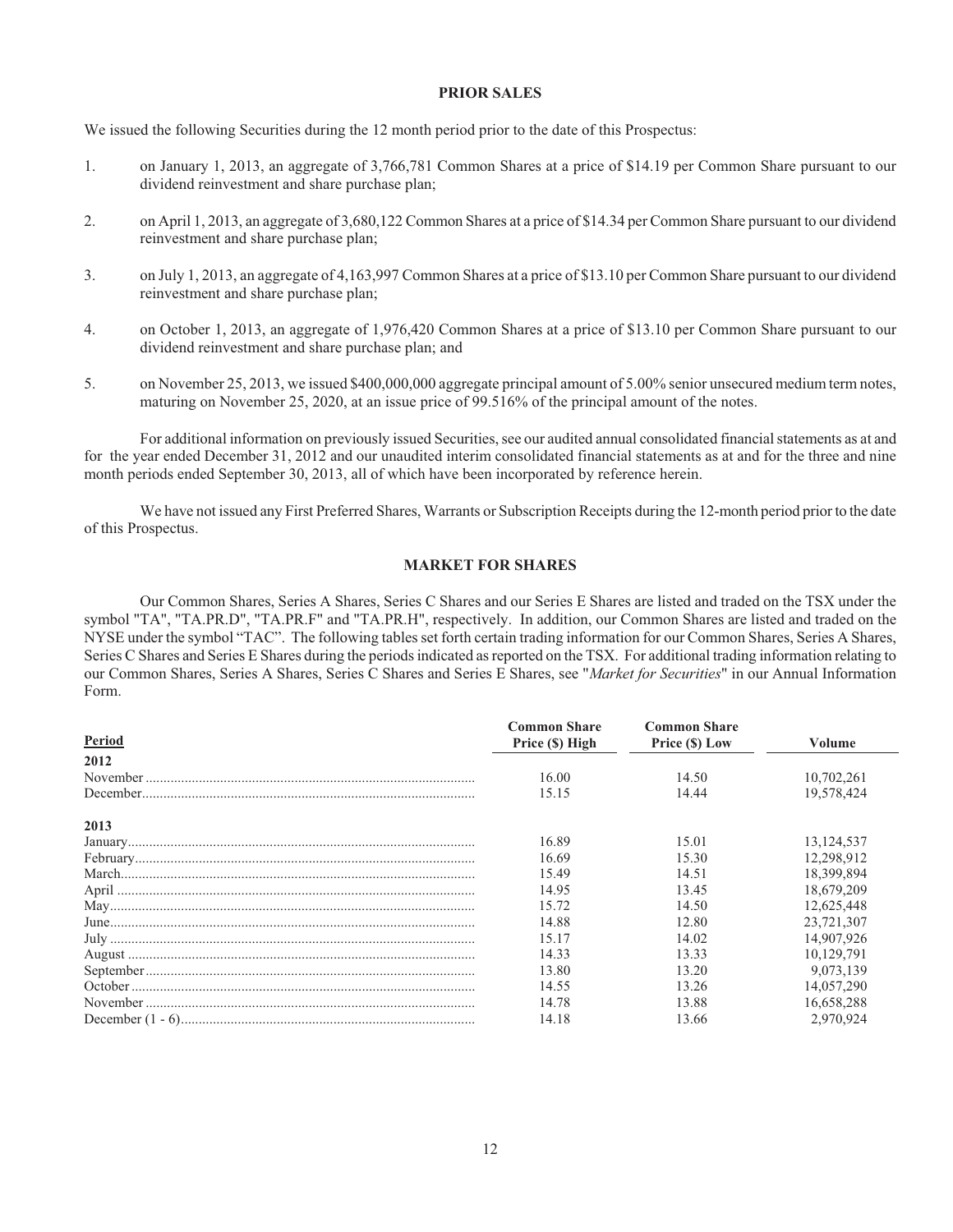| Period | <b>Series A</b><br>Shares (\$) High | <b>Series A</b><br>Shares (\$) Low | Volume  |
|--------|-------------------------------------|------------------------------------|---------|
| 2012   |                                     |                                    |         |
|        | 23.14                               | 22.26                              | 821,830 |
|        | 22.45                               | 21.55                              | 271,562 |
| 2013   |                                     |                                    |         |
|        | 24.41                               | 21.90                              | 666,234 |
|        | 24.20                               | 23.84                              | 261,563 |
|        | 24.95                               | 23.83                              | 285,422 |
|        | 25.00                               | 23.16                              | 487,272 |
|        | 23.99                               | 23.51                              | 216,391 |
|        | 23.62                               | 20.42                              | 185,933 |
|        | 22.39                               | 19.40                              | 194,531 |
|        | 19.84                               | 17.93                              | 280,289 |
|        | 19.30                               | 17.75                              | 344,280 |
|        | 18.38                               | 17.48                              | 958,835 |
|        | 18.20                               | 16.80                              | 567,455 |
|        | 17.14                               | 16.60                              | 103,563 |

| Period | Series C<br>Shares (\$) High | <b>Series C</b><br>Shares (\$) Low | Volume  |
|--------|------------------------------|------------------------------------|---------|
| 2012   |                              |                                    |         |
|        | 23.91                        | 23.14                              | 222,286 |
|        | 24.04                        | 23.31                              | 226,551 |
| 2013   |                              |                                    |         |
|        | 25.95                        | 24.04                              | 480,660 |
|        | 25.20                        | 24.70                              | 357,244 |
|        | 25.90                        | 24.71                              | 527,796 |
|        | 25.80                        | 24.20                              | 260,652 |
|        | 25.24                        | 24.57                              | 249,771 |
|        | 24.70                        | 21.90                              | 217,319 |
|        | 23.44                        | 20.10                              | 192,368 |
|        | 21.74                        | 18.91                              | 338,590 |
|        | 21.59                        | 19.90                              | 283,726 |
|        | 20.48                        | 19.69                              | 250,614 |
|        | 19.95                        | 18.67                              | 608,199 |
|        | 19.06                        | 18.35                              | 141,824 |

| Period | <b>Series E</b><br>Shares (\$) High | <b>Series E</b><br>Shares (\$) Low | Volume  |
|--------|-------------------------------------|------------------------------------|---------|
|        |                                     |                                    |         |
|        | 25.67                               | 25.10                              | 159,234 |
|        | 25.25                               | 25.00                              | 105,411 |
| 2013   |                                     |                                    |         |
|        | 25.85                               | 25.07                              | 155,544 |
|        | 25.91                               | 25.41                              | 193,249 |
|        | 26.00                               | 25.09                              | 200,732 |
|        | 26.20                               | 25.51                              | 393,124 |
|        | 26.00                               | 25.36                              | 165.858 |
|        | 26.00                               | 24.10                              | 156,283 |
|        | 25.05                               | 23.95                              | 139,107 |
|        | 24.10                               | 22.60                              | 175,663 |
|        | 23.66                               | 22.00                              | 136,657 |
|        | 23.00                               | 21.60                              | 220,031 |
|        | 22.89                               | 21.27                              | 282,966 |
|        | 22.43                               | 21.55                              | 104.436 |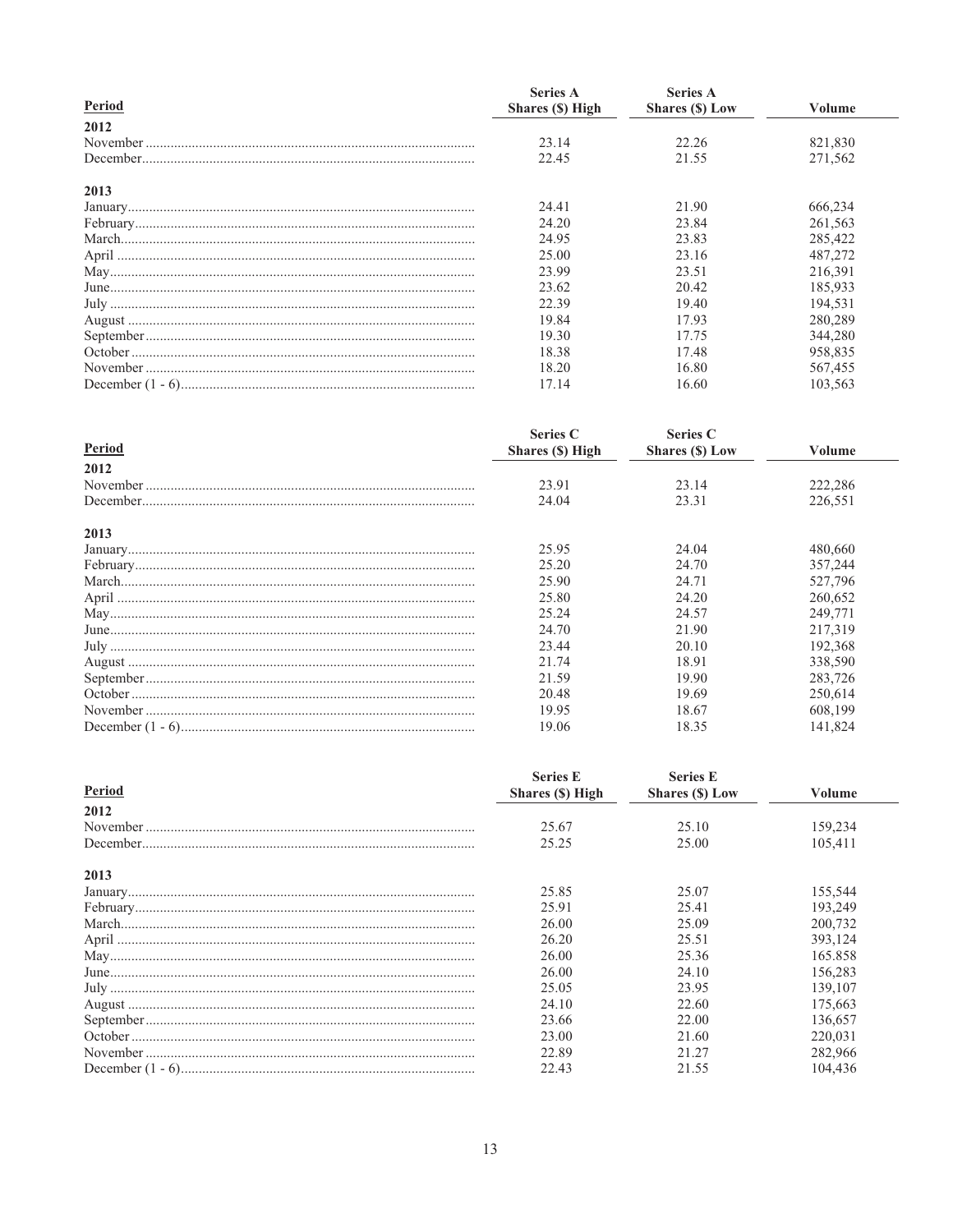## **CERTAIN CANADIAN FEDERAL INCOME TAX CONSIDERATIONS**

The applicable Prospectus Supplement may describe certain Canadian federal income tax consequences to an investor who is a resident of Canada with respect to the acquisition, ownership and disposition of any Securities offered thereunder.

In addition, the applicable Prospectus Supplement may describe certain Canadian federal income tax consequences to an investor who is a non-resident of Canada and who acquires any Securities offered thereunder, including whether the payments of dividends on Common Shares or First Preferred Shares or payments of principal, premium, if any, and interest on debt securities will be subject to Canadian non-resident withholding tax.

# **PLAN OF DISTRIBUTION**

We may sell the Securities to or through underwriters or dealers and also may sell the Securities directly to purchasers or through agents, or through a combination of any of these methods of sale.

The distribution of the Securities of any series may be effected from time to time in one or more transactions at a fixed price or prices or at non-fixed prices. If offered on a non-fixed price basis the Securities may be offered at market prices prevailing at the time of sale, at prices determined by reference to the prevailing price of a specified security in a specified market or at prices to be negotiated with purchasers, in which case the compensation payable to an underwriter, dealer or agent in connection with any such sale will be increased or decreased by the amount, if any, by which the aggregate price paid for the Securities by the purchasers exceeds or is less than the gross proceeds paid by the underwriter, dealer or agent to us. The price at which the Securities will be offered and sold may vary from purchaser to purchaser and during the period of distribution.

In connection with the sale of the Securities, underwriters, dealers or agents may receive compensation from the Corporation or from other parties, including in the form of underwriters', dealers or agents' fees, commissions or concessions. Underwriters, dealers and agents that participate in the distribution of the Securities may be deemed to be underwriters for the purposes of applicable Canadian securities legislation and any such compensation received by them from the Corporation and any profit on the resale of the Securities by them may be deemed to be underwriting commissions.

The Prospectus Supplement relating to each series of the Securities will also set forth the terms of the offering of the Securities, including to the extent applicable, the initial offering price, the proceeds to the Corporation, the underwriters', dealers' or agents' compensation or other discount or selling concession to be allowed or re allowed to underwriters' or dealers. Any underwriters, dealers or agents with respect to a particular offering of Securities will be named in the Prospectus Supplement relating to such offering.

In connection with any offering of Securities, the underwriters may over-allot or effect transactions which stabilize, maintain or otherwise affect the market price of the Securities at a level other than those which otherwise might prevail on the open market. Such transactions may be commenced, interrupted or discontinued at any time.

Under agreements which may be entered into by the Corporation, underwriters, dealers and agents who participate in the distribution of the Securities may be entitled to indemnification by the Corporation against certain liabilities, including liabilities under the securities legislation of each of the provinces of Canada.

Each series of the Securities (other than Common Shares) will be a new issue of securities with no established trading market. Unless otherwise specified in a Prospectus Supplement relating to a series of Securities, the Securities (other than Common Shares) will not be listed on any securities exchange. Certain broker dealers may make a market in the Securities, but will not be obligated to do so and may discontinue any market making at any time without notice. No assurance can be given that any broker dealer will make a market in the Securities of any series or as to the liquidity of the trading market, if any, for the Securities of any series.

Unless otherwise specified in the applicable Prospectus Supplement, this Prospectus does not constitute an offer to sell or the solicitation of an offer to buy any Securities in the United States. Unless otherwise specified in the applicable Prospectus Supplement, the Securities have not been and will not be registered under the U.S. Securities Act or any state securities laws, and may not be offered or sold within the United States or to, or for the account or benefit of, U.S. persons, unless the Securities are registered under the U.S. Securities Act and applicable state securities laws or an exemption from such registration requirements is available. Each underwriter, dealer and agent who participates in the distribution will agree not to sell or offer to sell or to solicit any offer to buy any Securities within the United States or to, or for the account or benefit of, a U.S. person, except pursuant to an exemption from the registration requirements of the U.S. Securities Act and any applicable state securities laws.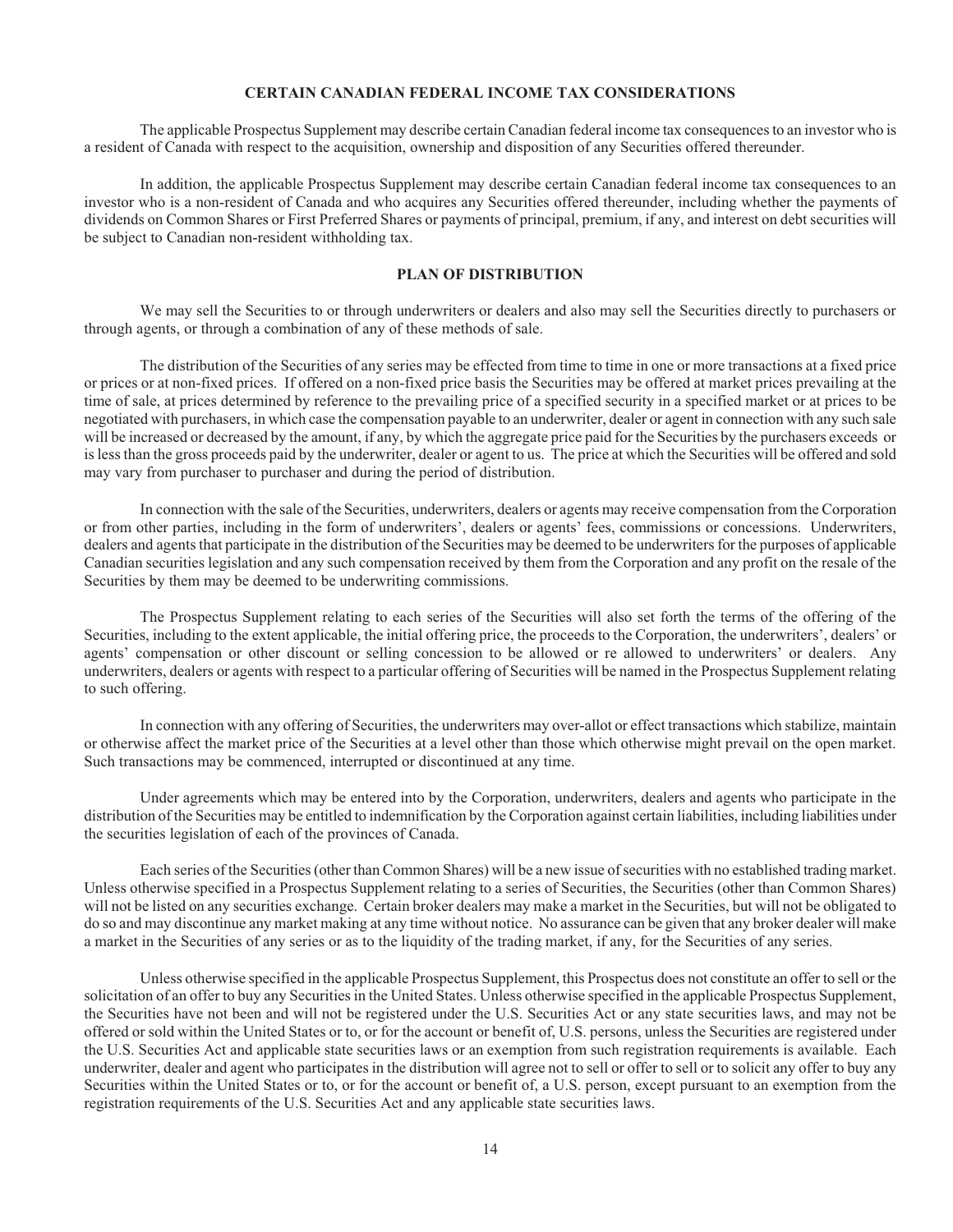# **RISK FACTORS**

Before deciding to invest in any Securities, prospective purchasers of the Securities should consider carefully the risk factors and the other information contained and incorporated by reference in this Prospectus and the applicable Prospectus Supplement relating to a specific offering of securities before purchasing the Securities. An investment in the Securities is subject to various risks including those risks inherent to the industries in which TransAlta operates. If any of the events contemplated by these risk factors occurs, TransAlta's production, revenues or financial condition could be materially harmed, which could adversely affect the value of the Securities. Information regarding the risks affecting the Corporation and its business is provided in the documents incorporated by reference in this Prospectus, including in: (i) the Corporation's most recent management's discussion and analysis of financial condition and results of operation relating to the Corporation's most recent annual audited consolidated financial statements under the heading "Risk Factors" and "Risk Management", (ii) the Corporation's most recent annual information form under the heading "Risk Factors", and (iii) the Corporation's most recent management's discussion and analysis of financial condition and results of operations relating to the Corporation's most recent interim unaudited consolidated financial statements filed after the annual consolidated financial statements referred to above under the heading that describes the outlook for the most recent financial year. See "Documents Incorporated by Reference".

## **LEGAL MATTERS**

Unless otherwise specified in the Prospectus Supplement relating to the Securities, certain legal matters in connection with the offering of Securities will be passed upon on behalf of TransAlta by Norton Rose Fulbright Canada LLP, Calgary, Alberta, Canada. In addition, certain legal matters in connection with any offering of Securities will be passed upon for any underwriters, dealers or agents by counsel to be designated at the time of the offering by such underwriters, dealers or agents.

# **INTEREST OF EXPERTS**

The partners and associates of Norton Rose Fulbright Canada LLP as a group beneficially own, directly or indirectly, less than  $1\%$  of any class of securities of the Corporation. Ernst & Young LLP has advised that it is independent within the meaning of the Rules of Professional Conduct of the Institute of Chartered Accountants of Alberta.

# **AUDITORS, TRANSFER AGENT AND REGISTRAR**

TransAlta's auditors are Ernst & Young LLP, Chartered Accountants, Calgary, Alberta.

The transfer agent and registrar for the Common Shares, Series A Shares, cumulative redeemable floating rate first preferred shares, Series B, Series C Shares, cumulative redeemable floating rate first preferred shares, Series D, Series E Shares and cumulative redeemable floating rate first preferred shares, Series F in Canada is CST Trust Company at its principal transfer offices in Calgary, Alberta, and Toronto, Ontario. The transfer agent and registrar for the Common Shares in the United States is Computershare Trust Company at its principal office in Jersey City, New Jersey.

# **PURCHASER'S STATUTORY RIGHTS**

Subject to such further disclosure as may be provided in the applicable prospectus supplement, the following is a description of a purchaser's statutory rights in respect of a purchase of Securities under this Prospectus. Securities legislation in certain of the provinces of Canada provides purchasers with the right to withdraw from an agreement to purchase securities. This right may be exercised within two business days after receipt or deemed receipt of a prospectus and any amendment (irrespective, in the case of an offering on non-fixed price basis, of the determination at a later date of the purchase price of the Securities distributed). In several of the provinces, the securities legislation further provides a purchaser with remedies for rescission or, in some jurisdictions, revisions of the price or damages if the prospectus and any amendment contains a misrepresentation or is not delivered to the purchaser, provided that the remedies for rescission, revision of the price or damages are exercised by the purchaser within the time limit prescribed by the securities legislation of the purchaser's province. The purchaser should refer to any applicable provisions of the securities legislation of the purchaser's province for the particulars of these rights or consult with a legal advisor.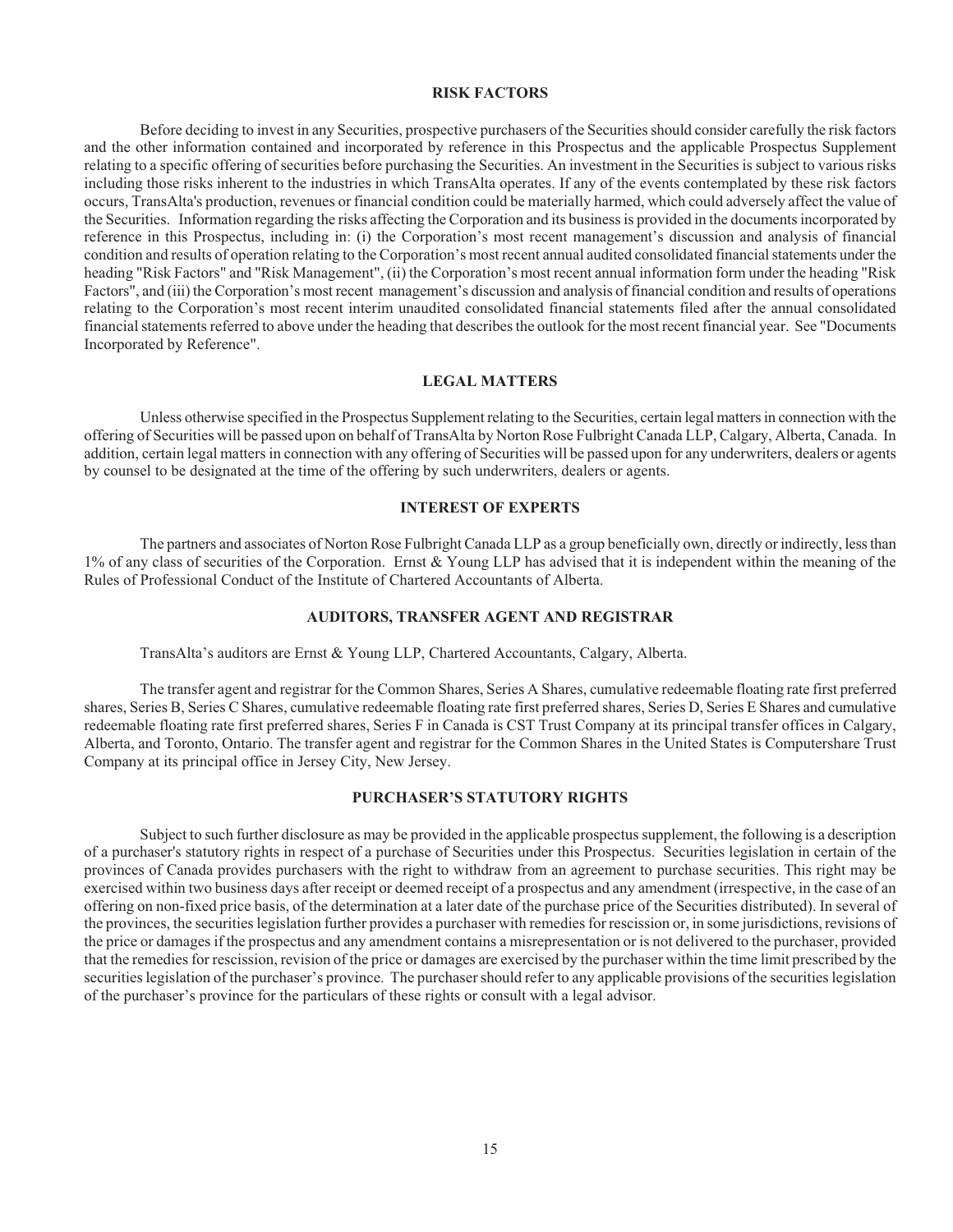# **CONTRACTUAL RIGHTS OF RESCISSION**

Original purchasers of Subscription Receipts and of debt securities which are convertible into other securities of the Corporation or of Warrants offered separately will have a contractual right of rescission against the Corporation in respect of the conversion, exchange or exercise of such a Subscription Receipt, debt security or Warrant. The contractual right of rescission will entitle such original purchasers to receive the amount paid upon conversion, exchange or exercise, upon surrender of the underlying securities gained thereby, in the event that this Prospectus (as supplemented or amended) contains a misrepresentation, provided that: (i) the conversion, exchange or exercise takes place within 180 days of the date of the purchase of the convertible, exchangeable or exercisable security under this Prospectus; and (ii) the right of rescission is exercised within 180 days of the date of the purchase of the convertible, exchangeable or exercisable security under this Prospectus. This contractual right of rescission will be consistent with the statutory right of rescission described under section 203 of the Securities Act (Alberta), and is in addition to any other right or remedy available to original purchasers under section 203 the Securities Act (Alberta) or otherwise at law. In an offering of Subscription Receipts, debt securities which are convertible into other securities of the Corporation or Warrants, investors are cautioned that the statutory right of action for damages for a misrepresentation contained in the prospectus is limited, in certain provincial securities legislation, to the price at which such securities are offered to the public under the prospectus offering. This means that, under the securities legislation of certain provinces, if the purchaser pays additional amounts upon on conversion, exchange or exercise of the security, those amounts may not be recoverable under the statutory right of action for damages that applies in those provinces. The purchaser should refer to any applicable provisions of the securities legislation of the purchaser's province for the particulars of this right of action for damages or consult with a legal advisor.